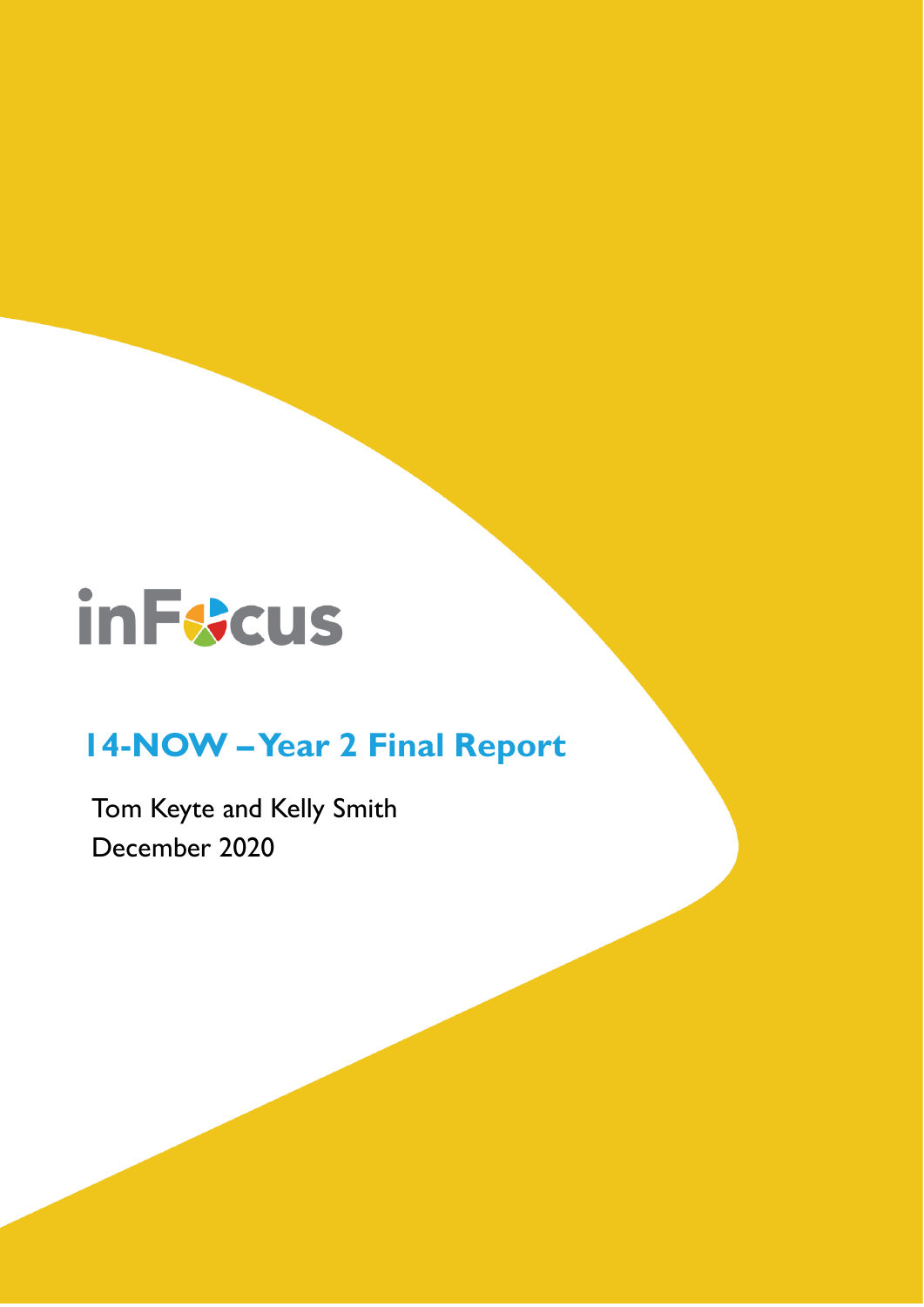# **Contents**

| <b>Topic</b>                                             | Page No.       |
|----------------------------------------------------------|----------------|
| Introduction                                             | $\overline{3}$ |
| 1. Evaluation Methodology                                | $\overline{4}$ |
| 2. Overview of Activities                                | 5              |
| 2.1<br>Summary of projects and outputs                   | 5              |
| 2.2<br>The impact of Covid-19                            | 6              |
| 2.3<br>Barriers to participants attending activities     | 12             |
| 3. Findings                                              | 14             |
| 3.1<br>Halloween Lantern Parade (Limavady)               | 14             |
| 3.2<br>Play to Grey (Limavady)                           | 20             |
| 3.3<br><b>Community Builder (Creggan)</b>                | 28             |
| 3.4<br><b>Step Forward (Creggan)</b>                     | 30             |
| 3.5<br><b>Community Thriving (Monkstown/New Mossley)</b> | 34             |
| <b>Conclusions</b><br>4.                                 | 41             |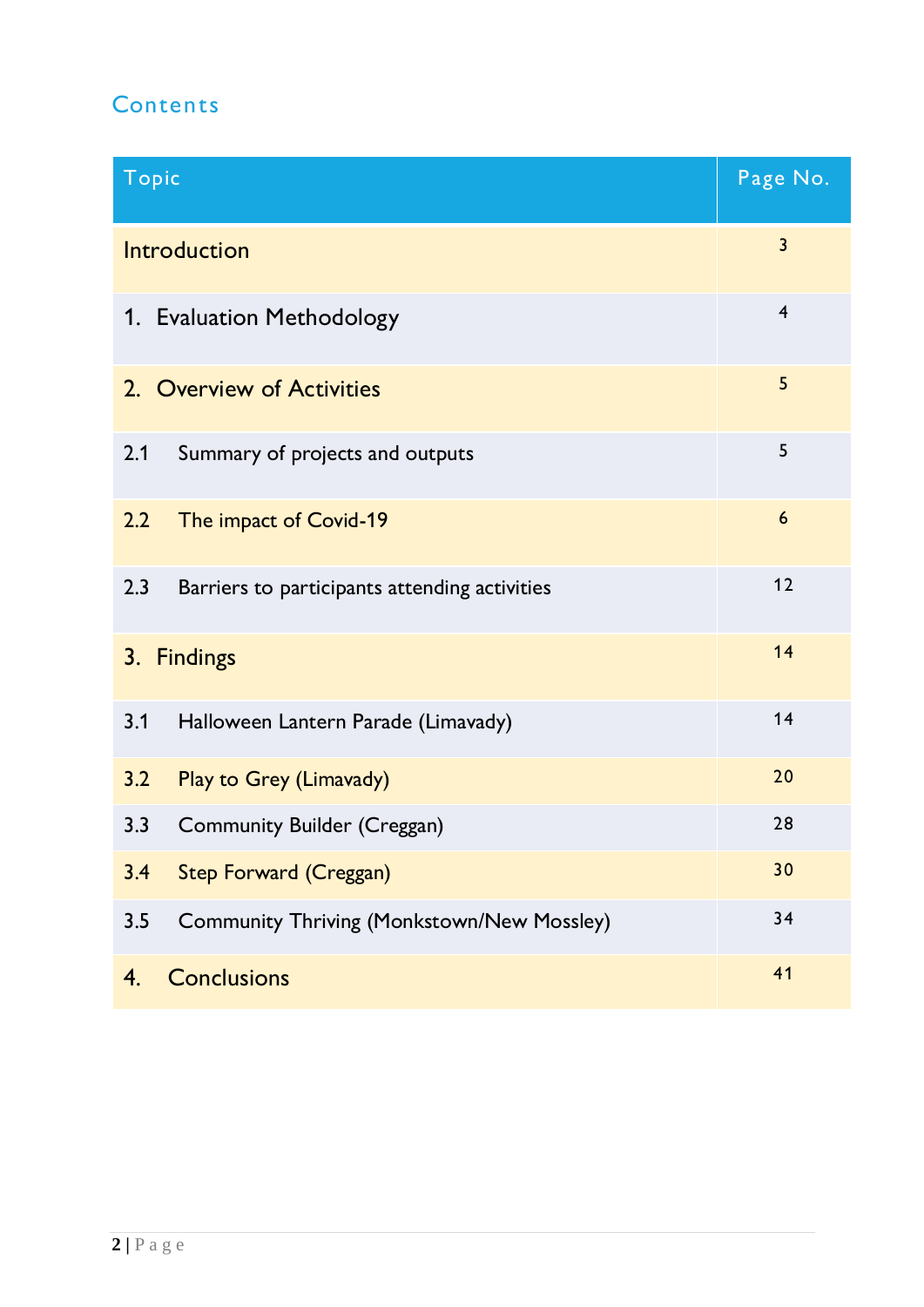# 1. Introduction

14-NOW builds on the Fourteen programme (2015-2018) funded by Spirit of 2012 to increase levels of social inclusion and enhance participation in community activities across fourteen communities throughout the UK. Two of the fourteen communities (Creggan & Monkstown/Mossley) were selected in Northern Ireland and managed by Springboard Opportunities Limited. Springboard had overall responsibility for the delivery of the Fourteen project and was supported by designated Community Partner within each community – Old Library Trust and Monkstown Boxing Club.

Following the three-year partnership with Spirit of 2012, Springboard was awarded an additional £450,000 in July 2018, to continue building on the success of Fourteen, via a new programme called 14-NOW. 14-NOW aims to consolidate impact in both communities and work with a 'new' community Limavady and community partner, Roe Valley Residents Association.

Now in its second year, the 14-NOW programme is focused on four main outcome areas defined by Spirit of 2012:

- **Increased wellbeing (based on ONS measure)**
- **Challenging perceptions of disability and enabling people to participate on equal terms**
- **Increasing social connectedness**
- **Empowering young people (including evidencing pathways to employability)**

Some 14-NOW projects also engaged with volunteers as part of their activities, although for most projects, this was not a focus of their monitoring and evaluation.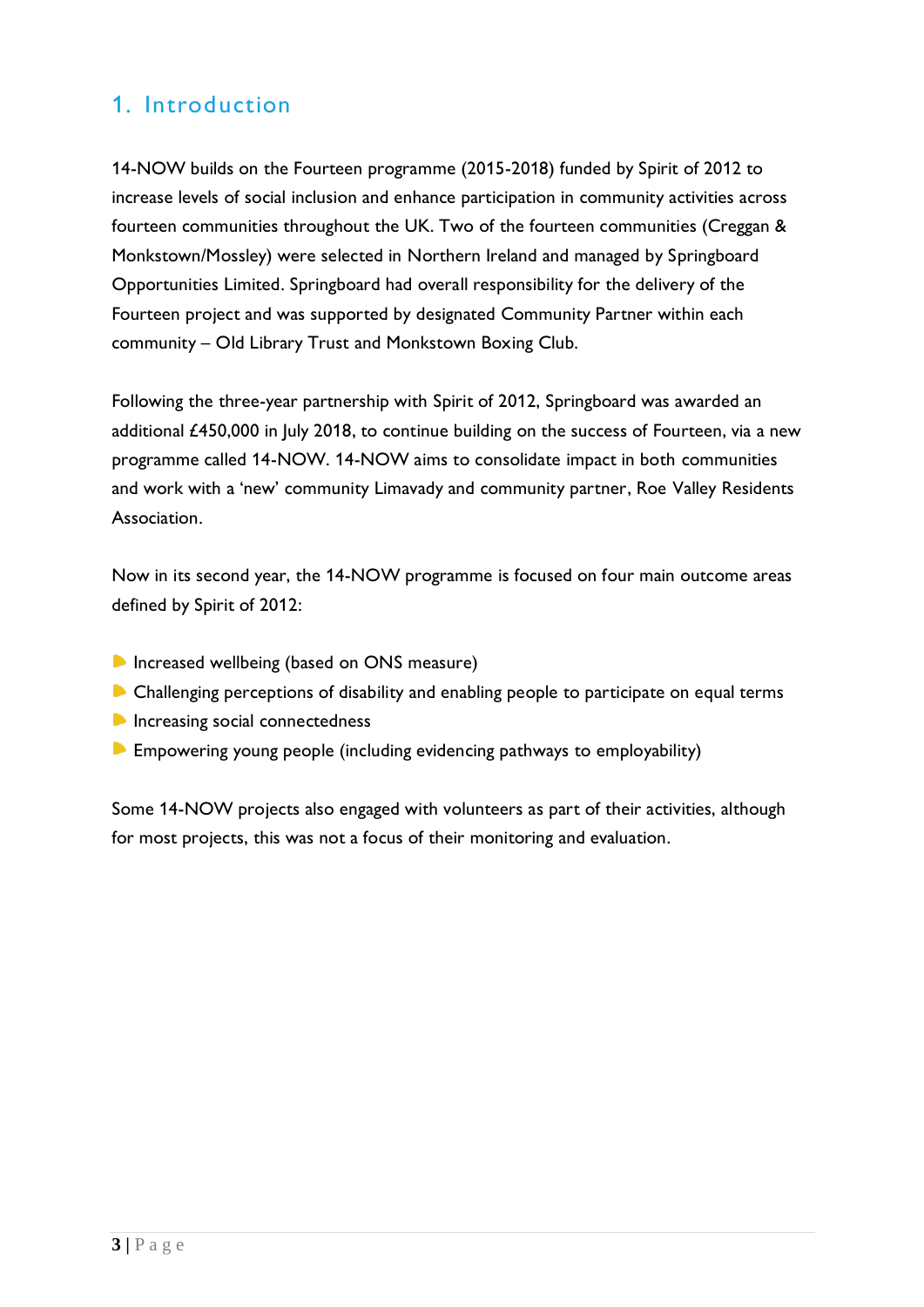# 2. Evaluation Methodology

In August 2018 inFocus Consultancy Ltd started a three-year evaluation of the 14-NOW programme based on a mixed methods approach combining qualitative and quantitative data. This report compares baseline and end-line data for the second year of 14-NOW, combining baseline/end-line questionnaires and post-event surveys administered by staff and/or volunteers of projects funded through 14-NOW, and interviews and focus groups with project leads conducted by inFocus (remotely, as a result of the constrictions imposed by the Covid-19 pandemic).

There were a number of limitations effecting the evaluation, mainly in relation to the Covid-19 pandemic, which effected the timing of collecting data, prevented field visits from taking place, and limited the inFocus evaluation team to conducting interviews and focus groups remotely. With restrictions on groups meeting up during the pandemic, it also wasn't possible to conduct all of the planned online focus groups.

As in each year of the evaluation, there is also a reliance on questionnaire data collected by the staff and volunteers from projects funded by 14-NOW (which could impact impartiality and the quality of the data), which is mitigated in part, through the mixed methods approach and using both quantitative and qualitative data.

It should also be noted that the sample size across projects ranged considerably. Findings from larger sample sizes will have more weighting as there is less possibility that the results are circumstantial and outliers (unusual results) will have less impact. The data may therefore have a different interpretation, dependant on the sample size.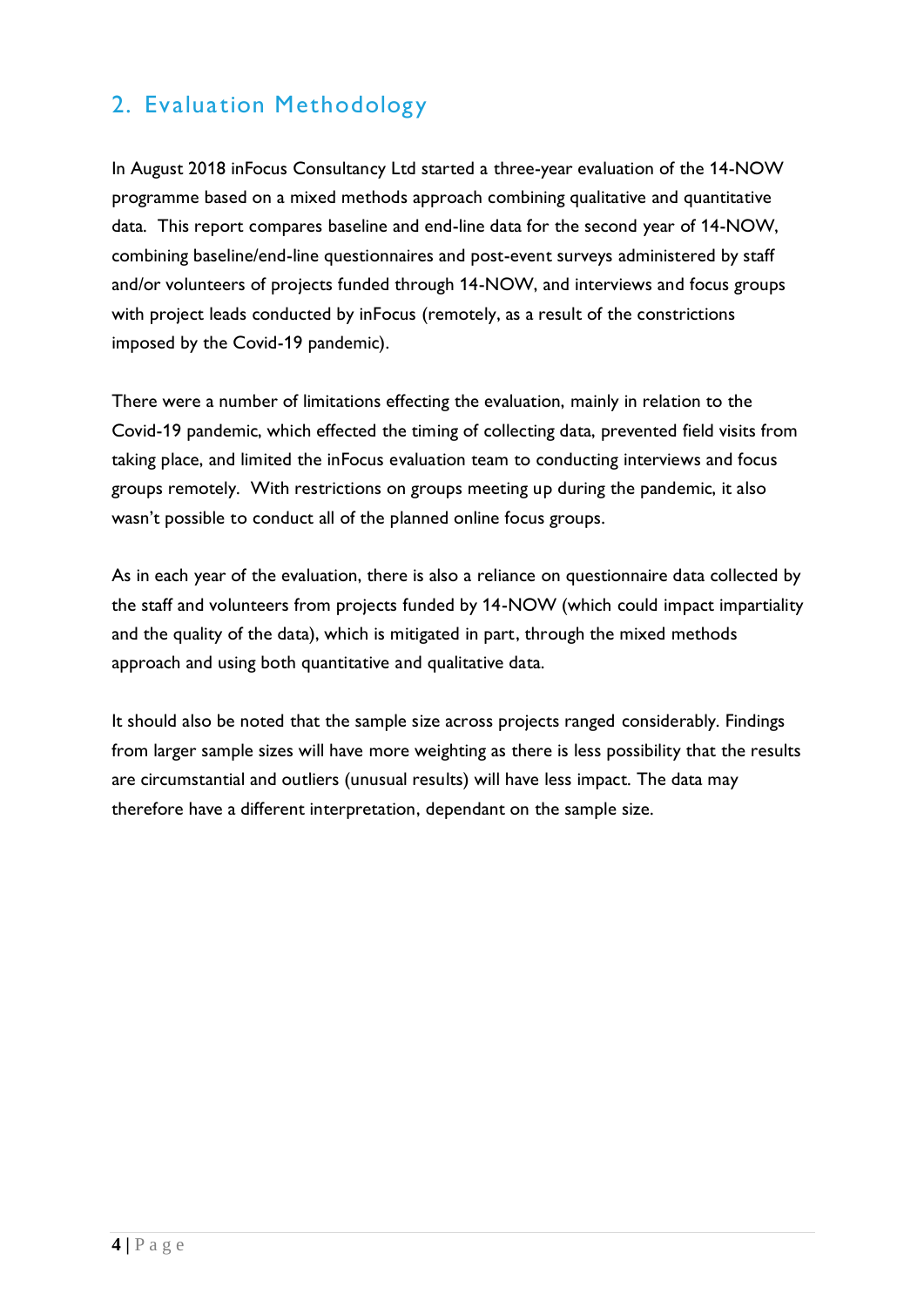# 3. Overview of Activities

This section provides detail on the different activities that were run as part of the second year of 14-NOW and the impact of the COVID-19 pandemic on activities.

# 3.1 Summary of projects and outputs

The five projects run as part of the second year of 14-NOW are shown in the table below, along with the breakdown of the participants they engaged with.

| Project           | Provider                                                                                                  | <b>Target Audience</b>                                                                                                                                                    | No. of<br>participants | Ethnicity                                       | <b>Disability</b>                     | Gender                             |
|-------------------|-----------------------------------------------------------------------------------------------------------|---------------------------------------------------------------------------------------------------------------------------------------------------------------------------|------------------------|-------------------------------------------------|---------------------------------------|------------------------------------|
| Halloween         | <b>Roe Valley</b><br><b>Residents</b>                                                                     | Pre- event activities:<br>Children aged 5-14 years<br>old                                                                                                                 | 430 participants       | <b>White: 99%</b><br>Other ethnic<br>groups: 1% | Disabled: 8%<br>Non-disabled:<br>92%  | Female:<br>63%<br>Male: 37%        |
| Lantern<br>Parade | Association<br>(Limavady)                                                                                 | Young people aged 15-24<br>years old<br>Event - All ages                                                                                                                  | 18 volunteers          | <b>White: 100%</b>                              | Non-disabled:<br>100%                 | Female:<br>61%<br>Male: 39%        |
| Play to Grey      | Roe Valley<br><b>Residents</b>                                                                            | This partnership project between<br>the areas of Greysteel, Burnfoot,<br>Dungiven, Glack and Limavady<br>targeted 7 demographic groups<br>(Pre-school/Parents & Toddlers, | 630 participants       | <b>White: 100%</b>                              | Disabled: 17%<br>Non-disabled:<br>83% | Female:<br>65%<br>Male: 35%        |
| (Limavady)        | Association                                                                                               | Children and Young people (4-18<br>years old), Women (25 years+),<br>Men, Older People, Volunteers,<br>Residents with a disability)                                       | 42 volunteers          | <b>White: 100%</b>                              | Disabled: 7%<br>Non-disabled:<br>93%  | Female:<br>79%<br>Male: 21%        |
| Community         | Old Library<br><b>Trust</b>                                                                               | The Community Builder engaged<br>with women and girls aged 8-25                                                                                                           | 180 participants       | White Irish:<br>100%                            | Disabled: 11%<br>Non-disabled:<br>89% | Female:<br>56%<br>Male: 44%        |
| <b>Builder</b>    | (Creggan)                                                                                                 | years old within schools and<br>community                                                                                                                                 | 3 volunteers           | White Irish:<br>100%                            | Non-disabled:<br>100%                 | Female:<br>33%<br>Male: 67%        |
| Step              | Old Library                                                                                               | Target group aged 26+ who are<br>living with a life limiting, long term                                                                                                   | 2,305<br>participants  | White Irish:<br>100%                            | Disabled: 4%<br>Non-disabled:<br>96%  | Female:<br>60%<br>Male: 40%        |
| Forward           | Trust<br>illness, health problem or a<br>(Creggan)<br>disability.                                         |                                                                                                                                                                           | 3 volunteers           | White Irish:<br>100%                            | Non-disabled:<br>100%                 | Female:<br>33%<br>Male: 67%        |
| Community         | Monkstown<br><b>Community Thriving support</b><br><b>Boxing Club</b><br>young people aged 11-16 years old |                                                                                                                                                                           | 180 participants       | <b>White: 95%</b><br>Mixed<br>Ethnicity: 5%     | Disabled: 19%<br>Non-disabled:<br>81% | Female:<br>64%<br>Male: 36%        |
| <b>Thriving</b>   | (Monkstow<br>n/ New<br>Mosley)                                                                            | and adults aged 40+ years old from<br><b>New Mossley/Monkstown</b><br>communities.                                                                                        | 42 volunteers          | <b>White: 100%</b>                              | Non-disabled:<br>100%                 | Female:<br>53%<br><b>Male: 47%</b> |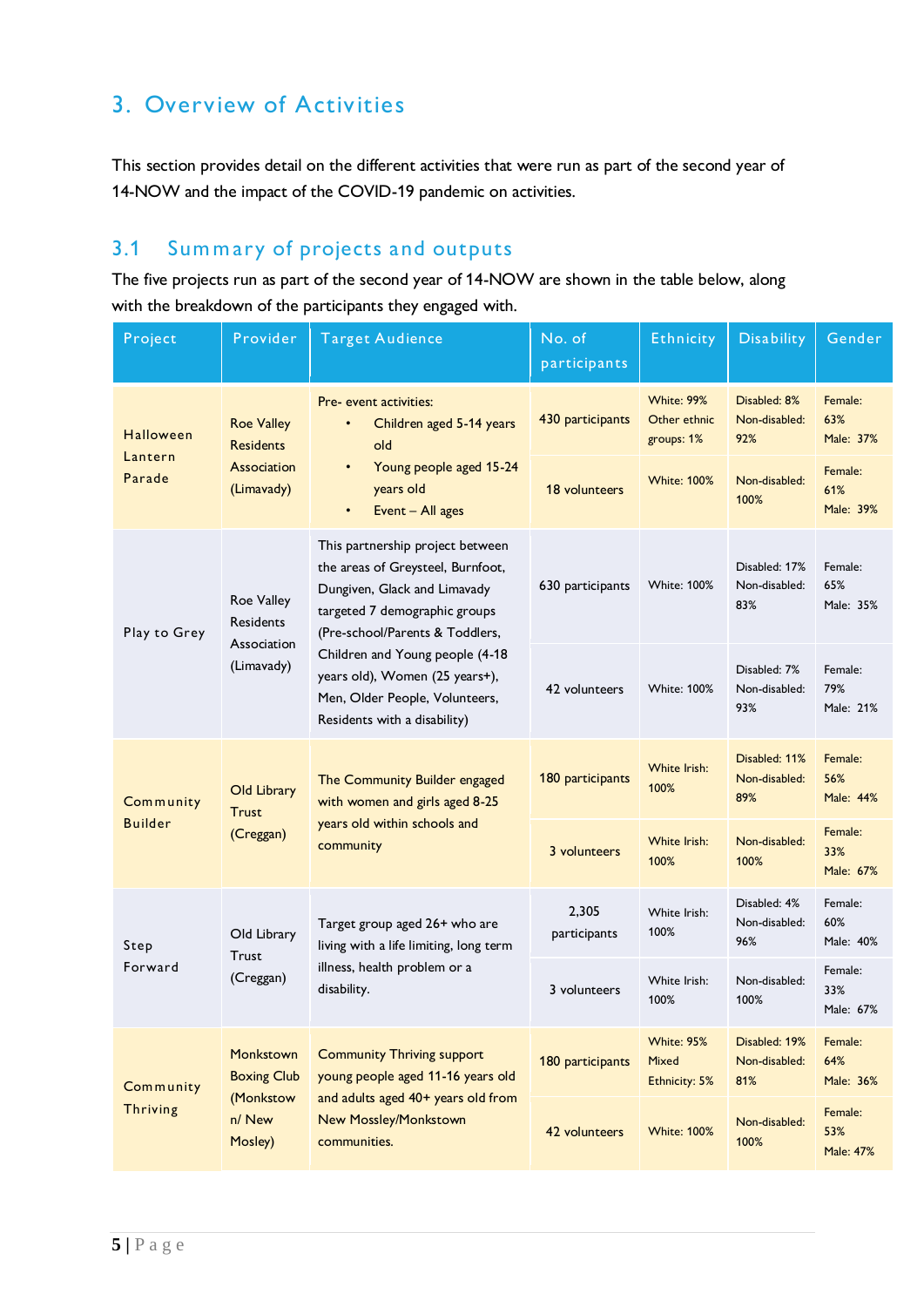# 3.2 The im pact of Covid-19

In March 2020 the Coronavirus pandemic caused the whole of the United Kingdom to be placed under lockdown measures, resulting in all community programming, work, and education had to be stopped or predominantly moved online. The summary below details the impact of Covid-19 on the 14-Now programme and the communities involved. In many ways, in their responses to the lockdown, the various projects became more creative in the way the engaged participants and delivered their activities. Significantly, the temporary cessation of project activities had differentiated impact, between and within communities and individuals in them. In some cases, Covid-19 provided new opportunities, through the unplanned widening the stakeholders who were initially targeted by particular projects. The main thematic areas of the 14-NOW projects impacted on by Covid-19 were;

- **P** Project delivery methods and activities
- Social interaction
- **Education**
- **Employment**
- $\blacktriangleright$  Finances
- Health and wellbeing.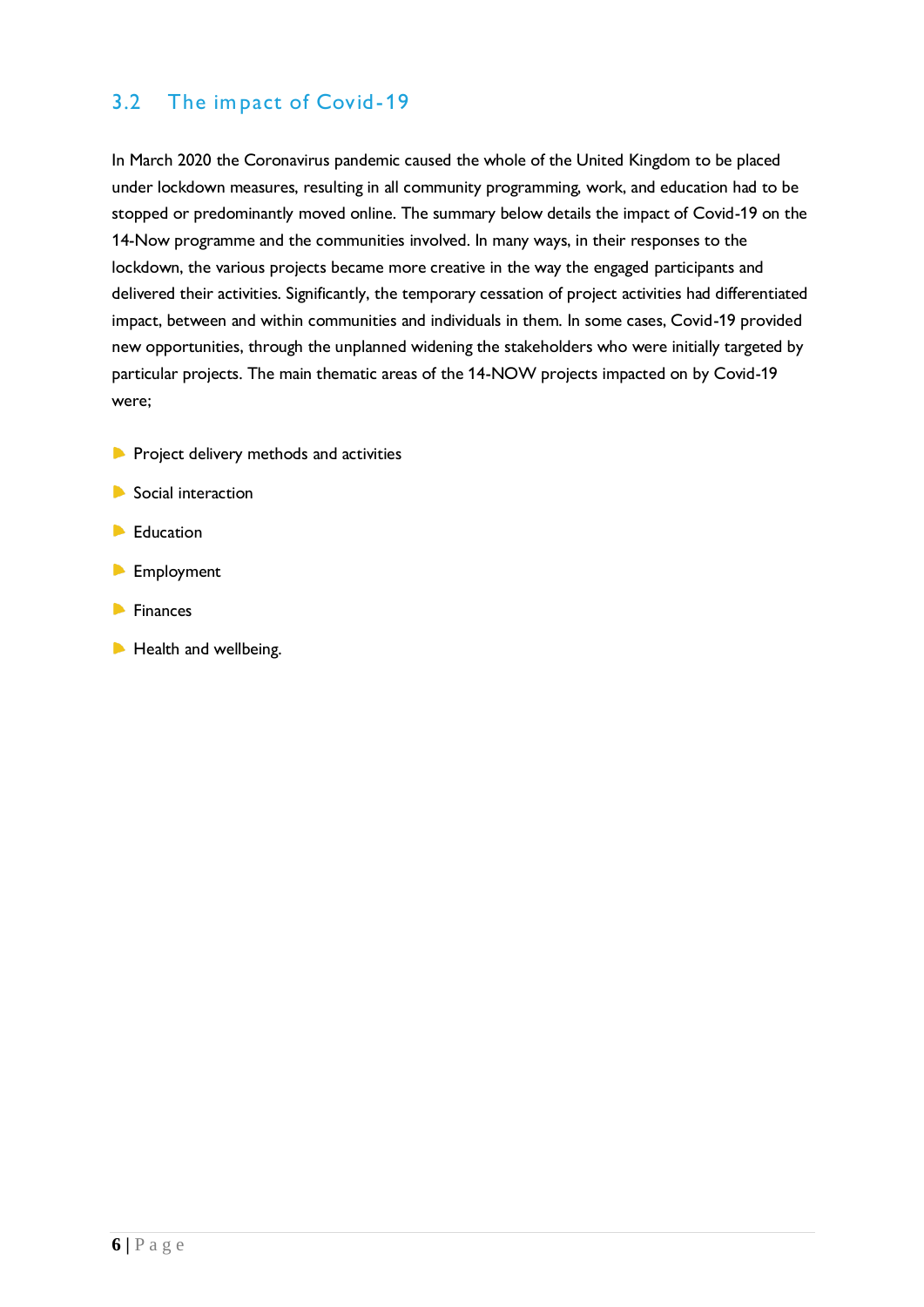#### 3.2.1 Im pact of Covid- 19 on 14-Now Com m unities

#### *"COVID threw a huge spanner in the works."* (Play to Grey volunteer Coordinator).

Unsurprisingly, Covid-19 and the subsequent impact of government lockdown measures on the 14- NOW programme resulted in all the projects and activities being temporarily stopped. Safety considerations meant all 14-NOW providers had to revisit their project plans and explore alternative options of successfully delivering on their various project objectives. In the words of a men's group lead in Limavady;

"We dedicated quite a few weeks to planning a nice schedule and a safe schedule and the safety was probably the most time consuming because we were doing all the risk assessments and going through all of the procedures that needed to be in place and alerting your members to this and letting them know what we are doing and what new procedures will be put in place to ensure it is safe."

Of having to reassess their delivery methods, another project of the older people and women's group noted that;

"We were running Luncheon clubs for our older people, we had a women's group and they were meeting on a regular basis doing health walks, and we doing youth activity workshops as well. Then when covid happened all of those activities had to be stopped and then we had to look at how we could stay connected to the residents, we did that in the form of care packages, activity packs and hot meals."

The need to review project plans was common across all the 14-NOW projects. All of them had to devise safer ways of working. For all projects, there is evidence of adaptations made in order to accommodate the new COVID realities and restrictions. An example of this was the Immense project, which was delivered in the Monkstown/New Mossley area.

"With Covid-19 everything changed in everyone's lives. We needed to adapt the way we work because we are very hands on with our workshops. When Covid hit, we thought we can't just let 3 or 4 months go by, with people not having any support that they had previously, so we went online and done loads of activities with them. We would meet up every Thursday and I would check-in with them, just talk about what is going well and what isn't ging to well." (Im m ense project lead)

In some projects, it meant addressing new Covid-19 related needs and prioritising certain vulnerable groups, particularly those who were at risk of being individually and or collectively impacted on more or disproportionately by Covid-19. In Glack, this resulted in a youth led volunteering project, to support older people in the community.

"We started a community response team in Glack for our older people. We did that on a voluntary basis, just to engage with them. If someone needed something from the shop or a prescription, or they just needed something, they could contact the community response team. We would link in with them every other week by phone call, to make sure they were okay or check if they needed anything." (Glack Youth Project Lead).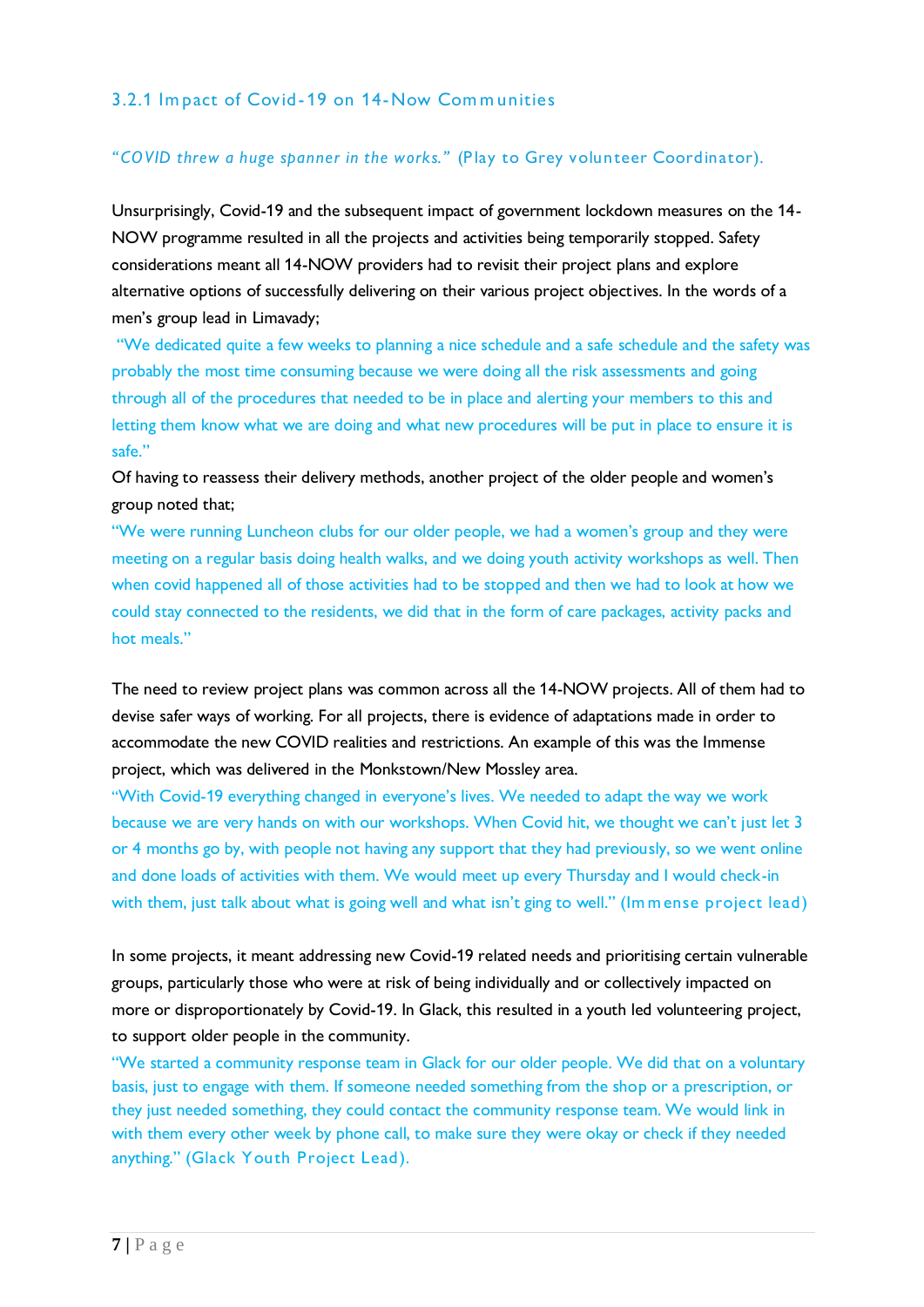Similarly, the Play to Grey women's group identified older women in their community as being more vulnerable to isolation due to the impact of Covid -19 and placed great effort in keeping them engaged. Most of them were shielding and unable to see anyone in close proximity for a period of time. An added limitation which was identified was that the older group had relatively lower computer skills, which meant they were at risk of losing out on online activities. The Roe Valley Residents Association' project lead noted that;

"The older people might have a phone and internet but they don't know how to use tablets and that stuff. So we are hoping to try and teach them Zoom, doing online workshops and we are planning to deliver an online reading programme with them. It gives them some level of connection again." (RVRA Project Lead).

A key issue made worse through Covid-19 was educational poverty, with the Monkston/New Mossley project lead identifying that a lot of young people they worked with either didn't have computers and or had inconsistent access to the internet, resulting in them missing out on school during lockdown. This resulted in them being behind on their schoolwork, worsening the existing cycle of educational poverty that is present in the area.

"We have kids that might have a phone but they have no internet. They've no laptop, they've no connection or support at home for their home schooling. Then you bring into that any relationship issues or breakdowns within the home, food poverty is another issue here. As an organisation we have identified that if they have phone they don't have the internet and if they have the internet they don't have the resources to be able to do the home schooling. Some of them there is low education awareness and understanding for some of our families and that's a generational thing and that is now setting them back a bit further. We are trying to source funding to buy tablets and internet dongles so we can have them here and available for the local kids, so if they have to isolate they can still access school."

In Limavady, providers described how individuals who were already isolated because of living in a rural community, were now even more isolated, due to lockdown and social distancing measures, particularly older people who were less likely to connect with others through online services. Loss of employment was a key factor in bringing about this situation for some. A men's group observed that;

"It's been detrimental in terms of social isolation. It's a rural enough place as it is. A lot more unemployment through especially the building trades and stuff, that just stopped going over here. We had a lot of participants who lost jobs." (m en's group lead)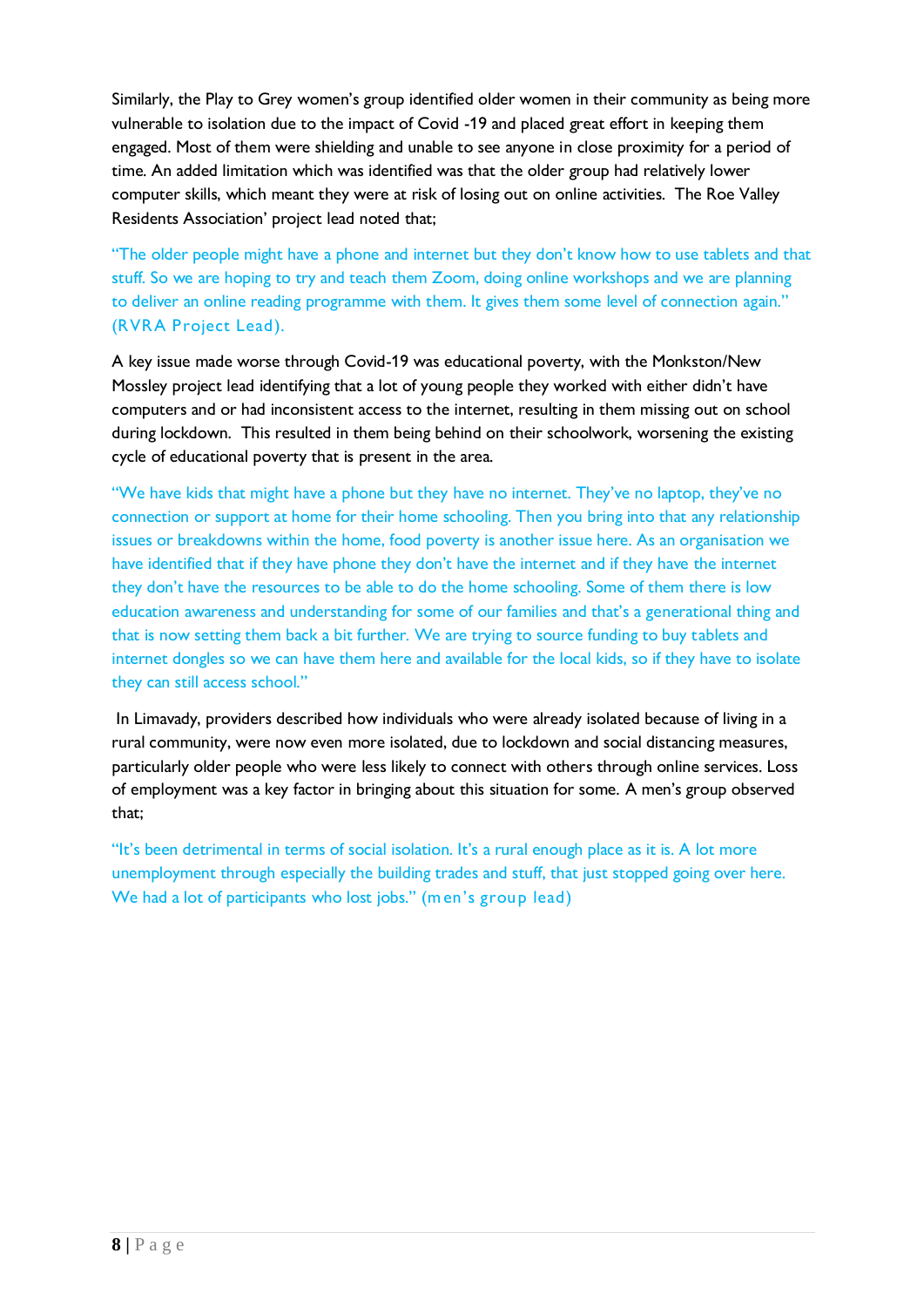Covid -19 was flagged as a key driver of the negative impact which was reflected in the health and wellbeing of communities and individuals across all 14-NOW projects. Poor mental health, especially among adults, was also a common longer-term impact identified as a result of being socially isolated and not being able to experience in-person social interaction. Evidence from focus group discussions with 'This Girl Can Project participants' pointed to women being significantly affected by isolation. Part of this was as a result of having to adjust from the sudden loss of access to free health and fitness sessions, to no physical activities.

"Women they were really struggling with mental health and felt isolated. They felt like what they were going through no one else was and I was listening thinking, if you would have heard my last conversation you would know you're not alone. During lockdown I rang around so many families each week, top of my head around 70-80 families."(This Girl Can project lead).

# One focus participant provided insight into the individual experience of her isolation, as a result of Covid-19. She commented that;

"At the beginning of lockdown I was made redundant that was a massive change. It went from being busy to having all this time. I didn't know what to do with myself. I think if it hadn't been for Claire, the boxing club and this group my motivation would have dipped. It is definitely a lifeline for all different reasons. (P4 - Focus participant).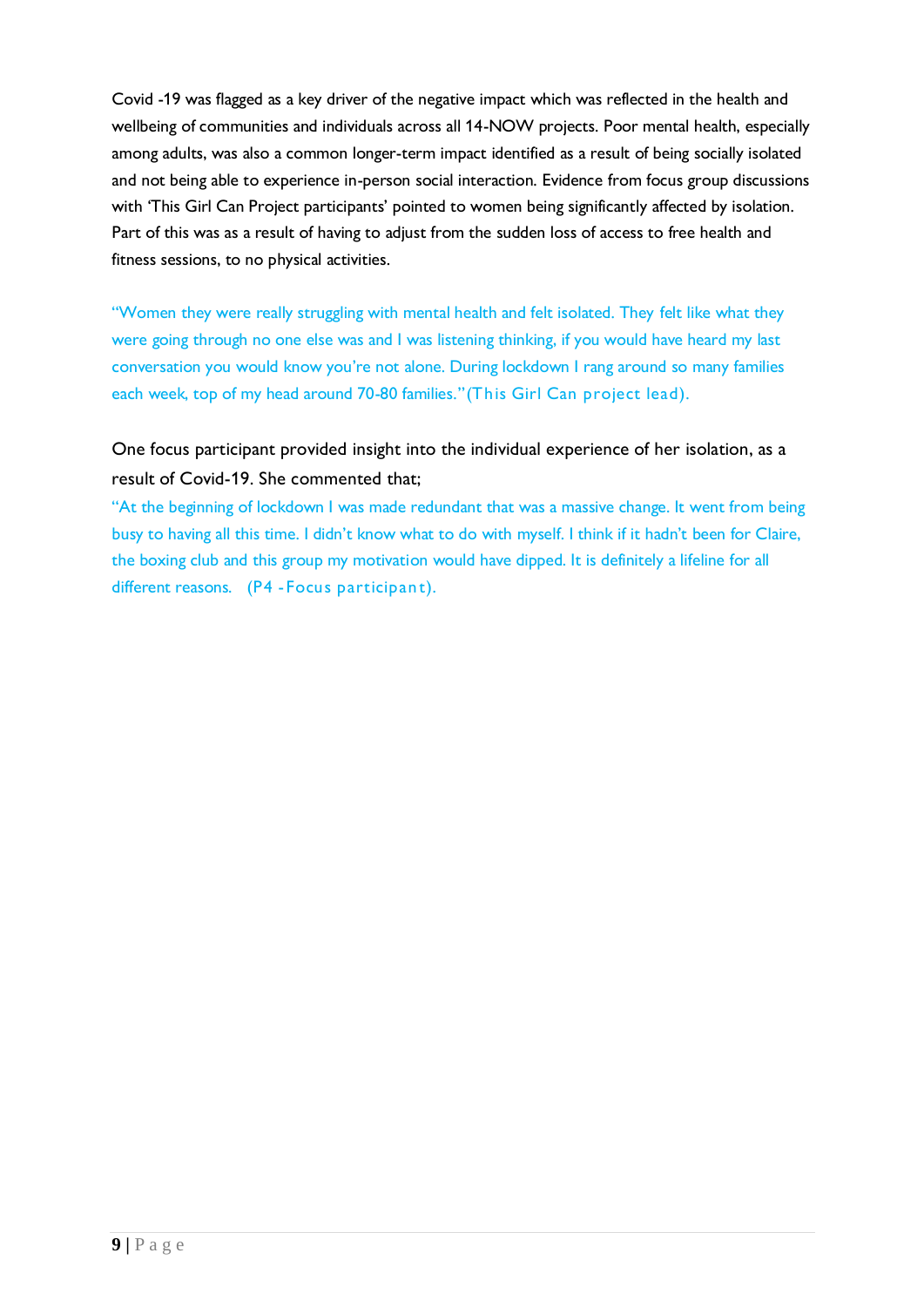#### 3.1.2 Response to Covid- 19

After the Covid-19 induced hiatus of their activities, all 14-NOW providers planned and adopted creative ways of delivering their services. With few exceptions, the majority employed technology to enable them to reach and engage with the target groups. Most designed online based activities. This approach was used to address mainly education, isolation and health and wellbeing related challenges. Training went online for those who had internet and computer access. Those who didn't have, were provided with the necessary hardware they needed. This was usually in the form of internet dongles, computers and or electronic tablets.

"There were a few of them that we supported with getting online, they weren't really sure how to do Facebook live for the workouts and so we would call them and go through it."(Wom en's group lead).

Like the Women's group, the Creggan, Step Forward project also employed online methods to engage and deliver their activities. This was underscored by the project lead , who noted that; "We phoned all of our clients and spoke to every single one of them and said listen we are thinking of using Facebook, do you have Facebook or do you want Facebook, do you want us to help set you up. This was a challenge in itself trying to teach people who aren't tech savvy how to work their way through Facebook and to find a private group and add us. Then talking them through Zoom, most of our clients are on Zoom and they attended the sessions via that. They are on Whatsapp and Facebook messenger now. You are made up now because they are connecting with each other."

Online games were also initiated by some projects and these have been particularly successful at engaging young people who are part of the Burnfoot Youth Group.

"We're keeping that contact now over Zoom call. We're doing games with them in their age groups. One example was a salvage hunt in the house and we would say 'go and find a mask' and we would see who would do it the quickest. Then we would ask them why they got things and what made them choose that. We would play higher or lower with big cards and things like that on the Zoom calls." (Burnfoot Youth Group lead)

Other projects, informed by government guidance, adapted their programmes and or activities to socially distanced options. One of the Play to Grey projects for instance, procured bicycles for young people who were on the project.

"We were able to secure a bit of extra funding and we bought bicycles so we were able to do a bit of cycling with our young people. It worked for a bit and then everything had to stop again. (RVRA Project Lead).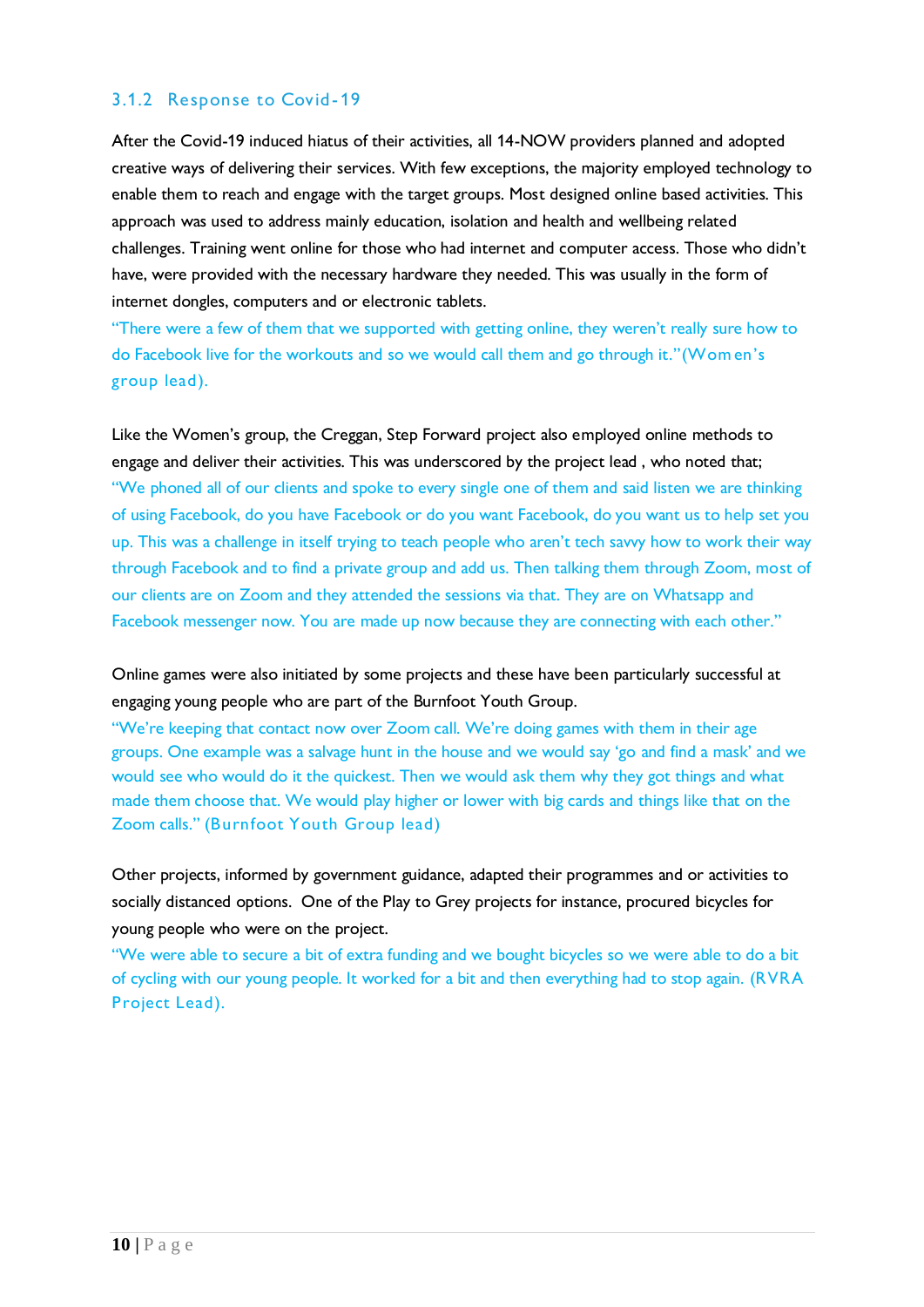Others created paper-based materials or provided other physical materials such as seeds, cooking ingredients and plants. This made for a particularly creative mix between virtual activities and the use of physical materials.

"So we gave activity packs on a weekly basis, we knocked at the door, left the pack then went and stood at the gate to have a small chat and have conversations with them. Some of the activity packs we gave out were the sunflower seeds with the seeds and the compost and everything and gave them a height chart. We also gave them puzzles and wordsearches and stuff like that and with the weekly height chart they could see the sunflower growing. Then we had a competition and the highest sunflower got a prize, so that was one of our activity packs and they really enjoyed that because they kept sending us photos of how they were growing. So we gave activity packs on a weekly basis, we knocked at the door, left the pack then went and stood at the gate to have a small chat and have conversations with them. Some of the activity packs we gave out were the sunflower seeds with the seeds and the compost and everything and gave them a height chart. We also gave them puzzles and wordsearches and stuff like that and with the weekly height chart they could see the sunflower growing. Then we had a competition and the highest sunflower got a prize, so that was one of our activity packs and they really enjoyed that because they kept sending us photos of how they were growing."(Burnfoot Youth Group lead).

Anxieties were also noted in the Community Thriving projects, with a group leader remarking that; "There was so much anxiety about returning into education and that's why we done a mental health programme. We are making them do creative journals and talk about their values and what's important to them. That's where we currently are." (Em power and Herizon Group leader).

14-NOW providers were also involved in a wider community response to Covid-19, where they worked with other local community and public sector organisations to address issues resulting from the lockdown measures. All 14-NOW providers carried out additional services for their communities during this time, for example, providing food and hot meals to community members. Project leads highlighted that the meal services they provided grew since the start of lockdown. For instance, one project lead explained that they initially supported ten families, which subsequently increased to 50 families. One project lead noted that they were delivering 800 food parcels each week during lockdown.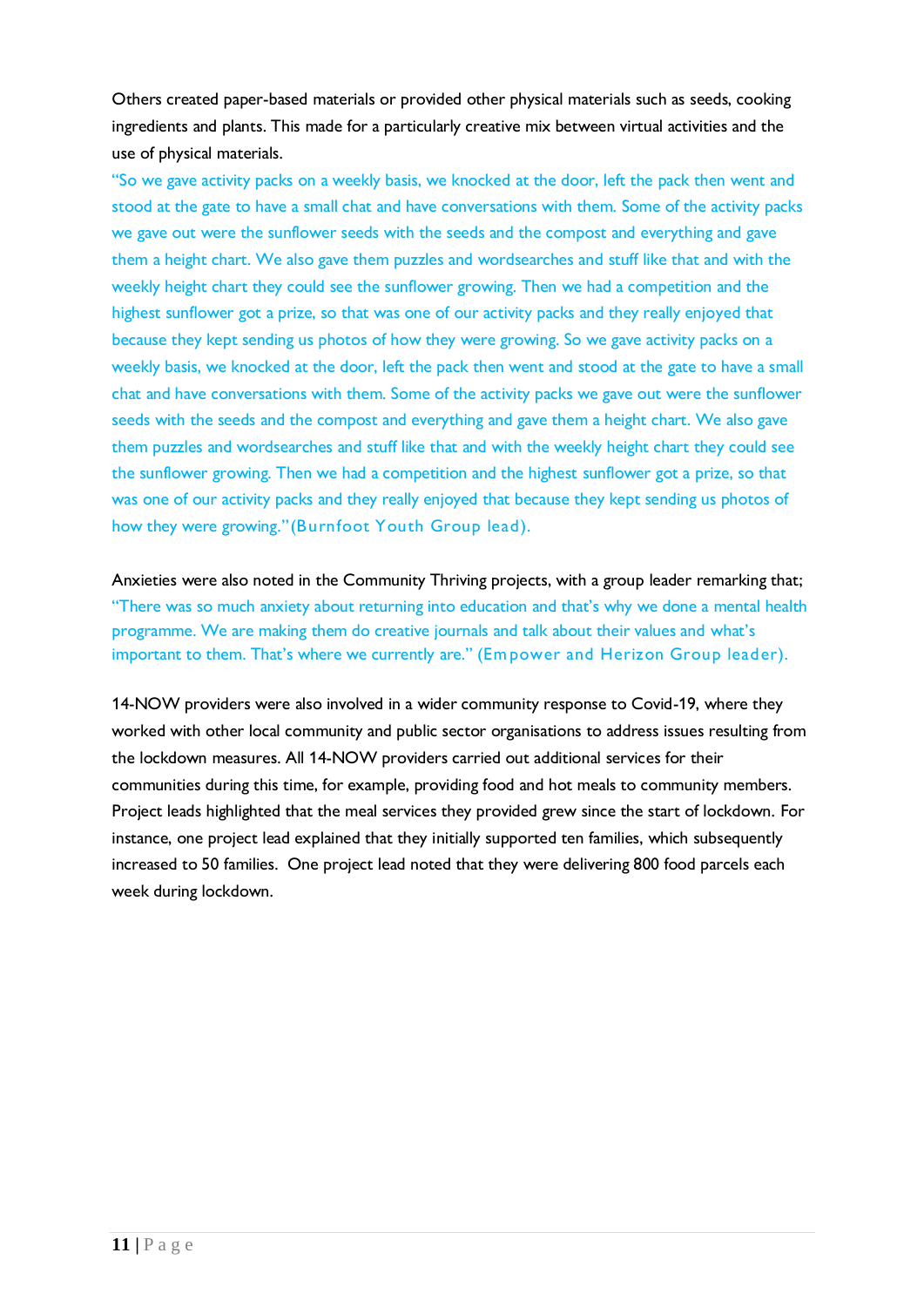### 3.1.3 Moving Forward from Lockdown

During lockdown all of the projects leads interviewed felt that they were able to reach and engage more individuals than they normally would. This is reflected in the summary of project outcomes, which show increased numbers in participants. These increases were credited to working collaboratively with the wider community sector, to deliver a collective response to Covid-19, as well as having increased presence in the various localities, delivering services and regularly connecting with individuals. Evaluation evidence suggests that the increased presence in the communities helped to address growing anxieties to resume various project activities.

"Even now with everything starting back up again, sort of the knock-on effect of Covid I suppose is the anxiety so even though now they are allowed out and to attend things, they are very nervous to do so because they have been at home for so long say that's a barrier now." (Women's group lead).

As a result of engaging and supporting more individuals than they had before Covid-19, project leads felt that they have been able to continue this support and build upon the momentum they were able to create during the lockdown. A number of barriers were also identified that could prevent them from supporting their existing and new participant base. One key barrier identified was the continued social distancing measures in place, which mean they can only service a limited number of individuals at once, which has cost implications. For example, buying more equipment such as laptops and or hiring more transport or facilities to enable participants to maintain social distances measures. At the time of the project end interviews, providers had also started to offer some faceto-face activities due to the easing of lockdown measures. Most of these activities were taking place outdoors, with limited numbers of participants. Project leads were confident that they would continue to offer online activities for those participants who were shielding or not yet comfortable accessing in-person activities.

Some providers have hinted on building on the opportunities the lockdown presented them. For instance, some were able to widen their participant engagement through community visits. This was particularly evident in projects which involved young people. During visits, project workers had the opportunity to interact with parents and or guardians, an interaction which would have not been possible before Covid -19 took hold.

"It developed our relationships with the parents because normally at the youth club they just come and drop their kids off or they would've sat in the car and waited for the kids and we felt more of that connection with the parents and we found out more about that. One of the positive things about Covid and developing the activity packs was building that relationship with the parents. This will help us with finding volunteers for trips and stuff and it shows them what we are doing with their kids through the activities we were sending them. Then their parents were sending us pictures of what their kids were doing with the activity packs." (Burnfoot Youth Group).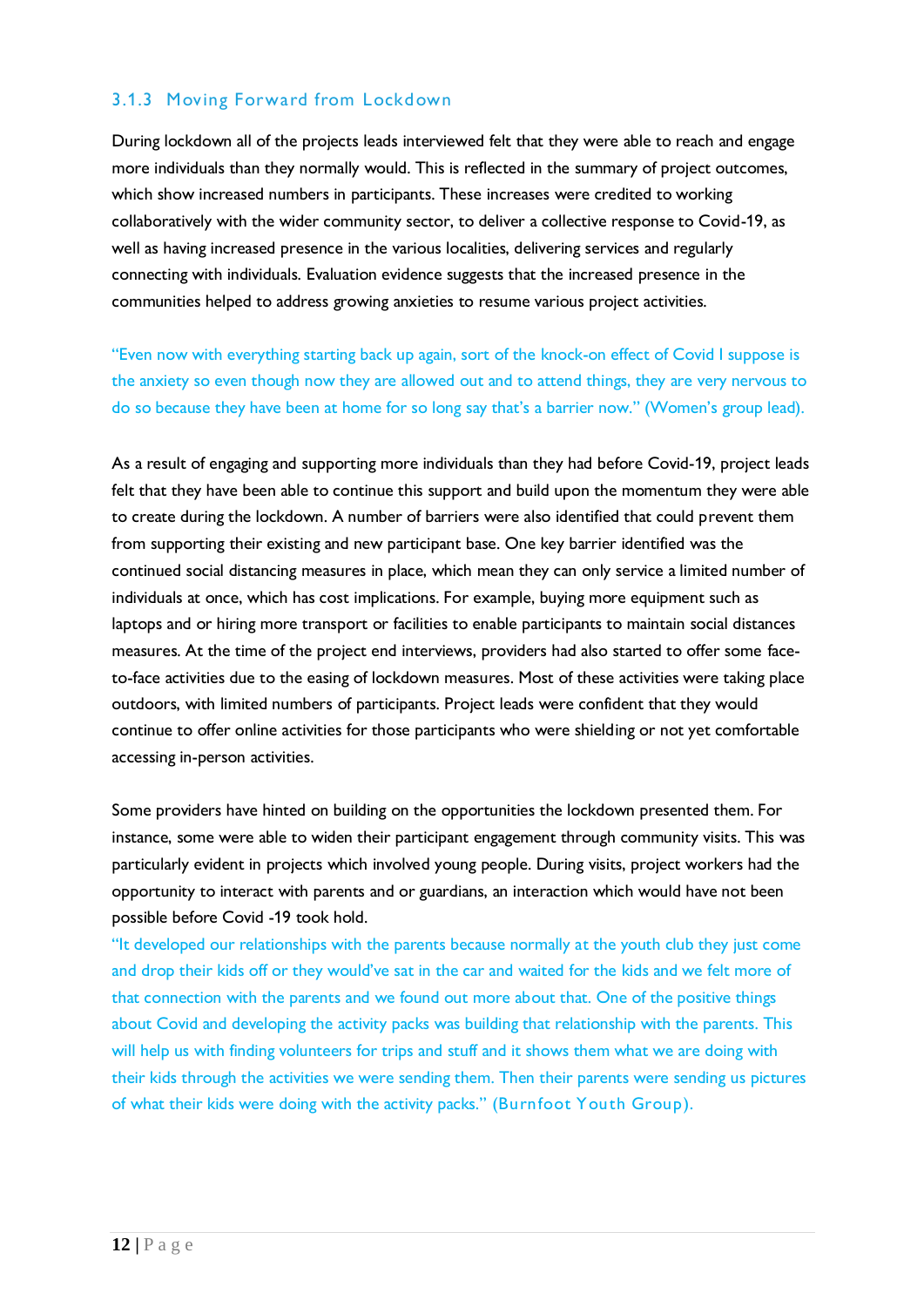## 3.2 Barriers to participants attending activities

In this section we outline some of the main barriers that emerged for participants attending the 14-NOW projects in the second year of the programme, as identified by programme leads across the five projects:

#### $\blacktriangleright$ Barriers with disability

"The barriers with the disability one I suppose, is about adapting. Adapting to each individual user, because there's 25 of them and they all have different disabilities, so it was about adapting and trying to find something that was suitable for all, sometimes we had to adapt things to make sure everyone feels included as a result of what we had planned to do with them."

#### $\blacksquare$ Distance

"Sometimes buses also do not run on the same schedule as a programme, because there are only 1 or 2 buses running through the town. Not all of our ladies drive, so they don't have access to a car. As well, we would find in the winter months that the number of people attending is lower because they don't want to walk around in the dark after the class."

#### Apprehension of joining a project

"The start of the programme, the barriers are their mental health, the fact that they have low confidence and self-esteem. People lived in their own little bubbles. You are in such a built up area you wouldn't think it. For some residents the only person they connect with, is the person in the shop they buy their milk from. Whenever they had to isolate or stay at home, they weren't getting any of that. Loneliness and isolation came to the forefront. For some of them it was a major risk to come out and it was a big step for them to come in the door and do any activity. If it's a new venue and something that is alien to them and taking on an activity they've never done before, there's two big challenges there for them."

#### $\blacktriangleright$ Stigm a/attitudes of wider community

"I think it was maybe more fear of knowing what this project is and what people may think of them coming to it. Where we are from people would think that we are country people, they don't do that there, they go to the bar and that's what they do. That's the macho attitude. Going to something like this might be seen as something that only women would go to."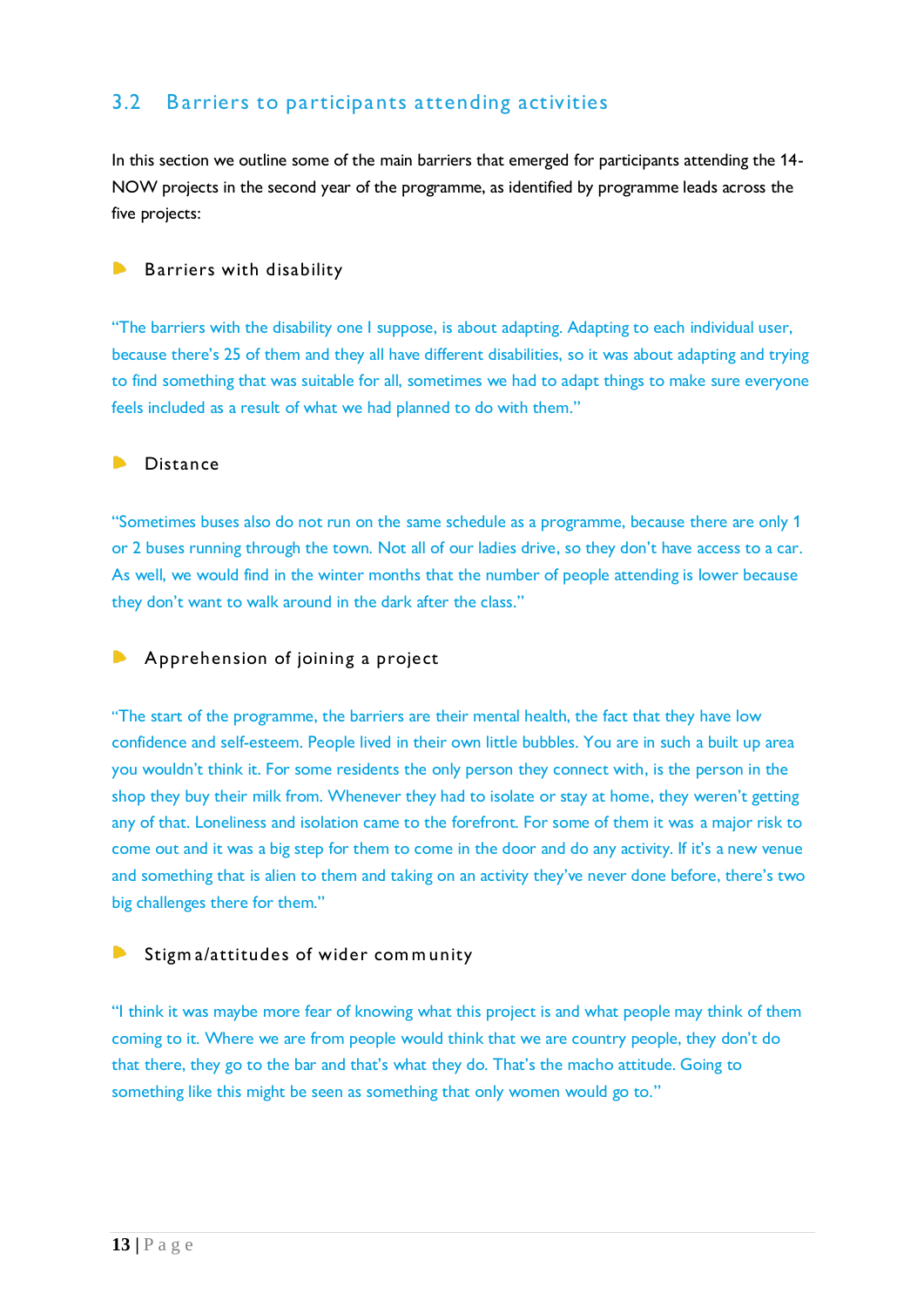#### Mental health  $\blacksquare$

"This years group had a lot of pastoral needs instead of academic needs, a lot of mental health issues too. That's become a more common theme that actually, in school it's presented as behavioural issues but really when you peel back those layers and ask them why they are walking out of class, it's because they can't cope. Their anxiety is off the scale, there are serious issues at home. We've had young people who have family members in prison and then have come out and are back living in the house. We've had young people come from families who have substance abuse like alcoholism things like that, there is complex issues. What we are seeing now is that young people need the emotional and mental support, rather than the academic as well. The academic comes along with it, whenever you support them as a person. It's really that 360 wrap around support, which is why it works and it's not working in school. In school they just get taught a curriculum and maybe get asked if they are ok, if they are having a meltdown but really, they are not getting that listener that really wants to try and help them. They don't have that smaller support network or that key person who is there to try and build them up. A lot of young people come to us and their self-esteem is rock bottom, their belief in their ability is little to none. So, that's a really big part of our work from September time, building them up as a young person and then the rest follows."

"With young women I think the self-esteem, confidence, anxiety and depression is worse than ever and I have to put that down to social media and the things they are exposed to online, with what they are watching and who they are following. We have had that as a barrier, its cliché but honestly, these people have been really affected in terms of their mental health throughout the pandemic and mental health is always something we can cover but we knew we needed to address it sooner than later. Through Covid, they were volunteering and helping out the community in leadership roles, these young women felt anxious and depressed about going back to school. I got asked for extra mentoring and these were young women, who didn't tend to struggle, and it made even myself upset and aware of how bad the situation we are going through really is."

-----------------------------------------------------------------------------------------------------------------------------------------

#### Attention Span

"No, just that I find that young men's work, from my learning experience, changes on a daily basis, with what they find interesting. It's just about providing a safe platform and from there, the young men can build on that and build resilience, challenge peers, and educate themselves and others."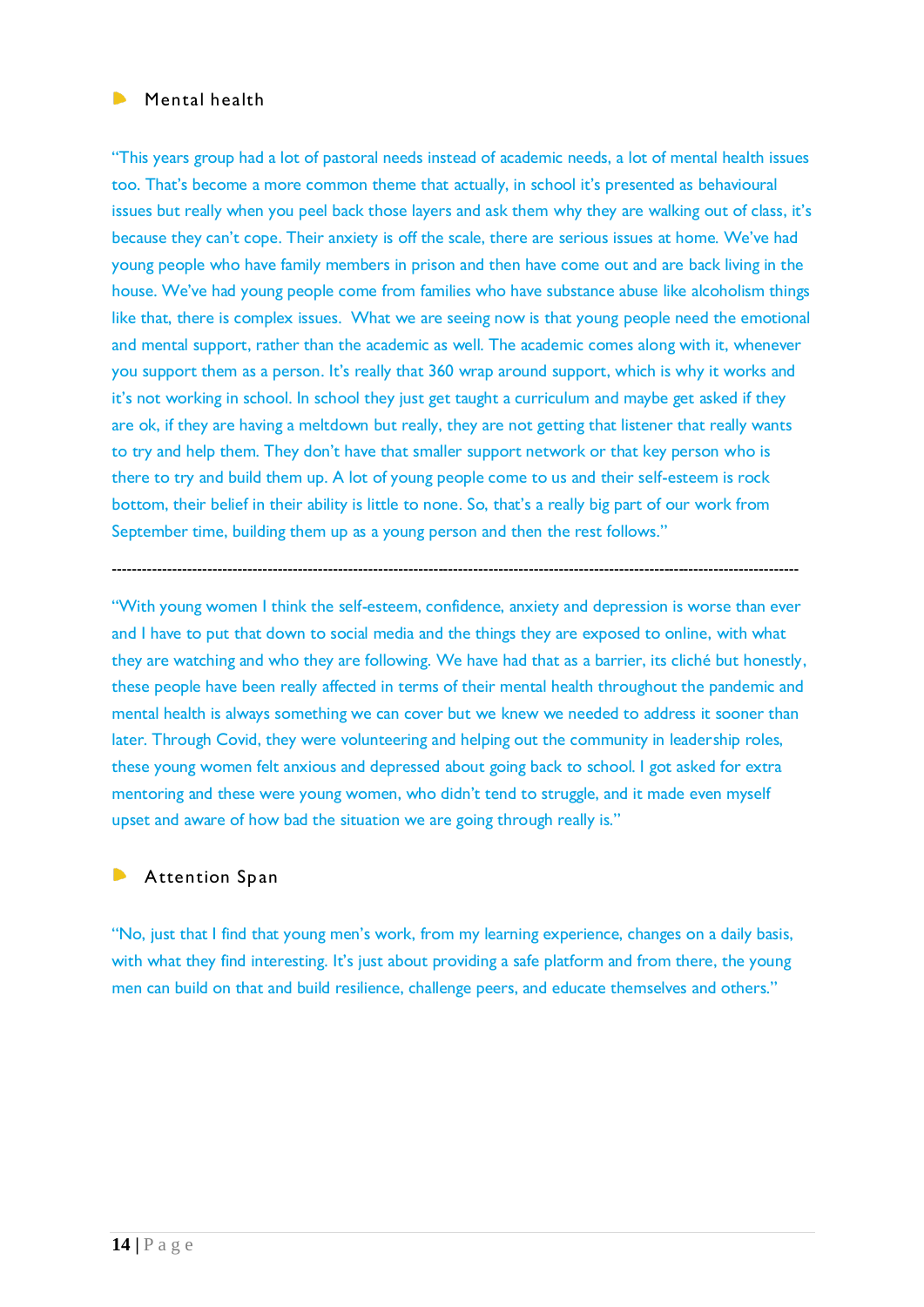# 4 Findings

In this section we detail the findings for each of the five 14-NOW projects taking place across 2020. Each project collected data relating to the four Office of National Statistics (ONS) wellbeing questions, with the option to use other survey questions across other areas such as *perceptions of disability*, *empowering young people*, *social connectedness*, and *volunteering.* For four of the projects the quantitative data is also combined with qualitative data from interviews and focus groups (as described above, this was not possible to collect across all projects).

## 4.1 Halloween Lantern Parade (Limavady)

#### **4.1.1** Description

The Halloween Lantern Parade was a multipartnership event which included all community partners across the steering group for 14-NOW Limavady. Following the same format as the first year of 14-NOW, before the event, there were Halloween themed workshops and activities which were then showcased at the festival in Limavady Town. The Halloween Themed workshops engaged children and young people aged 5-24 within each community. The project



culminated with a festival of activities for the wider community whereby the children, young people and their families participated in a lantern parade around Limavady Town, finishing up with the Causeway Coast & Glens annual fireworks display.

#### **4.1.2** Outcom e areas



### **4.1.3** Outcomes Summary: Ongoing activity

This section covers the results of the pre-event activities that took place on a regular basis, before the festival, in relation to which baseline and end-line data was collected.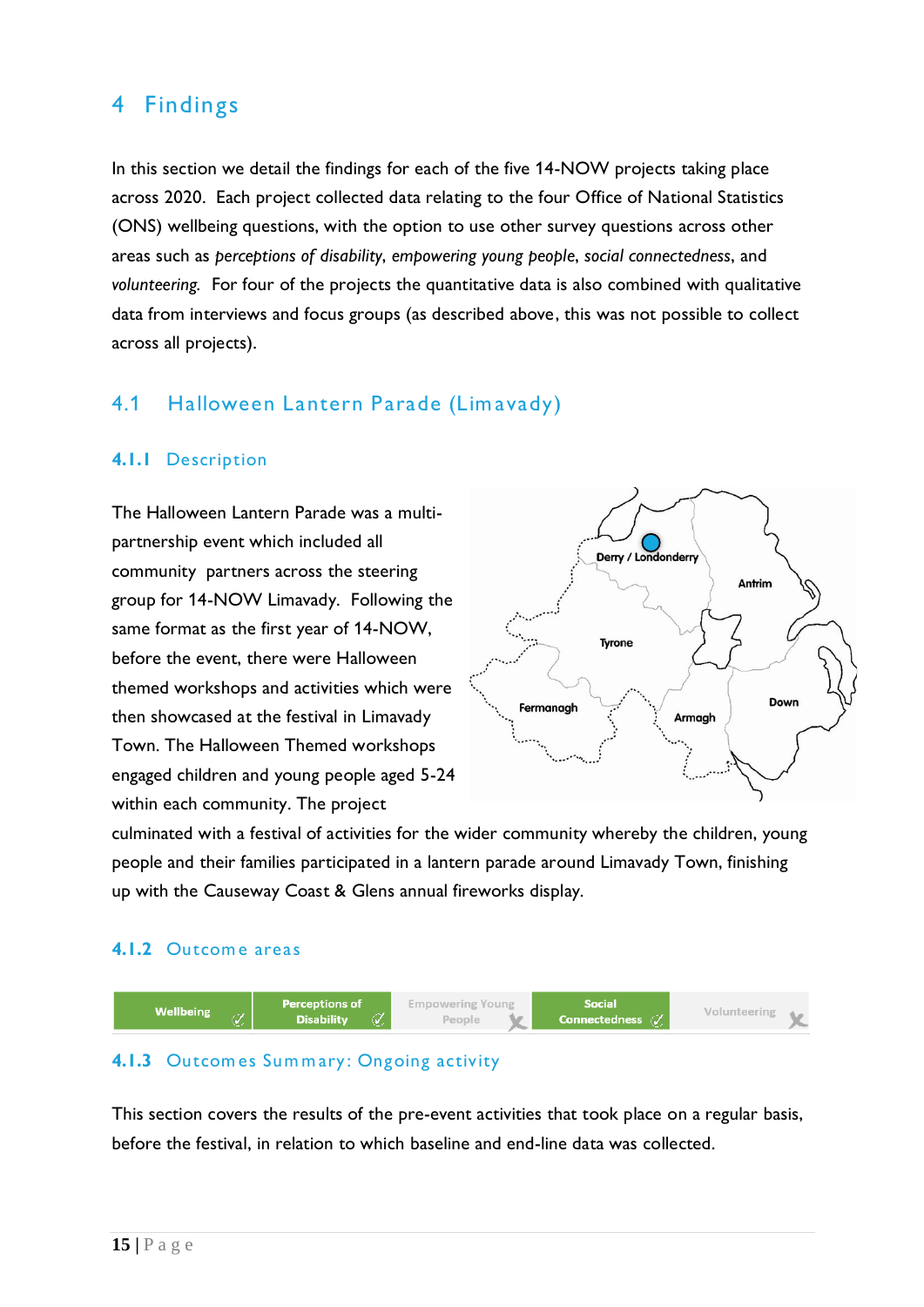Average levels of *Wellbeing* increased by just under 3 percentage points amongst participants, from baseline to end-line, across the ONS measures of *Life Satisfaction, Life is Worthwhile and Current Happiness*, with a similar level of decrease in *current anxiety*. This took the end-line wellbeing results above the national average.

|                            | <b>Life Satisfaction</b><br>$0 = not satisfied at all/10 = completely$<br>satisfied |          |            |                 | Life is Worthwhile<br>$0 = not$ at all worthwhile/10 =<br>completely worthwhile |            |                 | <b>Current Happiness</b><br>happy |        | <b>Current Anxiety</b><br>$ 0=$ not happy at all/10 = completely $ 0=$ not anxious/10 = completely<br>anxious |                 |        |
|----------------------------|-------------------------------------------------------------------------------------|----------|------------|-----------------|---------------------------------------------------------------------------------|------------|-----------------|-----------------------------------|--------|---------------------------------------------------------------------------------------------------------------|-----------------|--------|
|                            | <b>Baseline</b>                                                                     | End-line |            | <b>Baseline</b> | <b>End-line</b>                                                                 |            | <b>Baseline</b> | <b>End-line</b>                   |        | <b>Baseline</b>                                                                                               | <b>End-line</b> |        |
| Average<br>score           | 5.7                                                                                 | 8.5      | æ.         | 5.8             | 8.5                                                                             |            | 5.8             | 8.6                               |        | 5.8                                                                                                           | 2.8             |        |
| <b>NOW-14</b><br>Average   | 6.8                                                                                 | 8.2      | $+1.4$     | 6.9             | 8.2                                                                             | $+1.3$     | 6.7             | 8.2                               | $+1.5$ | 3.9                                                                                                           | 2.5             | $-1.4$ |
| <b>National</b><br>Average | N/A<br>7.7                                                                          |          | N/A<br>7.9 |                 |                                                                                 | N/A<br>7.5 |                 |                                   | 2.9    |                                                                                                               | N/A             |        |

84% of participants also identified that they had seen an improvement in their confidence, and 88% reported improvement in their self-esteem, as a direct result of participating in the project. As shown in the chart to the right, 63% of respondents also identified that they felt better about their life and future as a result of being involved in the project.

62% of participants also indicated that they enjoyed the project very much, with 38% confirming this to be the case.





As shown in the charts below, in relation to *Social Connectedness,* there were significant increases in participants feeling less lonely (from 4% to 20% never feeling lonely, and from 23% to 48% hardly ever feeling lonely), feeling proud of their contribution to the community (an increase from 7% to 53%), agreeing whether there is a community in which people from different backgrounds get on well together (an increase from 1% to 45% strongly agreeing) and in how engaged they felt in their local community (from 5% to 54% feeling very engaged).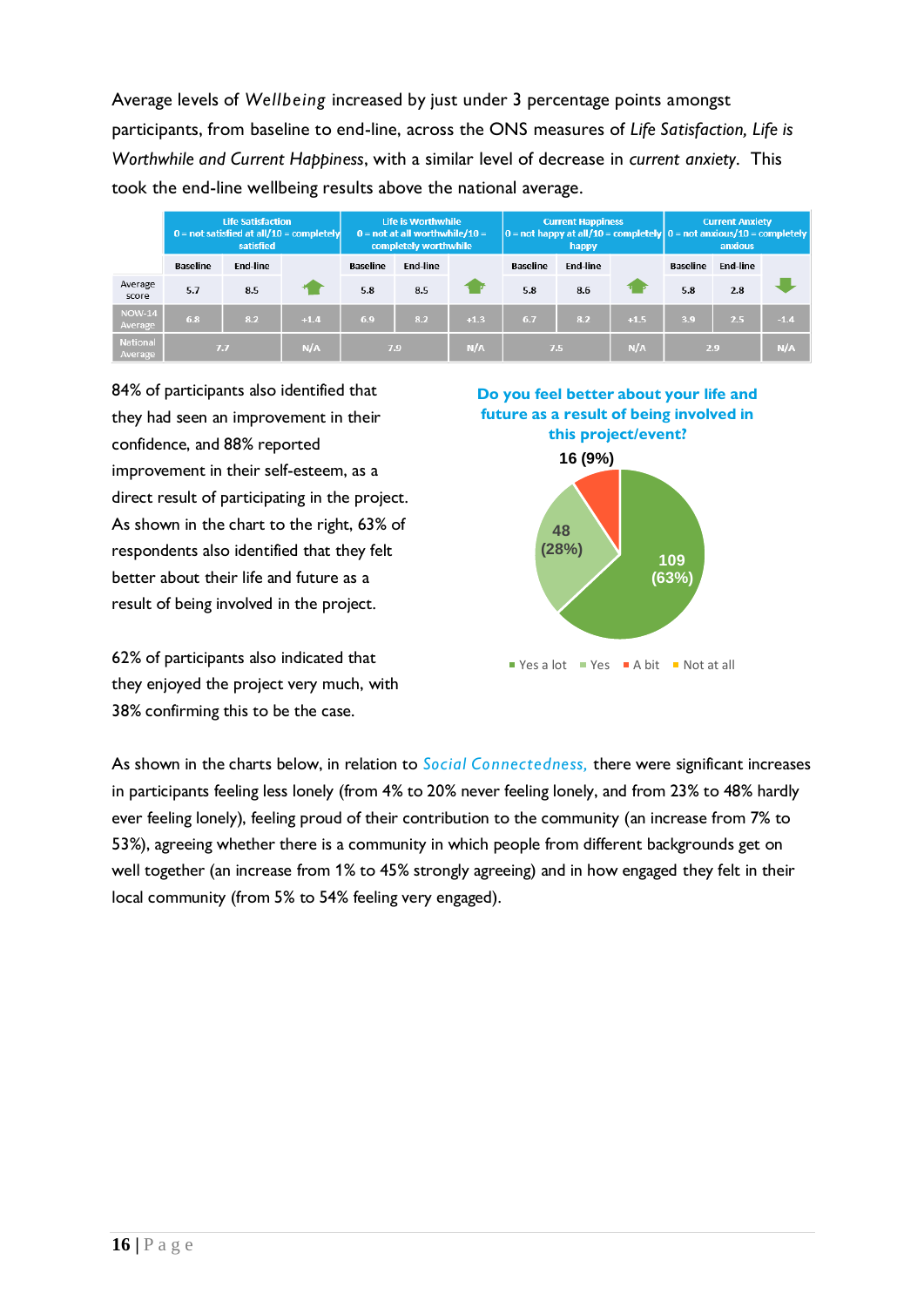

#### **Please rate how proud you feel of your contribution to the community.**



#### **To what extent do you agree or disagree that this is a place where people from different backgrounds get on well together?**







When asked at end-line, 60% of respondents felt that they belonged to their project, while 35% felt they belonged most of the time. 55% of respondents felt very proud of their contribution to the project, while 39% felt mostly proud of their contribution when asked at end-line. As shown in the table below, there were also increases within all categories; arts and cultural heritage, leisure, sport and physical activity and volunteering, between baseline and end-line in participants feeling very empowered to take part.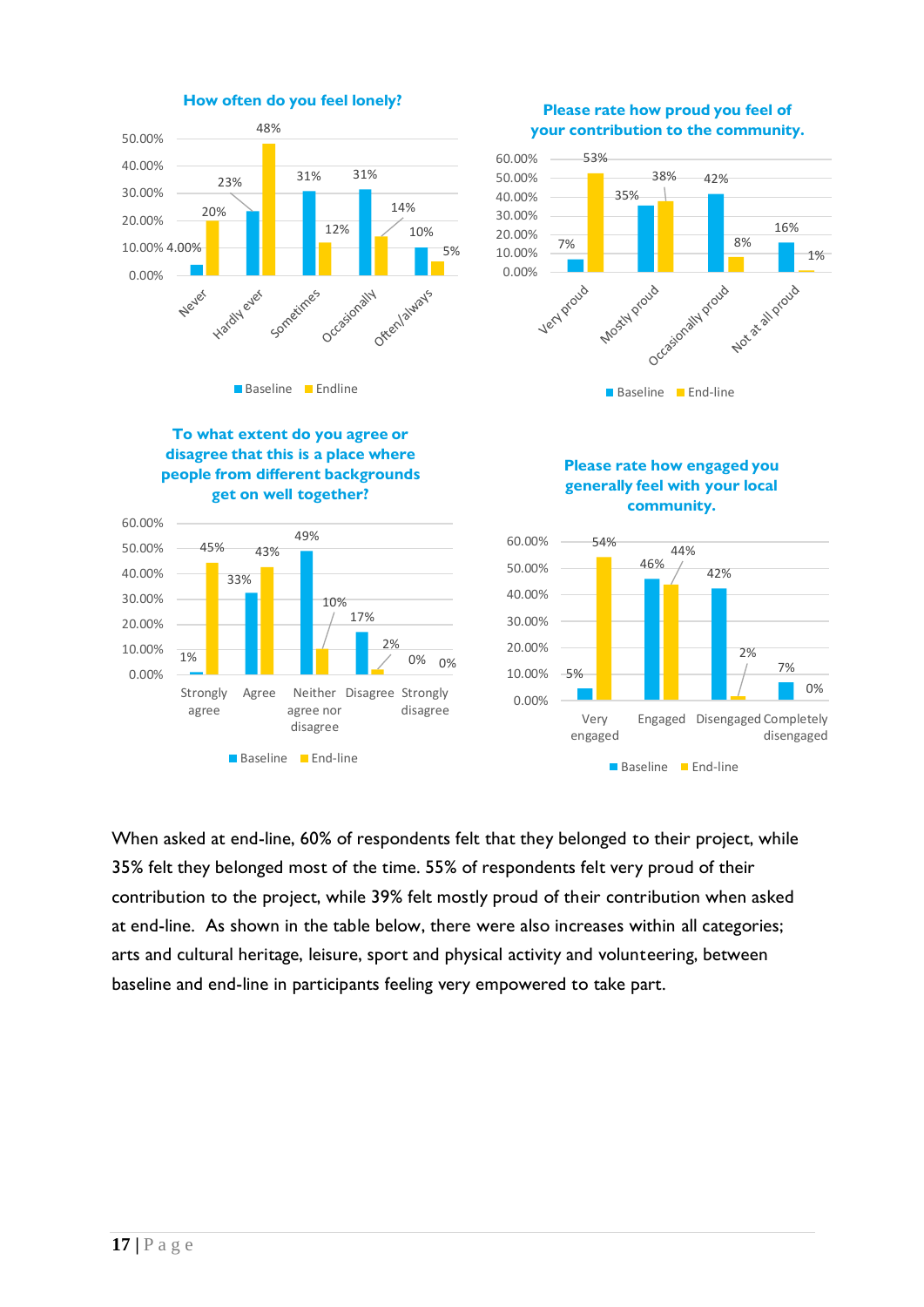#### How confident do you feel in joining the following activities?

|                     | Arts and<br>cultural<br>heritage |     |                                                                                       | Leisure | Sport and<br>physical activity |     | Volunteering |     |  |
|---------------------|----------------------------------|-----|---------------------------------------------------------------------------------------|---------|--------------------------------|-----|--------------|-----|--|
|                     |                                  |     | Baseline   End-line   Baseline   End-line   Baseline   End-line   Baseline   End-line |         |                                |     |              |     |  |
| Very empowered      | 8%                               | 57% | 8%                                                                                    | 44%     | 10%                            | 49% | 8%           | 52% |  |
| Empowered           | 14%                              | 31% | 28%                                                                                   | 44%     | 25%                            | 40% | 20%          | 35% |  |
| Sometimes empowered | 47%                              | 8%  | 40%                                                                                   | 11%     | 42%                            | 11% | 40%          | 11% |  |
| Never empowered     | 31%                              | 4%  | 24%                                                                                   | 1%      | 23%                            | 1%  | 32%          | 1%  |  |

### 4.1.2 Outcomes Summary: The event

This section covers the results from the event itself, collected through the post-event questionnaire conducted at the end of the RVRA Lantern Parade event.

#### • Why did participants attend?

The most common reason for attending the event was the opportunity to participate in a community event. The second most common reason respondents attended was because they wanted to have fun. Others mentioned they wanted to celebrate Halloween. One participant took part in the event as they saw it advertised in their local youth club.

#### • What did participants enjoy the m ost?

The element that participants enjoyed the most this year was the entertainment elements which included the disco and party games as well as activities such as face painting and lantern making. Many of the participants also highlighted the parade itself as the element they enjoyed the most. A few participants mentioned that socialising at the event was the part they enjoyed the most, one respondent encapsulated this by saying:

*"Our children loved it, meeting friends and family there and bringing their own part to the event made them feel included and important. We got a mention!" Participant in the RVRA Halloween Lantern Parade event*

#### • What did participants enjoy the least?

The majority of respondents reported that there wasn't anything about the event that they enjoyed the least. A handful of respondents stated that the weather was the factor that they enjoyed the least out of the event, with most individuals reporting that it was cold. Two respondents mentioned that the length of the walk was too long.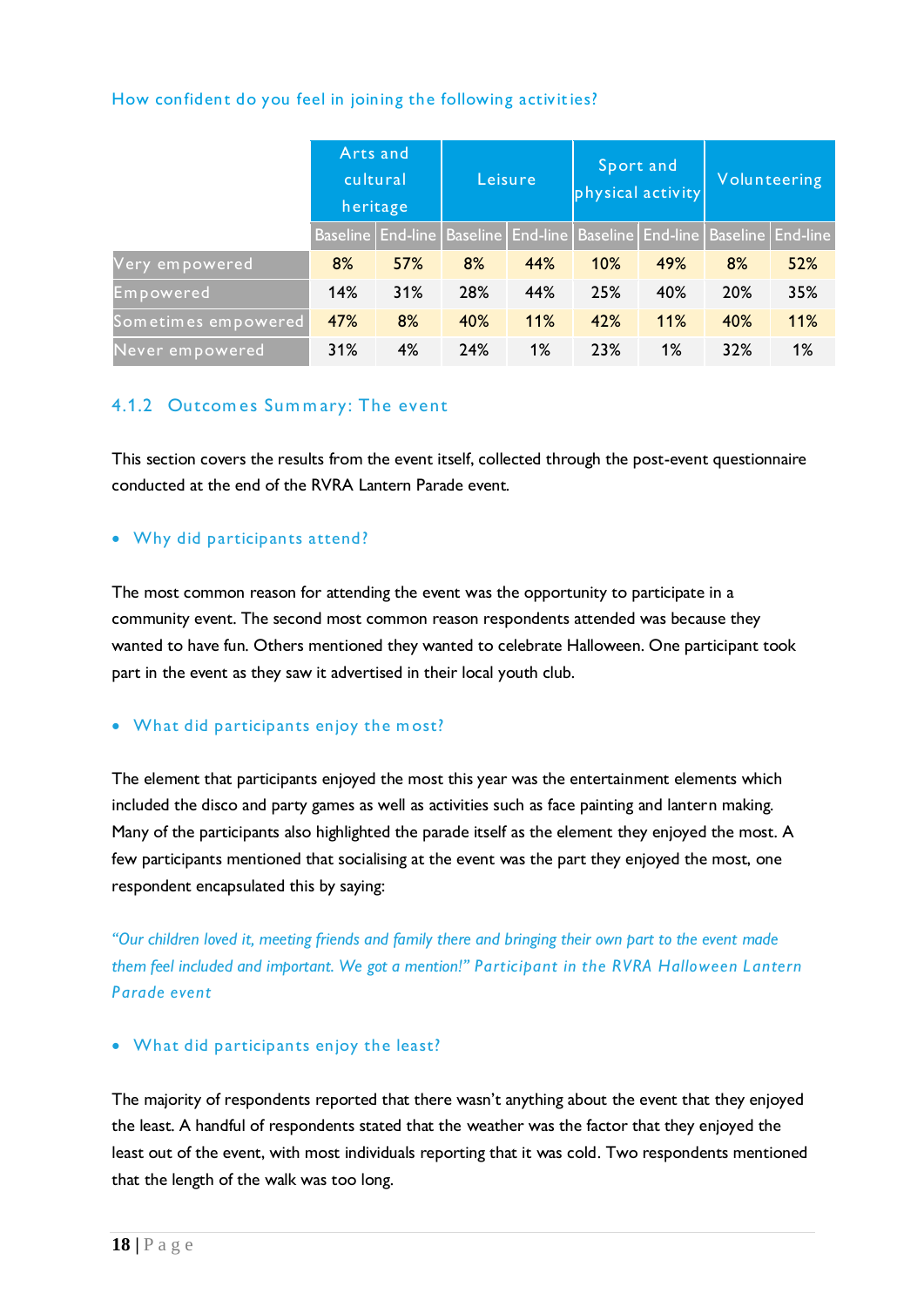

#### How would participants im prove the event?

Similar to the Baseline report in year one, the majority of participants that responded felt that nothing could be improved. A few respondents suggested improving the event by incorporating a haunted house activity. One participant suggested making the parade walk shorter. One other suggestion was that the event itself could be shorted in length.

### How did attendees felt they benefitted from the event?

For the majority of participants, the event was an opportunity to socialise where they could meet with existing friends and make new friends. Several respondents felt they benefitted because the event made them feel involved and a part of the community. Other respondents reported building their confidence through participating in the event. Finally, one participant highlighted that they learnt about other youth services on offer to them in their community through the event.



Respondents felt the event met their expectations with all respondents rating this element a 4 or 5 out of 5. Respondents also felt the event was run properly. The majority of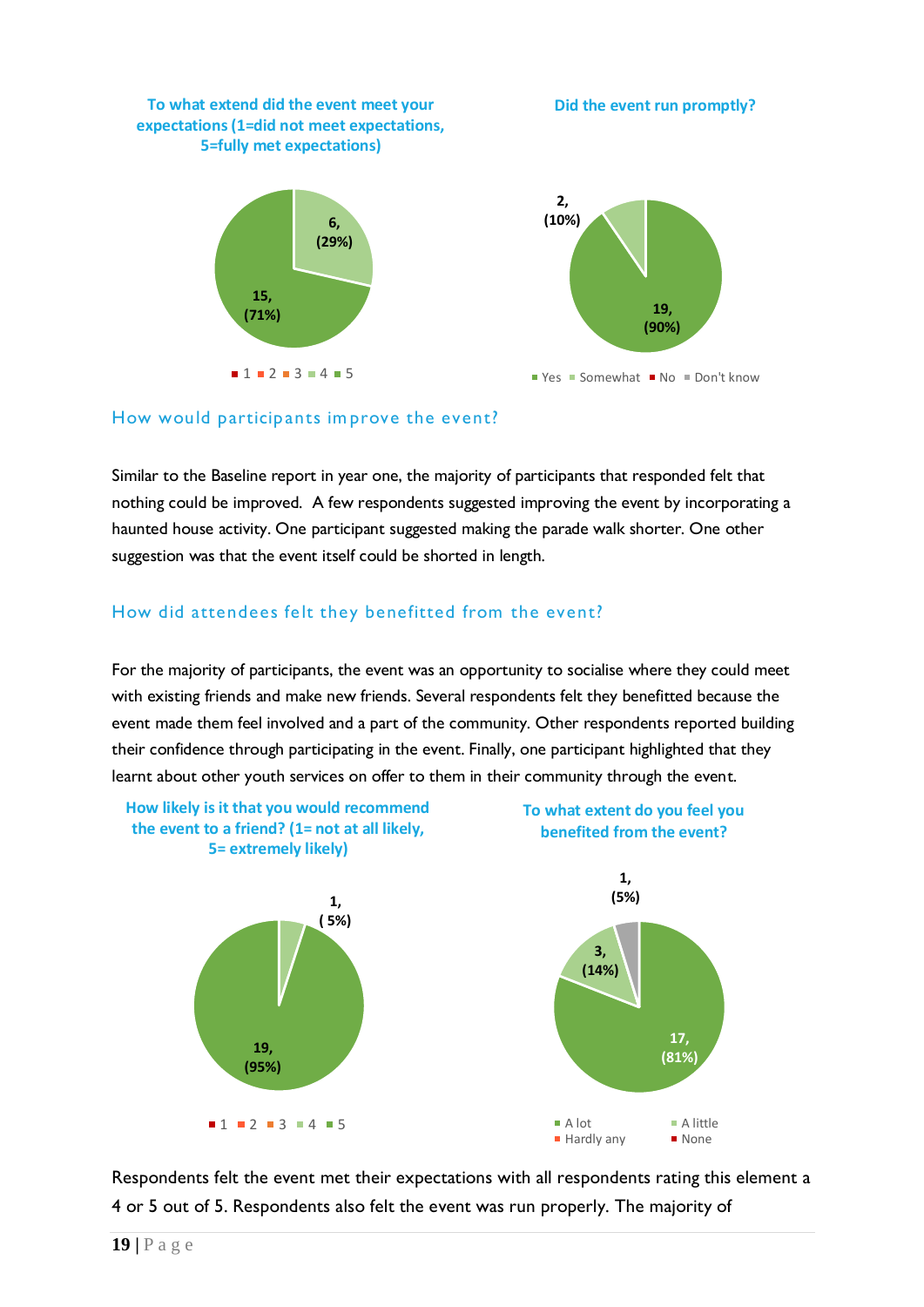respondents, 95%, felt they benefitted a little or a lot from attending the Halloween lantern parade. Finally, all participants would be very likely to recommend the event to a friend with the majority rating 4 or 5 out of 5 on the likelihood of them recommending the event.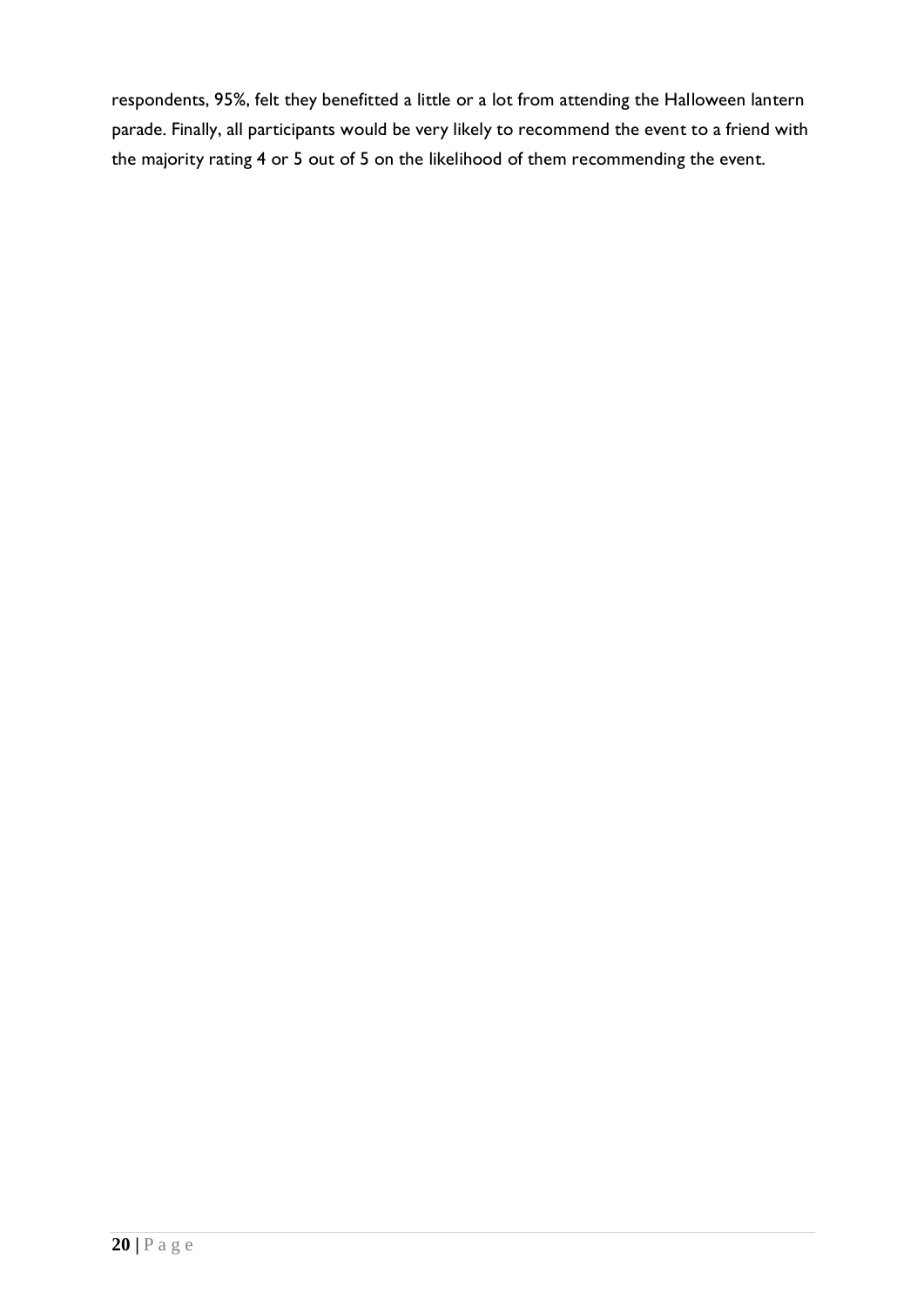# 4.2 Play to Grey (Limavady 4.2.1 Description

The Play to Grey programme is a 10-month partnership project between the areas of Greysteel, Burnfoot, Dungiven, Glack and Limavady. The overall aim is to provide services which encourage inclusion, personal well-being and social connectiveness. The Play to Grey project targets seven demographic groupings with bespoke services for each grouping. Each grouping was identified and chosen based upon the needs of the rural communities in these



areas, which all share a common challenge of limited access to services and activities.

#### 4.2.2 Outcom e areas



#### 4.2.3 Outcom es Sum m ary

Average levels of *Wellbeing* increased by just over 1 percentage points amongst participants from baseline to end-line, across the ONS measures of *Life Satisfaction, Life is Worthwhile and Current Happiness*, although overall *current anxiety* went up across all but one of the groupings below.

|                                               | <b>Life Satisfaction</b><br>$0 = not satisfied at all / 10 =$<br>completely satisfied |                 |        | Life is Worthwhile<br>$0 = not$ at all worthwhile/10 =<br>completely worthwhile |                 |        | <b>Current Happiness</b><br>$0 = not$ happy at all/10 =<br>completely happy |                 |        | <b>Current Anxiety</b><br>$0 = not$ anxious/10 = completely<br>anxious |                 |         |
|-----------------------------------------------|---------------------------------------------------------------------------------------|-----------------|--------|---------------------------------------------------------------------------------|-----------------|--------|-----------------------------------------------------------------------------|-----------------|--------|------------------------------------------------------------------------|-----------------|---------|
|                                               | <b>Baseline</b>                                                                       | <b>End-line</b> |        | <b>Baseline</b>                                                                 | <b>End-line</b> |        | <b>Baseline</b>                                                             | <b>End-line</b> |        | <b>Baseline</b>                                                        | <b>End-line</b> | ☎       |
| Average score across all<br>groupings         | 6.4                                                                                   | 7.5             | $+1.1$ | 6.4                                                                             | 7.6             | $+1.2$ | 6.2                                                                         | 7.5             | $+1.3$ | 4.6                                                                    | 5.4             | $+0.8$  |
| Parents and Toddlers                          | 6                                                                                     | 7.6             | $+1.6$ | 5.7                                                                             | 8.1             | $+0.4$ | 5.7                                                                         | 8.2             | $+2.5$ | 4.2                                                                    | 8.3             | $+4.1$  |
| Children and Young<br>people (4-18 years old) | 6.6                                                                                   | 7.8             | $+1.2$ | 6.7                                                                             | 7.8             | $+1.1$ | 6.5                                                                         | 7.6             | $+1.1$ | 4.3                                                                    | 4.9             | $+0.6$  |
| Women (25 years+)                             | 6.9                                                                                   | 7.6             | $+0.7$ | 7.0                                                                             | 7.8             | $+0.8$ | 6.7                                                                         | 7.6             | $+0.9$ | 4.8                                                                    | 4.2             | $-0.6$  |
| Men                                           | 7.5                                                                                   | 8.5             | $+1.0$ | 7.3                                                                             | 8.7             | $+1.4$ | 7.6                                                                         | 8.9             | $+1.3$ | 3.3                                                                    | 5.3             | $+2.0$  |
| Older people                                  | 5.7                                                                                   | 6.8             | $+1.1$ | 5.7                                                                             | 6.7             | $+1.0$ | 5.5                                                                         | 6.8             | $+1.3$ | 4.7                                                                    | 6.6             | $+1.9$  |
| Residents with a<br>disability                | 5.1                                                                                   | 6.9             | $+1.7$ | 5.0                                                                             | 6.8             | $+1.8$ | 5.2                                                                         | 6.9             | $+1.7$ | 6.1                                                                    | 6.1             | $+0.0$  |
| NOW-14 Average                                | 6.8                                                                                   | 8.2             | $+1.4$ | 6.9                                                                             | 8.2             | $+1.3$ | 6.7                                                                         | 8.2             | $+1.5$ | 3.9                                                                    | 2.5             | $-1.32$ |
| <b>National Average</b>                       | 7.7                                                                                   |                 |        | 7.9                                                                             |                 |        | 7.5                                                                         |                 |        | 2.9                                                                    |                 |         |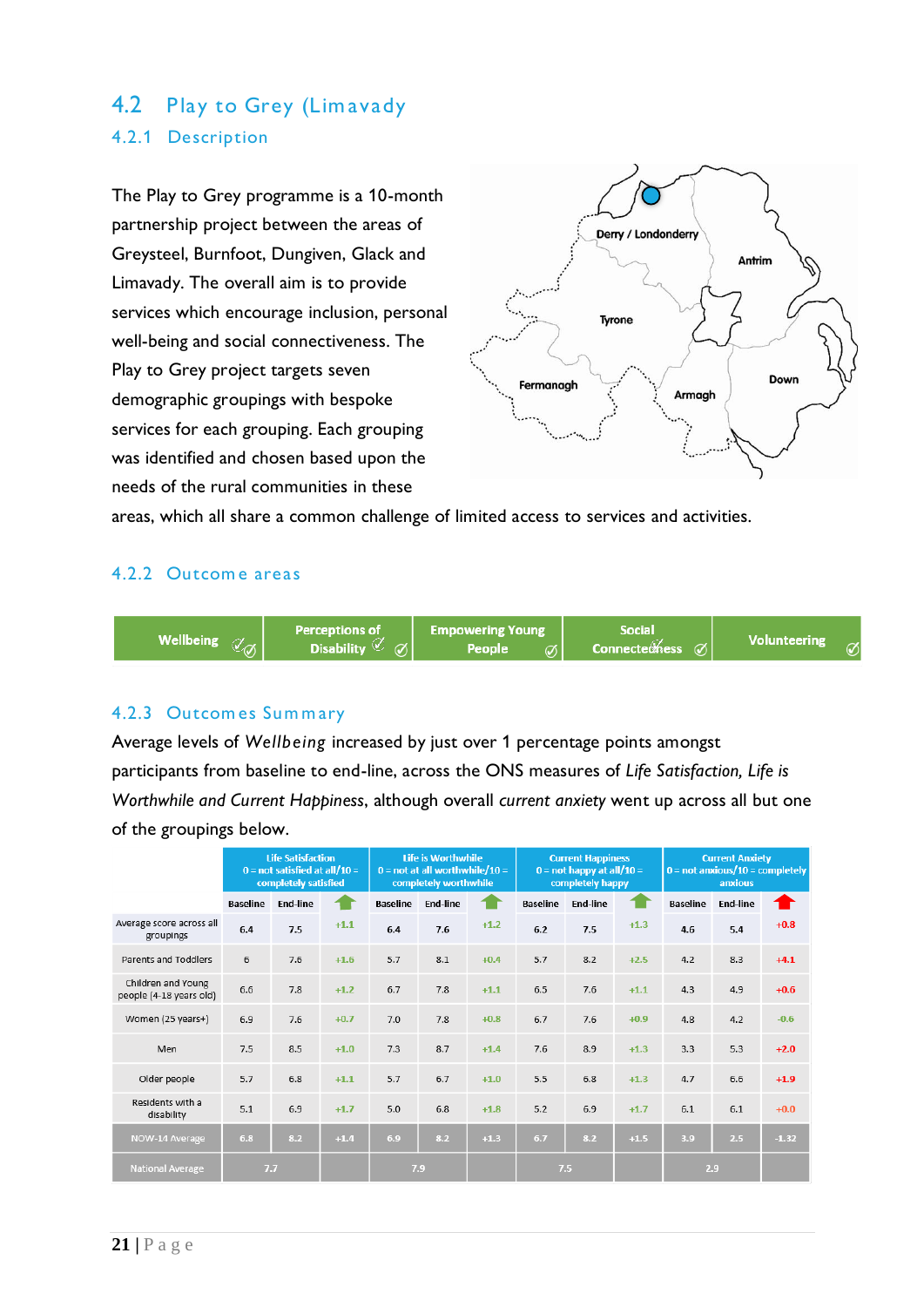The following pages present the results in this project, which have been analysed together and not by specific participant group. However, for results concerning empowering young people, these relate only to the answers provided by the relevant participant group, that is, young people.

61% of participants also confirmed that they had seen an improvement in their confidence, with 31% not sure and 8% responding that they had not seen an improvement. This was also similar in relation to self-reported increases in self-esteem, with 62% identifying that this had increased 30% not sure, and 8% feeling that their self-esteem had not increased. As shown in the chart to the right, 63% of respondents also reported that they felt better about their life and future as a result of being involved in the project.





 $\blacksquare$  Yes a lot  $\blacksquare$  Yes  $\blacksquare$  A bit  $\blacksquare$  Not at all

Changes in self-esteem and confidence were also observed by project leads in the project working with children and young people:

"Yeah some of them at the start were really quiet. They were kind of withdrawn. We have a couple of them that have autism in our wee group. And, I found that they have overcome their fears and have grown more confident in themselves. They are more outgoing than they were before, (before) they wouldn't have took part, they would've just stood back, but with encouragement and taking your time and doing 1-1 with them, and encouraging others to get involved with them, I have found that they have really come out and their mum has really praised the organisation. They have seen a difference in the kids and the youth club and when we were delivering their packages, they were waiting for us and waving at us because they knew we were coming every Thursday to deliver a wee package." Play to Grey Project Lead

65% of participants also responded that they enjoyed the project very much, with 34% identifying that they enjoyed it.

Project leads across the Play to Grey programme also observed an increase in the mental and physical health of participants, for example, the project lead of the women's project observed female participants taking steps to make changes to nutrition or increase their exercise:

"You can see the ladies definitely taking a more particular interest in their health, so there's that. When we suggested classes and stuff, we would suggest cooking classes and they would ask for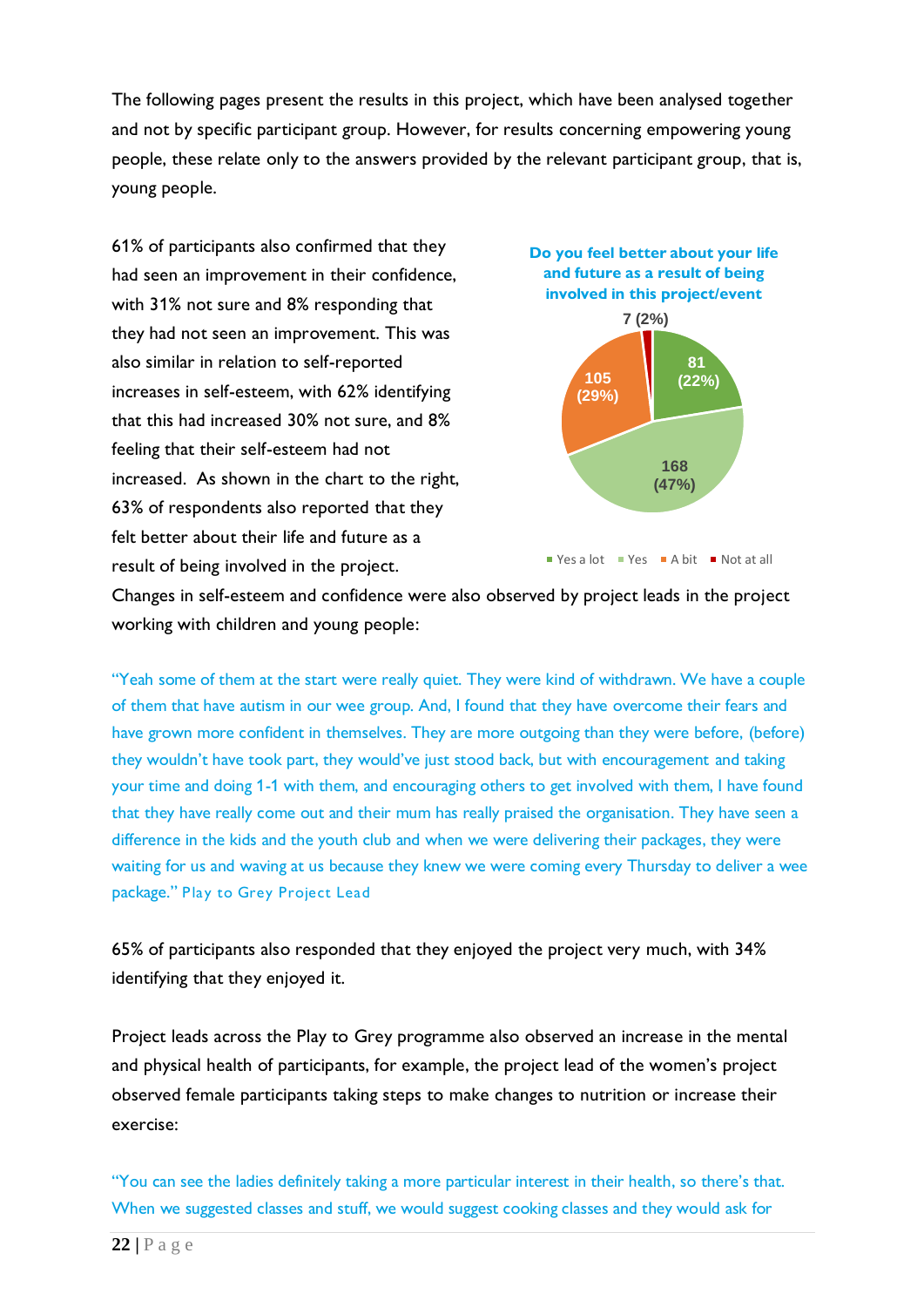nutrition classes, because they want to know how to cook in a way that is going to benefit them and help them to manage their weight or their blood pressure. They are getting very open with these things now. Ladies that were struggling with their weight before, maybe have it a bit more under control now and that's maybe because we didn't see them for so long and there was someone who came back, who just said they got into the habit or walking and going for a walk every week. And now, when we go out on walks, I don't know if I have got less fit or they have got more fit but they are flying ahead of me. Before we would've walked for about 50 minutes and now we are walking for 1hr15/1hr20. Their stamina has improved and their cardiovascular fitness." Play to Grey Project Lead

Other project leads also observed participants feeling less tired and lethargic, with increased rates of physical exercise.

In relation to *perceptions of disability*, the volunteer coordinator described specific activities set up to support disabled people at the Valley community hub. These took place every Friday night, with disability discos and trips before the first Covid-19 lock-down in March. Post lockdown, contact maintained through group messaging, wellbeing checks and providing activity packs. Outside of specific disability programmes, project leads worked to address the needs of participants, for example, participants with autism:

"If we had noticed they were struggling, we would change their activity, and give them something that matched their needs and not make them do something that they didn't feel comfortable and were getting agitated about. It depended on their mood when they came, one of the things was noise, sometimes they couldn't stand the noise. You just took them away for a minute and got them settled." Play to Grey Project Lead

Overall, project leads found that the isolation from Covid-19 'took its toll' on those with disabilities through a lack of social interaction, and they worked to address this through remote activities. Across Play to Grey participants, 49% felt they had a more positive view of disabled people as a result of the project.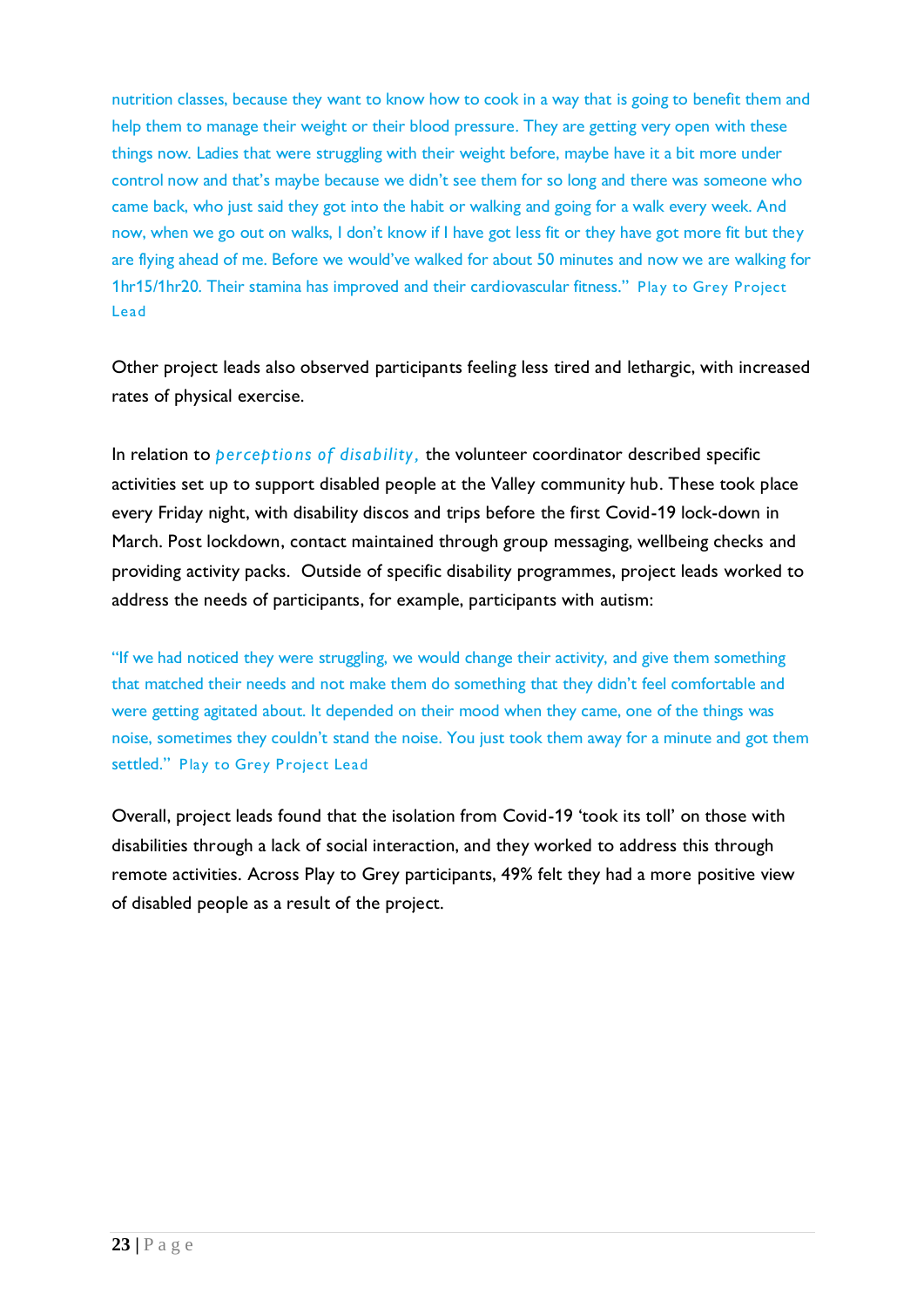As shown in the charts below, in relation to *Social Connectedness,* there were small reductions in participants feeling less lonely (the proportion feeling lonely stayed broadly



the same, with those reporting hardly ever feeling lonely, changing from 18% to 15%). There was an increase in participants feeling proud of their contribution to the community (an increase from 12% to 25% feeling very proud), and feelings of engagement in the local community (from 6% to 19% feeling very engaged). The proportion of respondents agreeing that their community "is a place where people from different backgrounds get on well together", stayed broadly the same between baseline and endline.





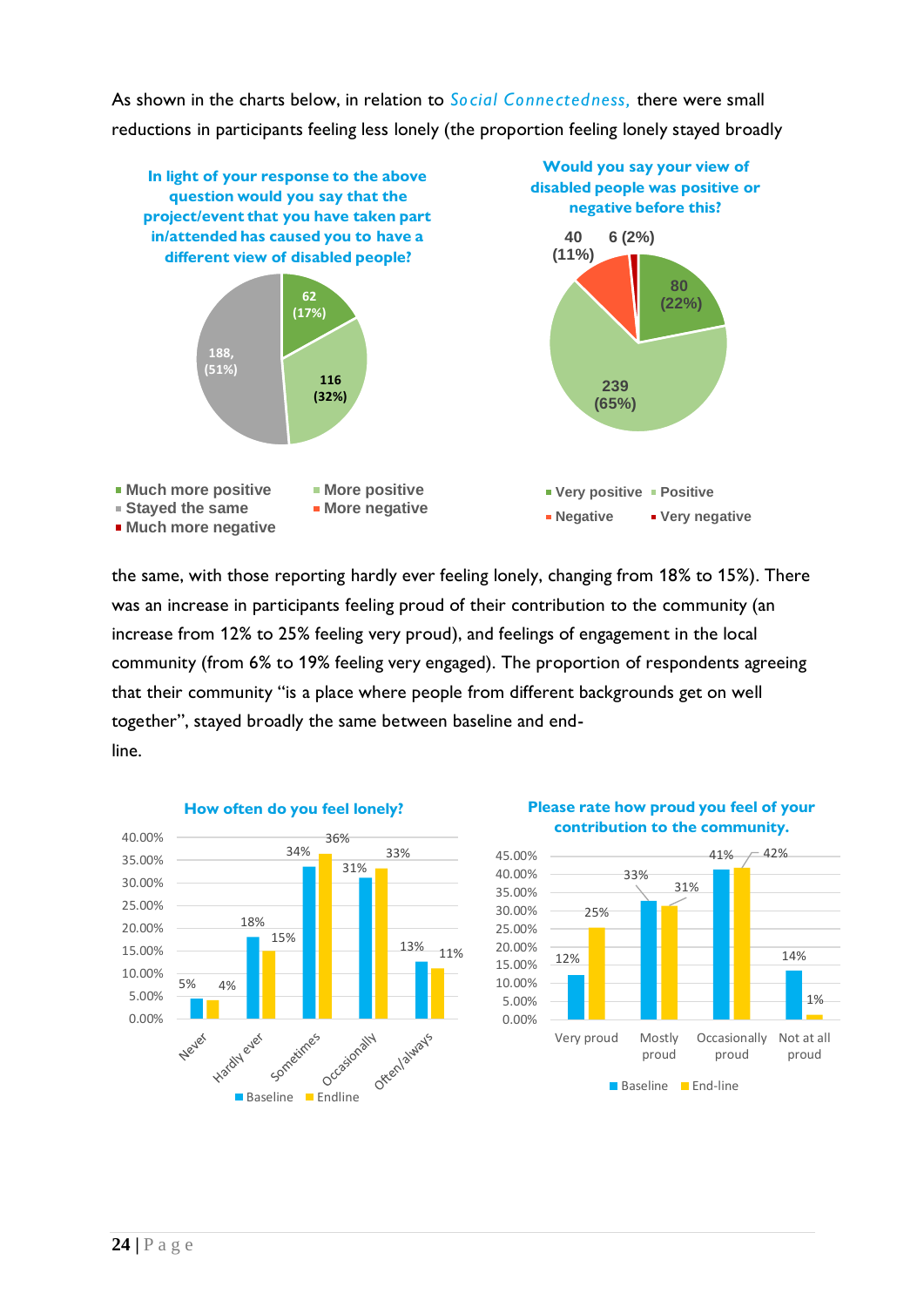

When asked at end-line, 25% of respondents felt that they always belonged at their project, while 33% felt they belonged most of the time and 42% some of the time. 14% of respondents felt very proud of their contribution to the project, while 40% felt mostly proud and 45% occasionally proud when asked at end-line. As shown in the table below, there was also an increase within all categories; arts and cultural heritage, leisure, sport and physical activity and volunteering, between baseline and end-line in participants feeling very empowered to take part.

|                     | Arts and<br>cultural<br>heritage |     |     | Leisure | Sport and<br>physical activity                                                        |     | Volunteering |     |  |
|---------------------|----------------------------------|-----|-----|---------|---------------------------------------------------------------------------------------|-----|--------------|-----|--|
|                     |                                  |     |     |         | Baseline   End-line   Baseline   End-line   Baseline   End-line   Baseline   End-line |     |              |     |  |
| Very empowered      | 3%                               | 16% | 5%  | 14%     | 6%                                                                                    | 16% | 7%           | 19% |  |
| Empowered           | 20%                              | 25% | 24% | 28%     | 22%                                                                                   | 19% | 17%          | 19% |  |
| Sometimes empowered | 41%                              | 39% | 40% | 32%     | 34%                                                                                   | 36% | 25%          | 33% |  |
| Never empowered     | 36%<br>20%                       |     | 31% | 25%     | 38%                                                                                   | 29% | 51%          | 29% |  |

In interview feedback with project coordinators across the Play to Grey project, there were also a range of observations regarding how social connectedness had improved amongst volunteers and participants. The Volunteer Coordinator found that volunteers from different backgrounds connected together, as part of working on the project and going through the same experience:

"So you had a completely different dynamic of volunteers coming through as well and I think that interaction was great for wellbeing as well. They have people to connect with that would be doing the same thing or maybe people that were experiencing the same thing as them and maybe the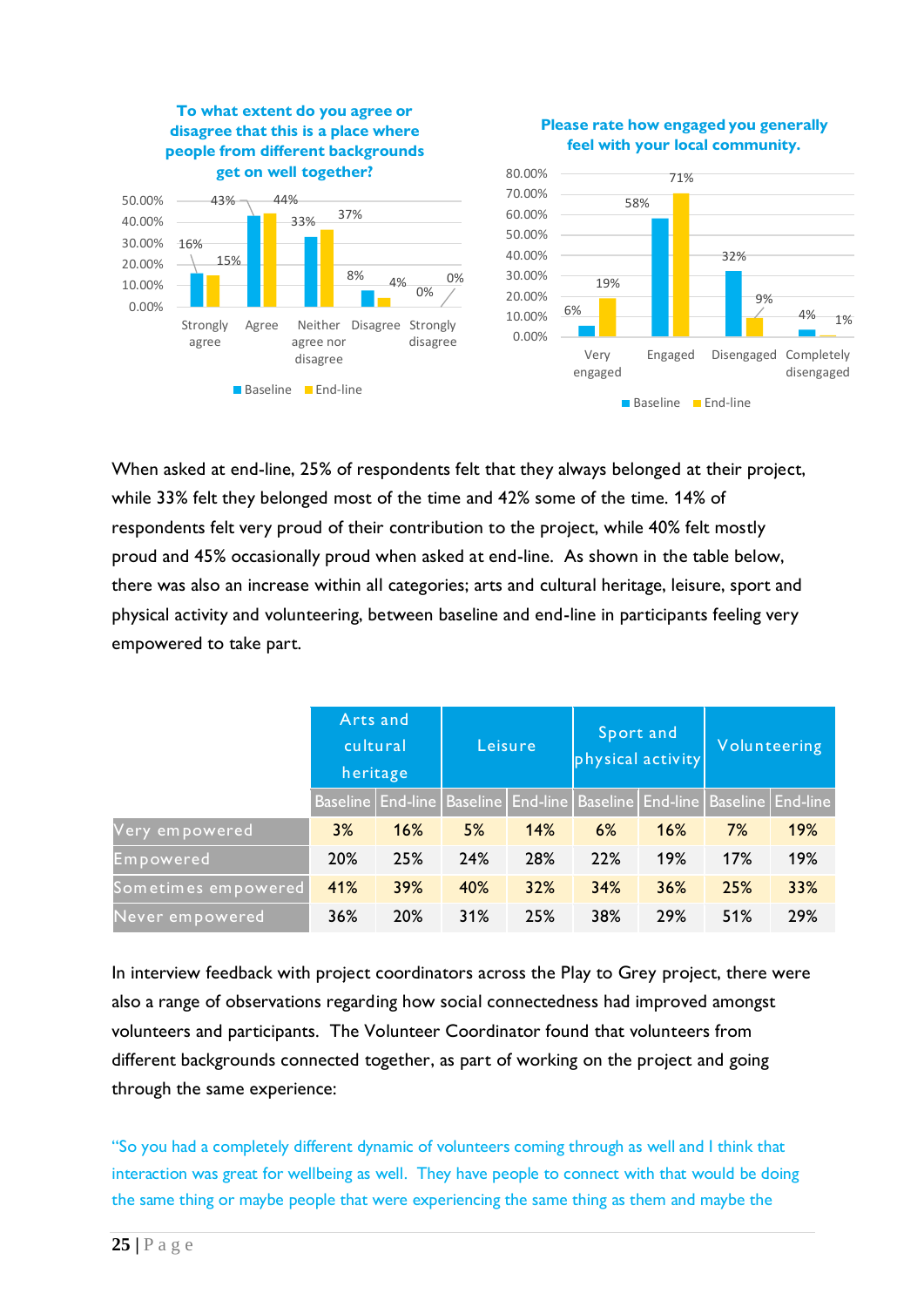barriers they have come up against and they are sharing that experience and they also do that through social media like WhatsApp and support each other like that as well." Play to Grey Project Lead

Project leads across also observed positive changes in social interaction between participants, even though this was affected by the Covid-19 lockdowns across 2020:

"I think maybe the newer ladies haven't had a chance to integrate as well lately but that's because we were in lockdown, then came out then went into another 4 week lockdown and we were still able to run our walking club but not inside classes. But the other ladies, definitely! Ladies that you wouldn't imagine speaking together and having a friendship, even myself. As I live locally, I see them in the shops or out walking together outside of the group. People that you never would've seen, have those friendships and are just trying to expand their networks locally. The conversation with them isn't forced now. They know more about each other's backgrounds and interests and it's been nice to see that too." Play to Grey Project Lead

"Zoom calls with the young people were really for the social element. I think it worked out ok. It wasn't for everybody, but we are so used to having large groups whereas we were offering something virtually and it was about 8-10 young people on it at a time. For some of them, it would be the people they connect with outside of youth group. So the making of connections with others that they normally wouldn't, was a bit more limited. In youth group, we would try and challenge the young people and get them outside of their comfort zones in terms of social connection but you struggle to do that online." Play to Grey Project Lead

Some coordinators found that participants initially kept to themselves or in the small social groups they arrived at the project in, but then opened up over time, such as in the men's group:

"They were getting on well, they maybe came in groups of three, no one really came on their own in the first week and it was just they would stand with the person they know only. But as the weeks went on they all got involved and even in terms of sitting down after, they would be sitting down with the coach giving feedback about what they thought of the session and what they could do better and if there was anything else they wanted to see." Play to Grey Project Lead

As shown in the charts below, in relation to *Empowering Young People*, there were increases in young people that felt they could make a difference in the community (an increase of 10% to 15% that strongly agreed and between 42% and 48% that agreed, that felt their views were heard by members of the community (from 28% to 55%) and felt that they were able to challenge the ideas and perspectives of other members of their community (from 31% to 53%). When asked at end-line, 65% of participants felt that the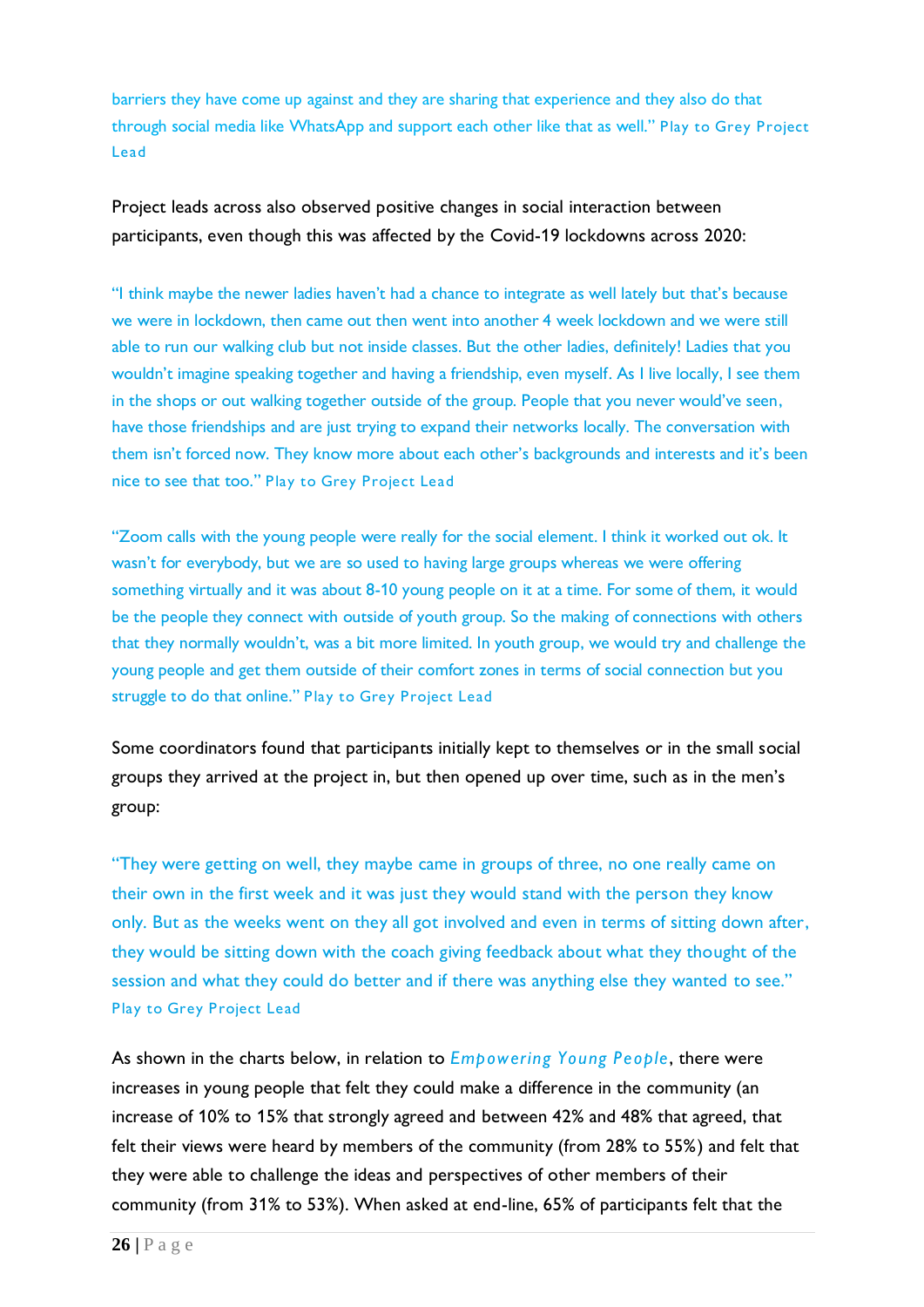project had given them a voice in their community, while 54% of participants felt very or mostly proud of their contribution to the community (with 45% feeling occasionally proud).





**Do you feel that you are able to challenge the ideas and perspectives of other members of your community?**



In the children and young people activities, older members of the youth club did get involved with delivering craft packs to older people during the Covid-19 lock-down, and project leads noticed that these older members of the youth club would interact in the community more.

"I noticed that the seniors would say hello people in the community more. I've noticed that they feel that they maybe respect our community a wee bit more and realise that actually we do need things in the Glack area and we do need to get involved a bit more." Play to Grey Project Lead

Older participants in the Burnfoot Youth Group also took more responsibility as peer leaders in their groups, working with younger participants: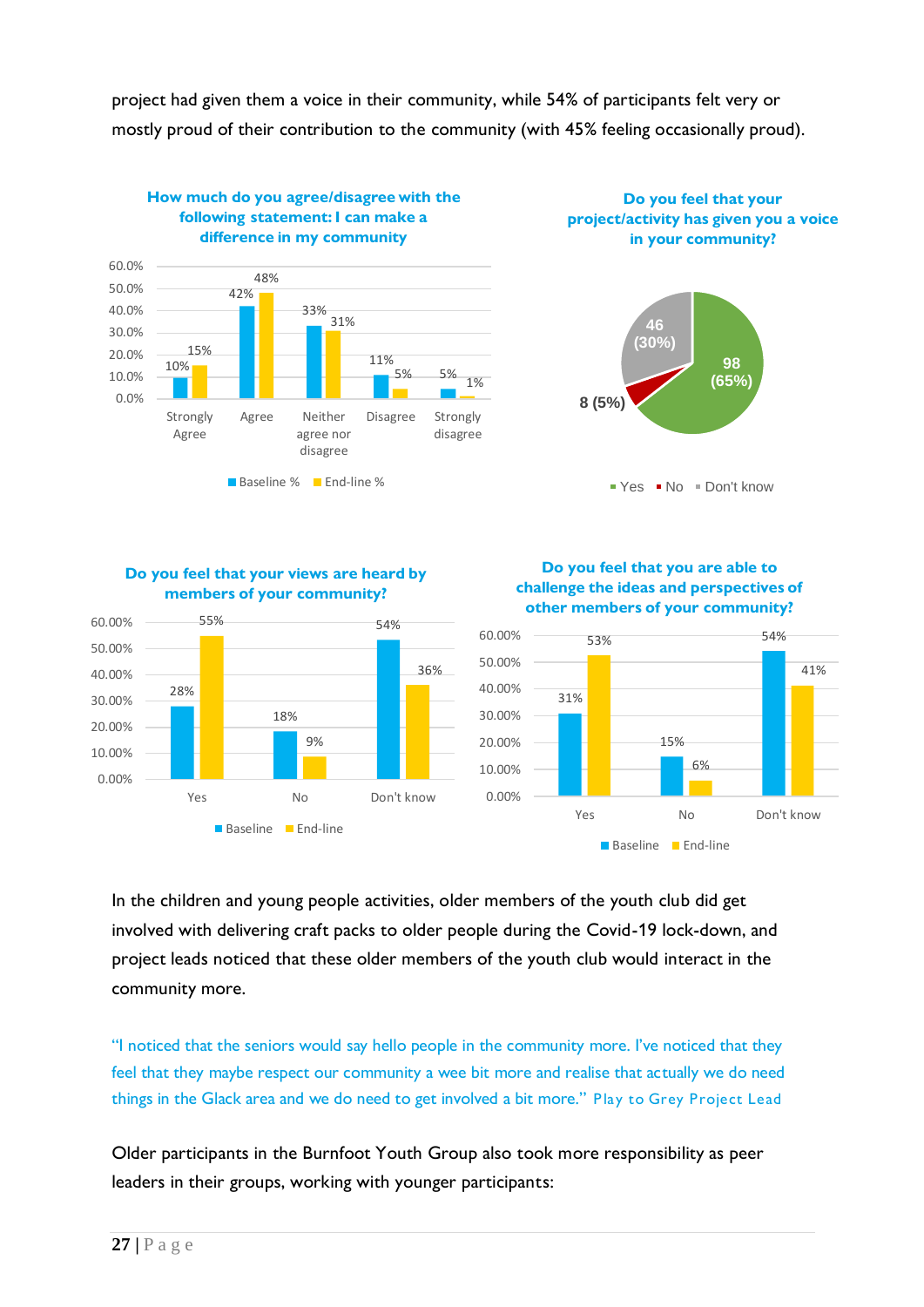"We had some of the older ones come and be peer leaders for us with the juniors and intermediates, to encourage them to want to also be one of the people in these roles. They love to have these roles and to have the responsibility. They used to arrive half an hour before their youth club time even started and we were still working with them, to work with the juniors. So, we used to give them things to do, like helping with the arts and crafts and set small tasks for them. It has shown them about roles and responsibilities too.

There were a couple of the peer leaders, after a couple of weeks, they started coming up with things to do as part of the role. So they wouldn't be coming to us and asking us what they could do, I didn't have to ask them to do it, they would've just done it, so that showed us that they had grown as peer leaders." Play to Grey Project Lead

In relation to *volunteering*, other outcomes observed by project leads across Play to Grey included an increased enthusiasm for volunteering from existing volunteers, and increased interest in volunteering in the community.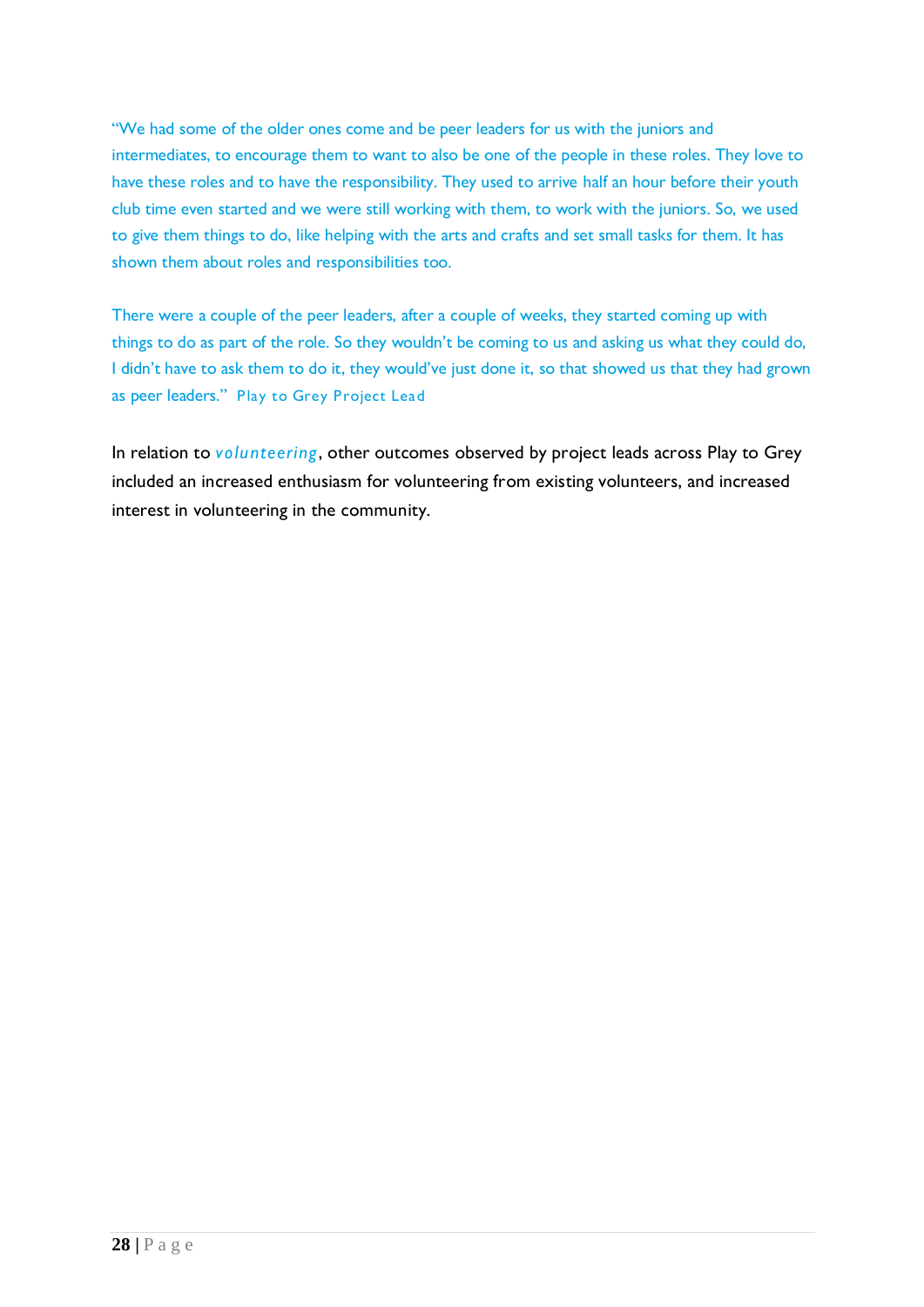# 4.3 Community Builder (Creggan)

### 4.3.1 Description

This project targets women and girls aged 5- 25. The organisation has employed a Community Builder who is familiar with the local community to liaise across all groups in the area, encourage collaboration and partnership working and assist with grant aided activity, and support the local steering group. The community builder also works with Sean Dolans GAC, to increase capacity of young girls and women to take part in Gaelic football within school and community



settings. This project aims to increase community cohesion and wellbeing levels.

### 4.3.2 Outcom e areas



#### 4.3.3 Outcom es Sum m ary

|                            | <b>Life Satisfaction</b><br>$0 = not satisfied at all/10 = completely$<br>satisfied |          |            |                 | Life is Worthwhile<br>$0 = not$ at all worthwhile/10 =<br>completely worthwhile |            |                 | <b>Current Happiness</b><br>happy |        | <b>Current Anxiety</b><br>$\vert$ 0 = not happy at all/10 = completely $\vert$ 0 = not anxious/10 = completely<br>anxious |                 |        |
|----------------------------|-------------------------------------------------------------------------------------|----------|------------|-----------------|---------------------------------------------------------------------------------|------------|-----------------|-----------------------------------|--------|---------------------------------------------------------------------------------------------------------------------------|-----------------|--------|
|                            | <b>Baseline</b>                                                                     | End-line |            | <b>Baseline</b> | <b>End-line</b>                                                                 |            | <b>Baseline</b> | <b>End-line</b>                   |        | <b>Baseline</b>                                                                                                           | <b>End-line</b> |        |
| Average<br>score           | 7.7                                                                                 | 8.6      | $+0.9$     | 7.7             | 8.7                                                                             | $+1.0$     | 7.8             | 8.6                               | $+0.8$ | 2.6                                                                                                                       | 1.1             | $-1.5$ |
| <b>NOW-14</b><br>Average   | 6.8                                                                                 | 8.2      | $+1.4$     | 6.91            | 8.2                                                                             | $+1.3$     | 6.7             | 8.2                               | $+1.5$ | 3.9                                                                                                                       | 2.5             | $-1.3$ |
| <b>National</b><br>Average | N/A<br>7.7                                                                          |          | N/A<br>7.9 |                 |                                                                                 | N/A<br>7.5 |                 |                                   | 2.9    |                                                                                                                           | N/A             |        |

Average levels of *Wellbeing* increased by just under 1 percentage points amongst participants from baseline to end-line across the ONS measures of *Life Satisfaction, Life is Worthwhile and Current Happiness*, with *current anxiety* levels also decreasing by 1.5 percentage points. As shown in the chart to the right all participants felt better about their lives and future as a result of being involved in the project.



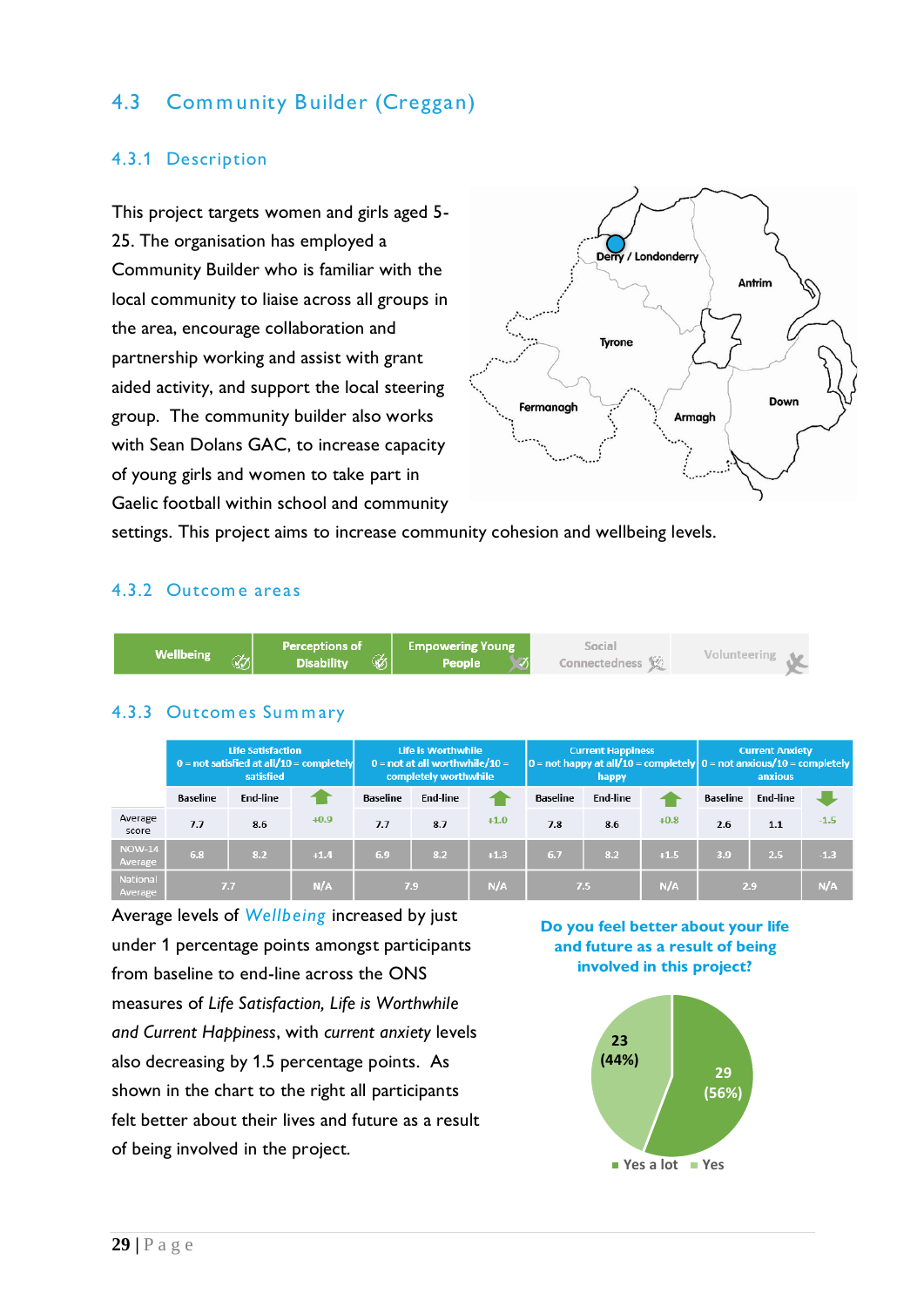The project lead saw increases in their fitness from the start, and also found that girls were able to speak about issues relating to their sexuality, bullying and self-harm.

"We have another girl who comes from 30mins away in the country, her dad got in touch with me, she has cognitive delay quite bad. At the start she wouldn't get out of the car and she would be hanging onto her dad. She had no basic fundamental handling skills. But she has just come in unreal, and it's been really great for her and her family. It's like a life changing improvement for her. I think part of that change was because of the girls themselves, the girls were looking out for her and knew her abilities." Com munity Builder (Creggan) Project Lead

In relation to *social connectedness,* the project lead also identified that new friendships were formed with children from different schools and different areas as a result of playing together. In the online focus group with young people taking part in the project, 'getting out of the house' and socialising with other young people was one of the main benefits from taking part, although they found the Zoom sessions during Covid19 lockdowns more challenging (while at the same time enjoying producing a video together). Participants also identified that they had learnt new skills (e.g. coaching and refereeing), improved their physical fitness and learnt about healthier eating.

In relation to *volunteering* and *youth empowerment* the project lead also described how some girls within the project took on additional responsibilities:

"We could have 10 or 12 of the girls coming along and helping on a Friday night. Anytime we had home games for the men's senior team, the girls would help out with the hand sanitizing and directing supporters. They were checking tickets too. We had a tea shop and a tuck shop and the girls ran all that as well. The girls offer to do everything and they go support all the men's and the boys matches. They are a fantastic group." Com m unity Builder (Creggan) Project Lead

In the focus group, some of the girls advised how they felt like they were acting as a role model for younger participants:

"The younger ones come up to you in the street and ask for pictures thinking you are a celebrity or whatever. They think you're class." Focus group respondent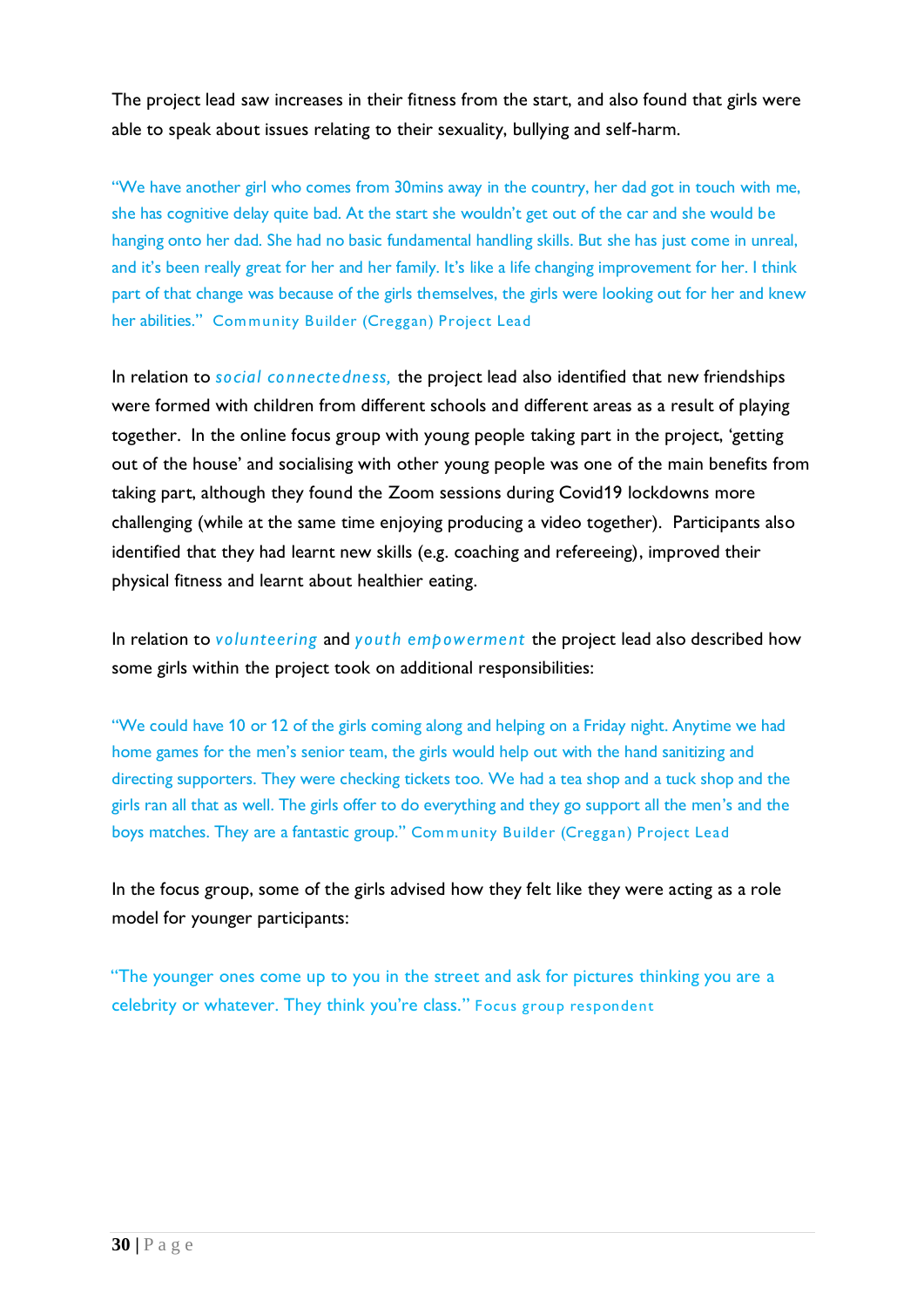# 4.4 Step Forward (Creggan)

#### 4.4.1 Description

The Step Forward programme will support local people living with a long-term condition to live better within their community, by providing tailored opportunities to improve their overall wellbeing. The learning from year one of the programme indicated that people living with a long-term condition need a particular 'hook' or focus to get them engaged in programmes and services. Therefore, as part of year two, the project will be offering one-off sessions to people



living with long-term conditions to entice them onto the programme and to assist with their journey. The target group is adults over 16, that are living with a life limiting long term illness, health problem or a disability.

#### 4.4.2 Outcom e areas



#### 4.4.3 Outcom es Sum m ary

Average levels of *Wellbeing* increased by between 1.5 to 2 percentage points amongst participants from baseline to end-line across the ONS measures of *Life Satisfaction, Life is Worthwhile and Current Happiness*, with *current anxiety* levels also decreasing by over 2 percentage points.

|                                   | <b>Life Satisfaction</b><br>$0 =$ not satisfied at all/10 = completely<br>satisfied |                 |        | Life is Worthwhile<br>$0 = not$ at all worthwhile/10 =<br>completely worthwhile |     |        |                                    | <b>Current Happiness</b><br>happy |        | <b>Current Anxiety</b><br>$\vert 0$ = not happy at all/10 = completely $\vert 0$ = not anxious/10 = completely<br>anxious |     |        |
|-----------------------------------|-------------------------------------------------------------------------------------|-----------------|--------|---------------------------------------------------------------------------------|-----|--------|------------------------------------|-----------------------------------|--------|---------------------------------------------------------------------------------------------------------------------------|-----|--------|
|                                   | <b>Baseline</b>                                                                     | <b>End-line</b> |        | <b>End-line</b><br><b>Baseline</b>                                              |     |        | <b>End-line</b><br><b>Baseline</b> |                                   |        | <b>Baseline</b>                                                                                                           |     |        |
| Average<br>score                  | 6.5                                                                                 | 8.2             | $+1.7$ | 6.7                                                                             | 8.3 | $+1.6$ | 6.6                                | 8.4                               | $+1.8$ | 3.3                                                                                                                       | 1.1 | $-2.2$ |
| <b>NOW-14</b><br>Average          | 6.8                                                                                 | 8.2             | $+1.4$ | 6.9                                                                             | 8.2 | $+1.3$ | 6.7                                | 8.2                               | $+1.5$ | 3.9                                                                                                                       | 2.5 | $-1.3$ |
| <b>National</b><br><b>Average</b> |                                                                                     | 7.7             | N/A    | 7.9                                                                             |     | N/A    | 7.5                                |                                   | N/A    | 2.9                                                                                                                       |     | N/A    |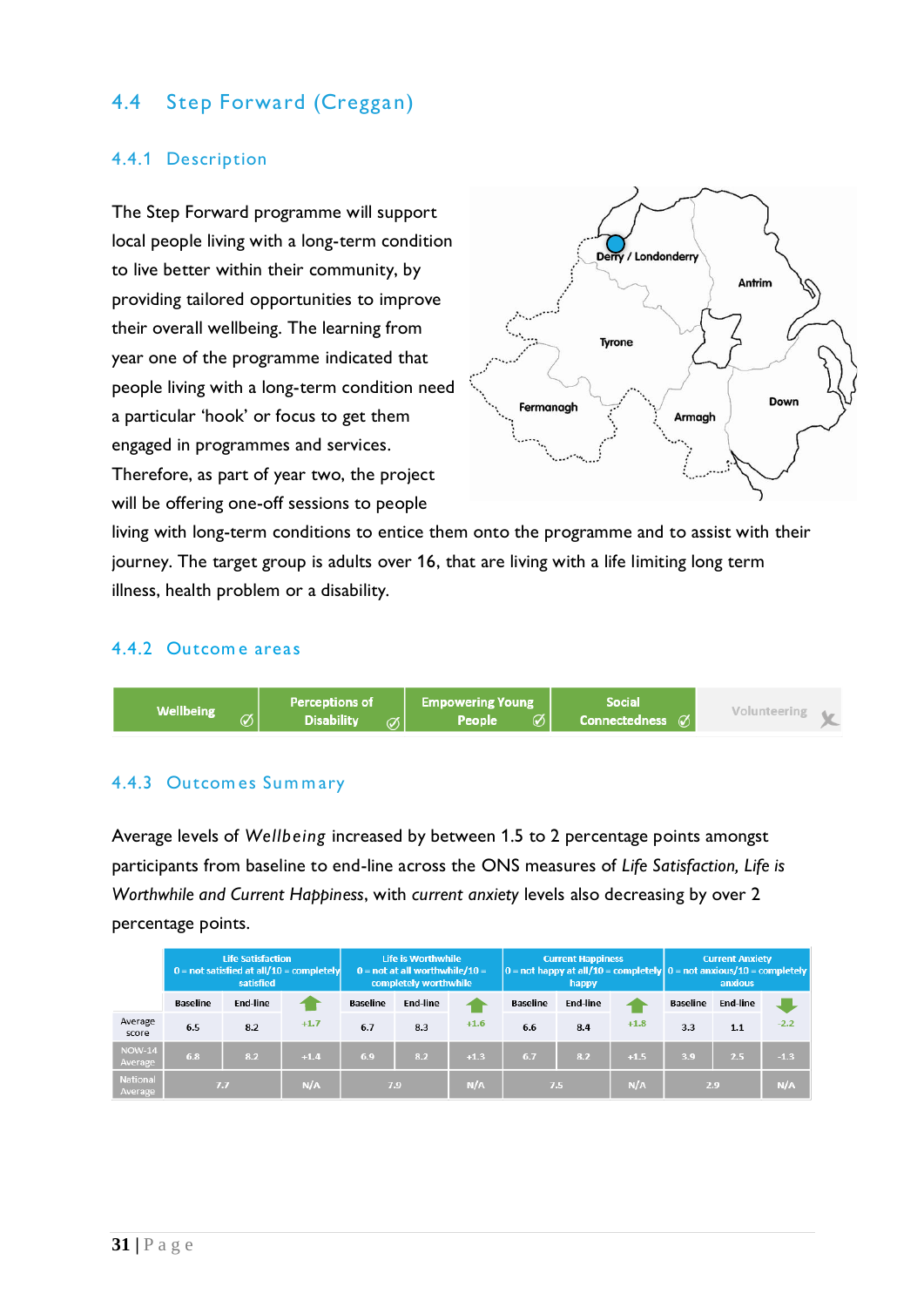As shown in the chart to the right, 61% of participants felt a lot better about their lives and future, as a result of being involved in the project, with 36% feeling better. 79% of participants very much enjoyed taking part in the project, with the remaining 21% enjoying the experience. All participants identified that their self-esteem and confidence had increased as a result of the project. The Step Forward project lead also saw changes in the physical health of participants



between September and the New Year, with participants walking and using the gym, which was particularly valuable for participants that were obese or had existing health issues :

"With the respiratory groups we have a gentleman that comes with ambulatory oxygen, when he started we was very limited to what he was doing and now he's on the exercise bike and at home he's still doing his exercise bike, and doing weights. You definitely see the benefits to people's health. To be honest, they wouldn't come back if they didn't see the physical changes themselves." Step Forward Project Lead

The project lead also described some of the challenges faced by participants in taking part in activities:

"For the majority, some barriers relate to mental health and social isolation. Once that becomes a habit, it can be hard to integrate again. It can also be a physical health barrier, their doctor tells them to take some medication and there's not much they can do, they don't know there's a service out there. Where they live and how easy it for them to get to the centre is also a factor. Let's take the GP referral for instance, they are referred for a 6-week programme that takes two taxi journeys to get there and back, and they don't have the budget for that at the minute. We have to contact local organisations that can get them on a free bus. Financial wise, if it's a young person as well, we do take referrals for young people. It might be their mental health, it might be financial, it might be lack of confidence. Most of people who get referred here, who are under 25 it's confidence. There's a number of challenges and barriers for people to coming along. We try to identify and say listen, how can we break that barrier down?" Step Forward Project Lead

As shown in the charts below, in relation to *social connectedness,* there were increases in outcomes, which were reflected in responses to the range of questions, relating to this theme, between baseline and end-line. There were increases in participants never feeling lonely (from 21% to 41%) and hardly ever feeling lonely (from 17% to 43%), those that felt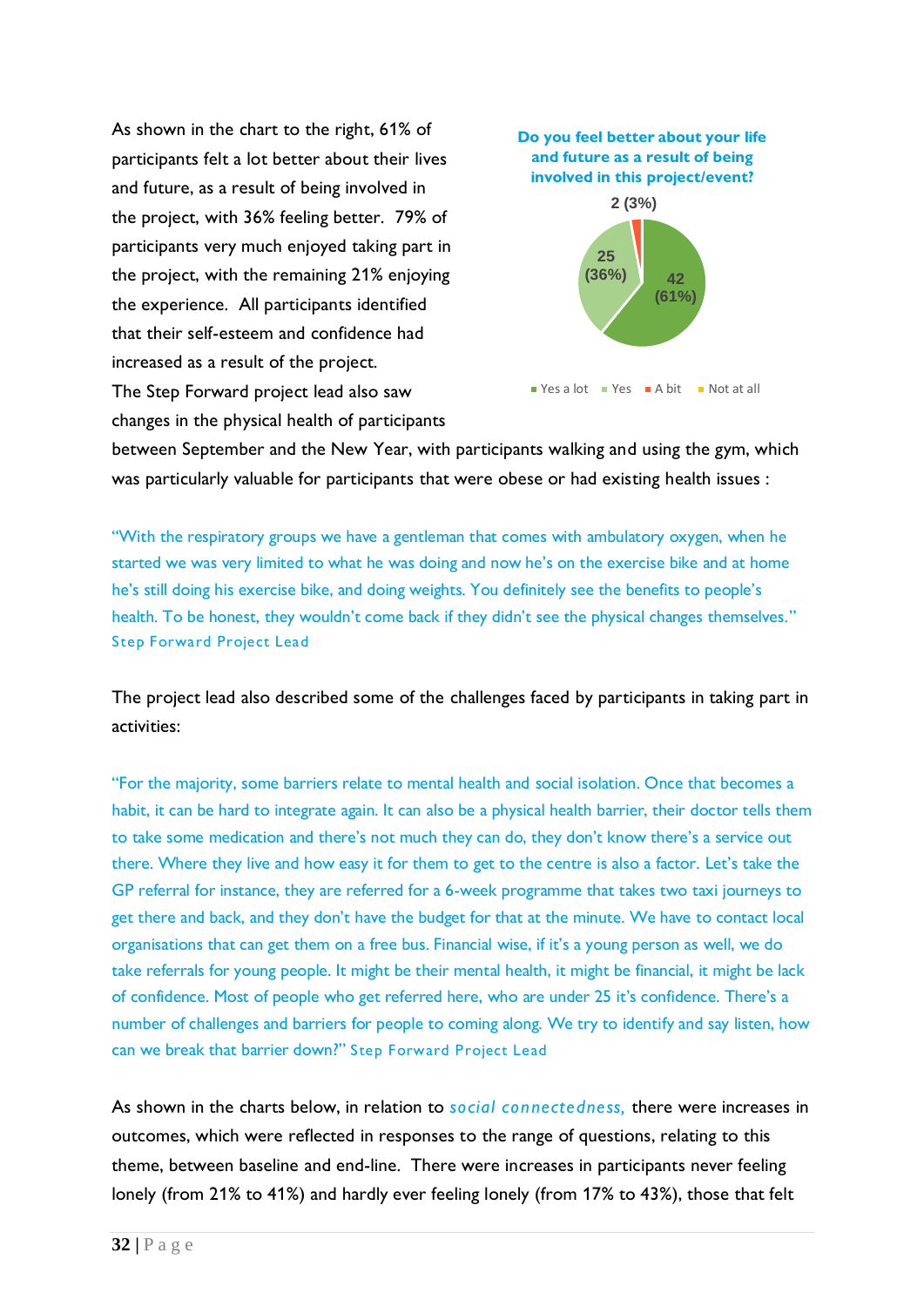very proud (from 5% to 39%) and proud (from 34% to 48%) of their contribution to the community, those that strongly agreed (from 16% to 45%) that their community was a place where people from different backgrounds got on well together, and finally, those that felt very engaged (from 12% to 42%) with their local community.

When asked at end-line, 69% of participants were also very proud in their contribution to the project, with 31% proud of their contribution, and 74% felt that they always belonged to the project, with 26% feeling this most of the time.



#### **How often do you feel lonely?**

**Please rate how proud you feel of your contribution to the community**



#### **To what extent do you agree or disagree that this is a place where people from different backgrounds get on well together?**



#### **Please rate how engaged you generally feel with your local community.**

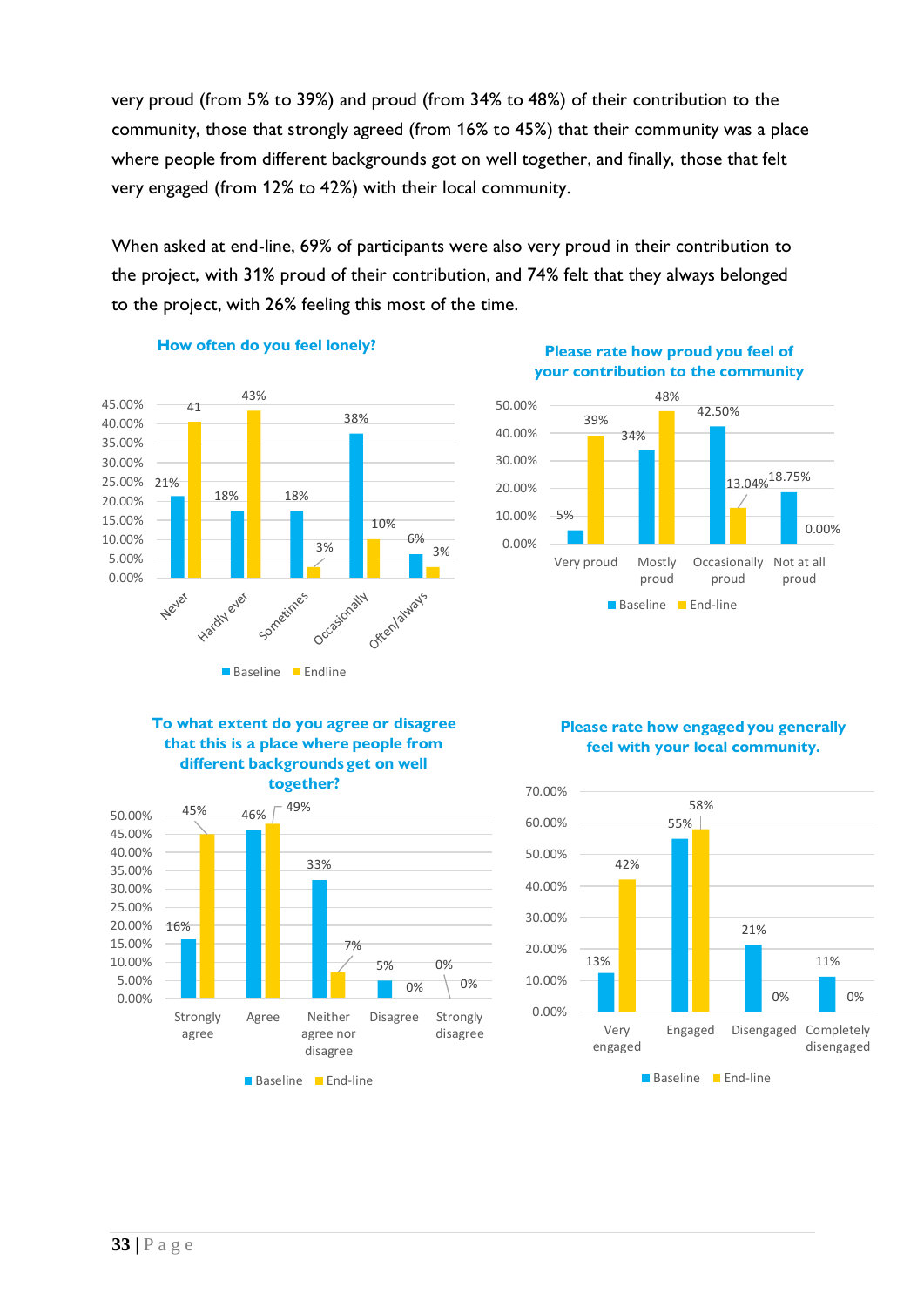As shown in the table below, there was also an increase within all categories; arts and cultural heritage, leisure, sport and physical activity and volunteering, between baseline and end-line in participants feeling very empowered to take part.

|                     | Arts and<br>cultural<br>heritage |     |     | Leisure                                                                               | physical activity | Sport and | Volunteering |     |  |
|---------------------|----------------------------------|-----|-----|---------------------------------------------------------------------------------------|-------------------|-----------|--------------|-----|--|
|                     |                                  |     |     | Baseline   End-line   Baseline   End-line   Baseline   End-line   Baseline   End-line |                   |           |              |     |  |
| Very empowered      | 10%                              | 18% | 16% | 45%                                                                                   | 16%               | 47%       | 3%           | 33% |  |
| Empowered           | 28%                              | 51% | 44% | 49%                                                                                   | 36%               | 53%       | 10%          | 46% |  |
| Sometimes empowered | 29%                              | 23% | 26% | 6%                                                                                    | 24%               | 0%        | 32%          | 13% |  |
| Never empowered     | 33%                              | 7%  | 14% | 0%                                                                                    | 23%               | 0%        | 55%          | 8%  |  |

In interviews with the project lead, they also identified that participants felt comfortable in the sessions and developed new friendships:

"When people get older they go from being social butterflies to very rarely leaving the house unless they have families. I think the space we provide and the environment we provide allows people to grow friendships." Step Forward Project Lead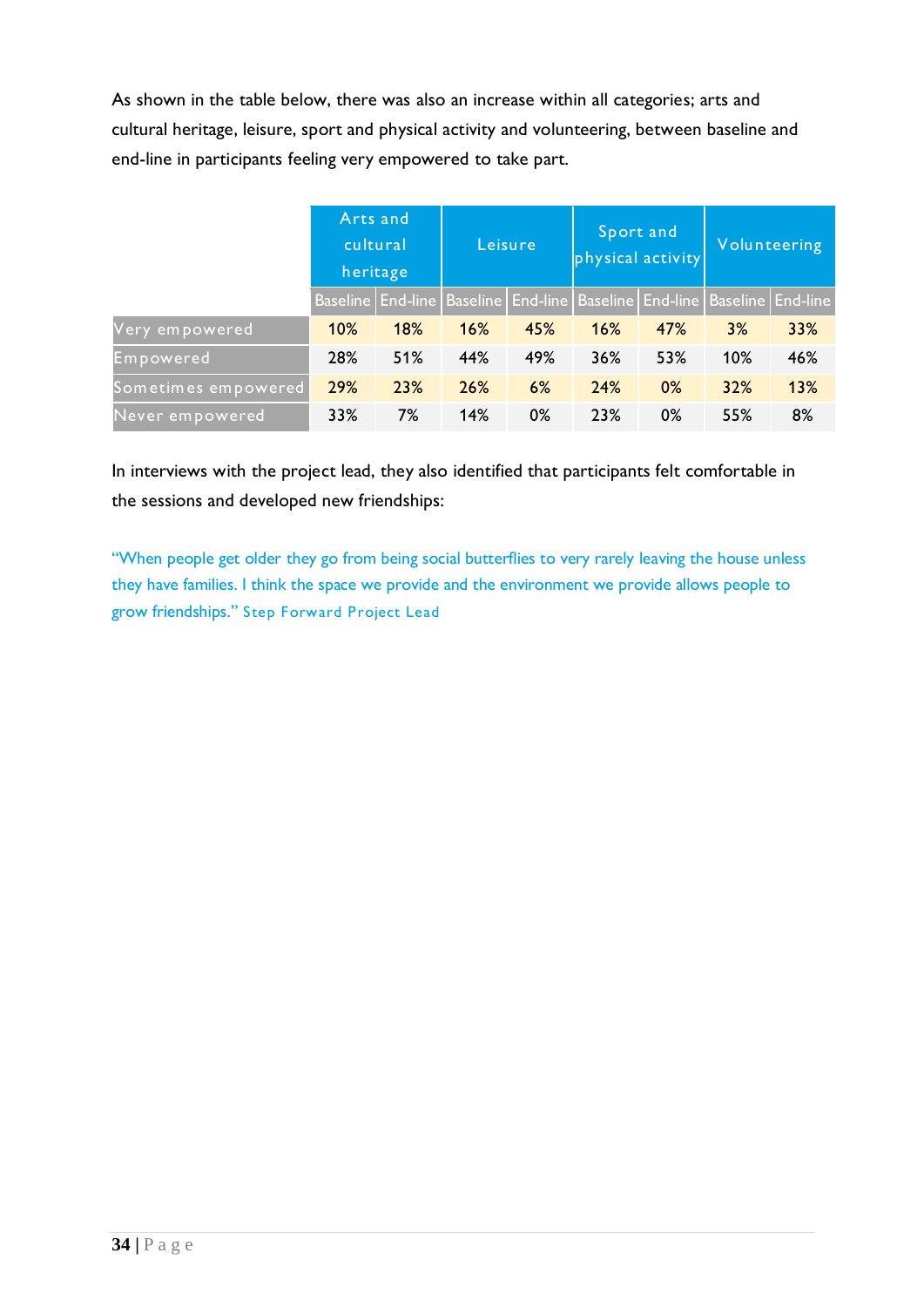# 4.5 Community Thriving (Monkstown/New Mossley)

#### 4.5.1 Description

The Community Thriving project will support existing and potential participants within the Monkstown/ New Mossley communities. The activities will run across the three key programme areas. The first programme area is youth groups (HERizon &  $imMENse$ , for young people aged  $11 - 13$ years olds, where they will receive one to one mentoring where required, as well as having external facilitators being brought in to deliver specific topics. The second



programme area is an education support programme (In Your Corner) for young people excluded from mainstream education. The third programme area is a health & wellbeing programme (This Girl Can), for women aged 40+ from the local community.

#### 4.5.2 Outcom e areas



#### 4.5.3 Outcom es Sum m ary

Average levels of *Wellbeing* increased by an average of 0.5 percentage points amongst participants from baseline to end-line across the ONS measures of *Life Satisfaction, Life is Worthwhile and Current Happiness*, with *current anxiety* levels also decreasing by 0.7 percentage points. In Your Corner saw the lowest changes in wellbeing across the course of the project, although levels of wellbeing were already higher than the national average at baseline.

|                                                | <b>Life Satisfaction</b><br>$0 = not satisfied at all/10 =$<br>completely satisfied |                          |        | <b>Life is Worthwhile</b><br>$0 =$ not at all worthwhile/10 =<br>completely worthwhile |                 |        |                 | <b>Current Happiness</b><br>happy |        | <b>Current Anxiety</b><br>$\vert 0$ = not happy at all/10 = completely $\vert 0$ = not anxious/10 = completely<br>anxious |                 |        |
|------------------------------------------------|-------------------------------------------------------------------------------------|--------------------------|--------|----------------------------------------------------------------------------------------|-----------------|--------|-----------------|-----------------------------------|--------|---------------------------------------------------------------------------------------------------------------------------|-----------------|--------|
|                                                |                                                                                     | <b>Baseline</b> End-line |        | <b>Baseline</b>                                                                        | <b>End-line</b> |        | <b>Baseline</b> | <b>End-line</b>                   |        | Baseline                                                                                                                  | <b>End-line</b> |        |
| Average score<br>across all three<br>groupings | 7.7                                                                                 | 8.2                      | $+0.5$ | 7.8                                                                                    | 8.0             | $+0.2$ | 7.2             | 7.8                               | $+0.6$ | 3                                                                                                                         | 2.3             | $-0.7$ |
| This Girl Can                                  | 7.1                                                                                 | 8.5                      | $+1.4$ | 7.1                                                                                    | 7.4             | $+0.3$ | 7.2             | 7.5                               | $+0.3$ | 2.9                                                                                                                       | 2.4             | $-0.5$ |
| HERizon &<br>imMENse                           | 7.9                                                                                 | 8.1                      | $+0.2$ | 7.9                                                                                    | 8.3             | $+0.4$ | 7.1             | 7.8                               | $+0.7$ | 3                                                                                                                         | 2.5             | $-0.5$ |
| In Your Corner                                 | 8.2                                                                                 | 8.2                      | 0.0    | 8.4                                                                                    | 8.1             | $-0.3$ | 7.3             | 8.2                               | $+0.9$ | 3                                                                                                                         | 1.7             | $-1.3$ |
| <b>NOW-14</b><br>Average                       | 6.8                                                                                 | 8.2                      | $+1.4$ | 6.9                                                                                    | 8.2             | $+1.3$ | 6.7             | 8.2                               | $+1.5$ | 3.9                                                                                                                       | 2.5             | $-1.3$ |
| <b>National Average</b>                        |                                                                                     | 7.7                      | N/A    | 7.9                                                                                    |                 | N/A    | 7.5             |                                   | N/A    | 2.9                                                                                                                       |                 | N/A    |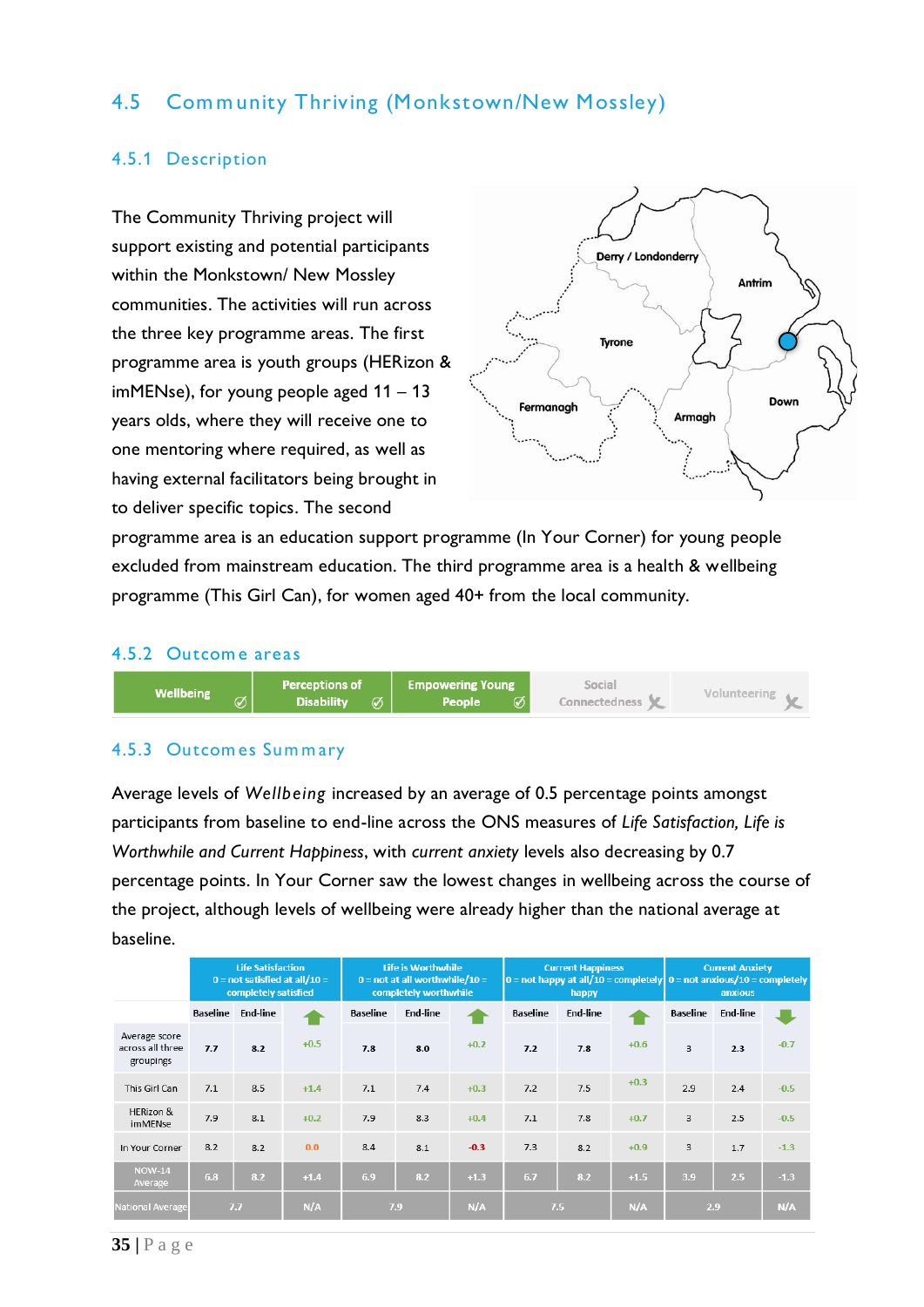When asked at end-line 51% of participants strongly agreed that they felt better about their life and future, as a result of being involved in the project, with 43% generally feeling better.

Project leads identified improvements to physical and mental wellbeing in participants across the project:

"In terms of physical health and change, some of the young people would have played sport and some wouldn't have, sort of 50/50. It was just





 $\blacksquare$  Yes a lot  $\blacksquare$  Yes  $\blacksquare$  A bit  $\blacksquare$  Not at all

about finding the right activities for them. We try to do table-tennis, basketball and other activities that aren't just football and boxing. It was more for me, about finding what they enjoy and not forcing any sport upon them. They were motivated to do any sport and now they play sports like table-tennis and basketball regularly." Project Lead, Comm unity Thriving

The project lead for In Your Corner also described how they encouraged participants to adopt a healthier diet alongside boxing activities:

"Healthy eating is our main policy. So we don't allow any energy drinks and we really try and encourage physical activity. One of our Princes Trust units, is a health and wellbeing, so we look at what you put into your body and how it fuels your body and how it affects your mind. Paul and Daryl are the coaches and they really take control of the boxing and gym elements. The cooking is a really big hit. It becomes a bit of a competition, this year we've actually started doing it once a week, its teaching them life skills they can use after the programme, how to cook a healthy meal instead of going to a takeaway." Project Lead, Com munity Thriving

Interviews with project leads and focus groups with participants also identified a range of benefits to emotional wellbeing as a result of the Community Thriving project, for example, Project Leads in the HERizon & imMENse project described teaching participants the 'body scan' meditation method, which participants used to help fall asleep and the impact of the project on mental wellbeing when Covid-19 first appeared:

"At the very start of Covid when we had to go online we weren't doing any online activities. We were just having conversations about their wellbeing. They had a lot of anxiety and uncertainties and it got the better for them. When speaking to them, you could see the fear and sense of deflation, they missed being at school and the boxing club, as that got taken away from them. It really did have an impact on their mental health. When we started, they were anxious and they did have a lot of questions. Sadly, we sadly couldn't provide the answers for them at the time. We had to look forward to getting back to normality and that's what I tried to share in the workshops on Zoom,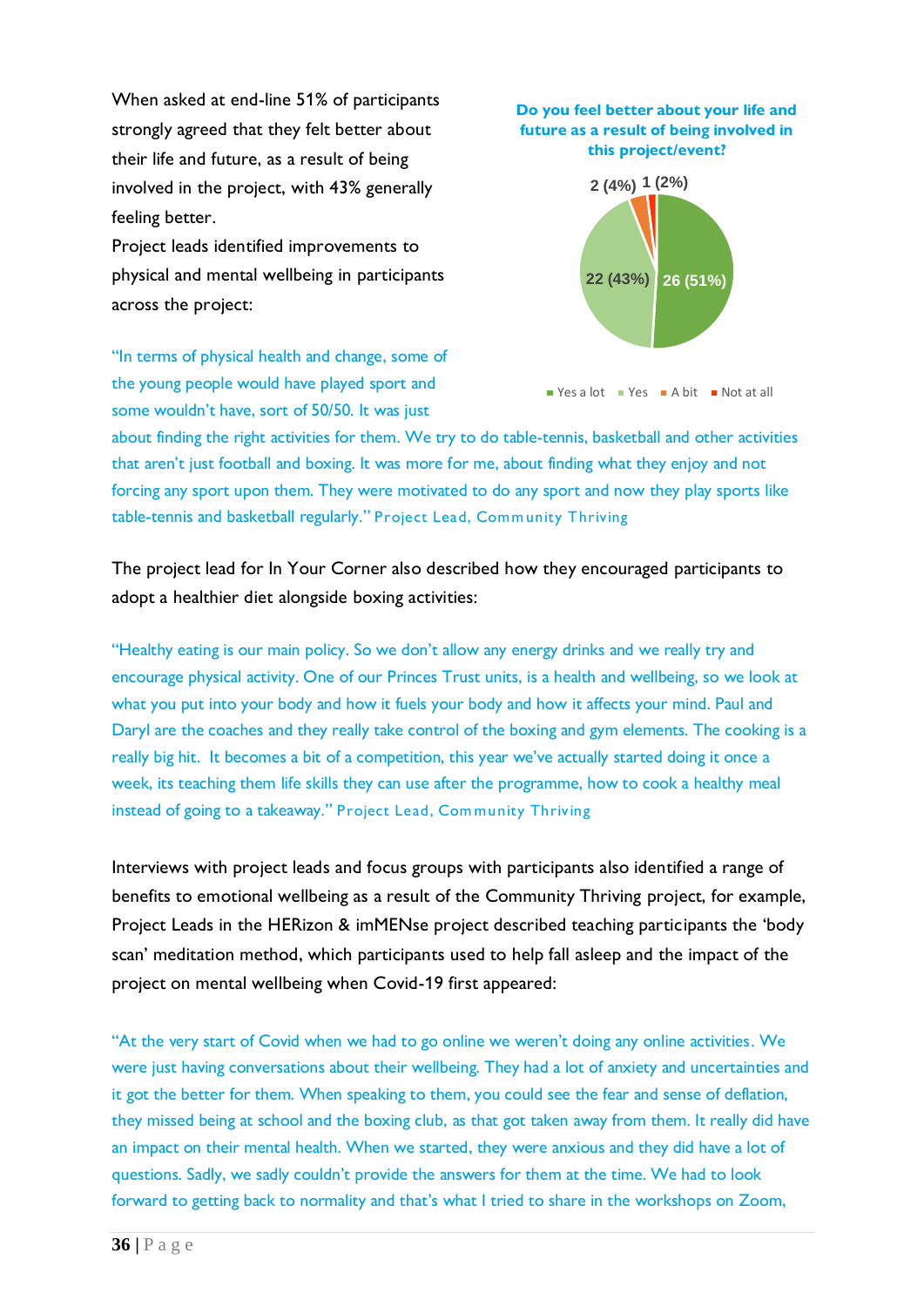helping them think positive and see thelight. As the weeks went on, they were less anxious and less scared, looking forward to coming back and that they are in a better place. As the workshops went on, you could see a real improvement in their mental health." Project Lead, Comm unity Thriving

Participants in the HERizon & imMENse project also advised that the project helped them learn about mental health topics and relationships, and the activities were a source of happiness and helped to relieve stress and install a positive mindset.

"They give you a bit of everything. Say you were having a stressful day in school, you could go in the boxing club after and sit with the leaders and you would forget about school and it would take the stress away. Then there's the gym you can use, so you were killing two birds with one stone" Focus group participant, Comm unity Thriving

The In Your Corner project lead also described how they supported participants on a 1-to-1 basis to support them emotionally:

"We had a young person who had suffered a bereavement, their father, from suicide and that was something that was really raw at the beginning, I saw a change in her ability to process things. We had a sit down conversation once a week and talked through grief and bereavement and all the different family aspects of it. Having that space and being able to talk to someone without the label of a counsellor as that can be quite scary for young people sometimes." Project Lead, Comm unity Thriving

All project leads also saw increases in participant's confidence and self-esteem across the Community Thriving project, which was also echoed by feedback from focus group participants. Project leads from the HERizon & imMENse project felt that over 80% of their participants improved their confidence and self-esteem from attending the project and described the impact of providing mentoring, 1-to-1 support to participants. Participants in the focus groups also felt that the project had pushed them 'out of their comfort zone' and helped with their confidence, especially interacting with other people:

"It's definitely helped me with my confidence, when I first started the boxing club I came in and barely spoke two words but now I'm able to speak and interact with the group P3: mine is the same as P6, when I first came I was really shy and now I'm able to speak in front of people who come in." Focus group participant, Com munity Thriving

The project lead for This Girl Can also observed that several of the particiapnts in the activities adopted a more positive outlook as the project progressed, particularly when they learnt about self-care and the importance of a healthy mind-set, and how this can impact on every day life: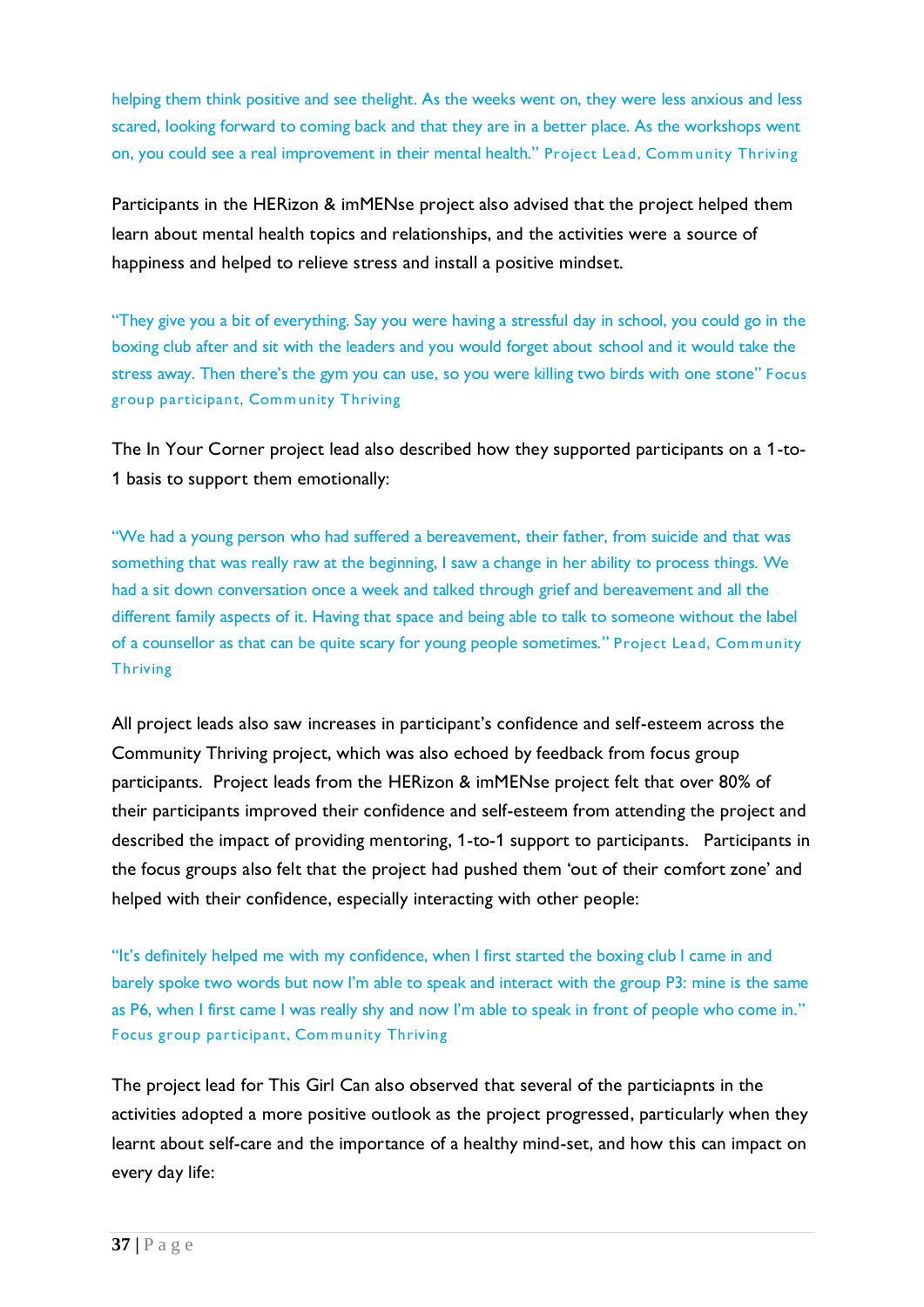"They are starting to go down that path of mindfulness and meditation and things like that. Off the back of that, I've seen some of them in the gym and that would never normally happen. I have seen an improvement in people's attitudes and mindset, especially their happiness levels. We are still a very fresh group as well but in that short space of time, things have improved from my observations." Project Lead, Com munity Thriving

Participants in the focus group for the This Girl Can activities also felt that their confidence had increased, particularly in relation to being encouraged and supported to leave their comfort zone:

"I love the fact that everything we are doing is pushing people out of their comfort zone and the encouragement it gives. Nobody is left out and everybody is pushed to do it and everyone has the support behind them to do things that you otherwise wouldn't dream of doing. One of the activities we did was going into the sea and a lot people had a fear of water but every single one of us done it. Everyone was encouraging each other, you hear us winding each other up and all but that is just the way the group goes. There's no offence taken, it's just banter and encouragement. I've enjoyed being pushed out of my comfort zone, like archery I never thought I would do but I really enjoyed it." Focus group participant, Com munity Thriving

In relation to *Empowering Young People* there was an increase between baseline and endline (from 15% to 25%) between participants strongly agreeing that they could make a difference in their community, while there were also increases in participants feeling that their voices would be heard by members of the community (from 39% to 71%), that they could challenge the ideas and perspectives of other members of the community (from 50% to 69%. When asked at end-line 73% of participants felt that the project had given them a voice in their community, with 23% not sure. At end-line all participants felt that they would be more likely to help their community in future as a result of the project, while 53% felt that they would have the ability to run a project in their community.



**Do you feel that your project/activity has given you a voice in your community?**

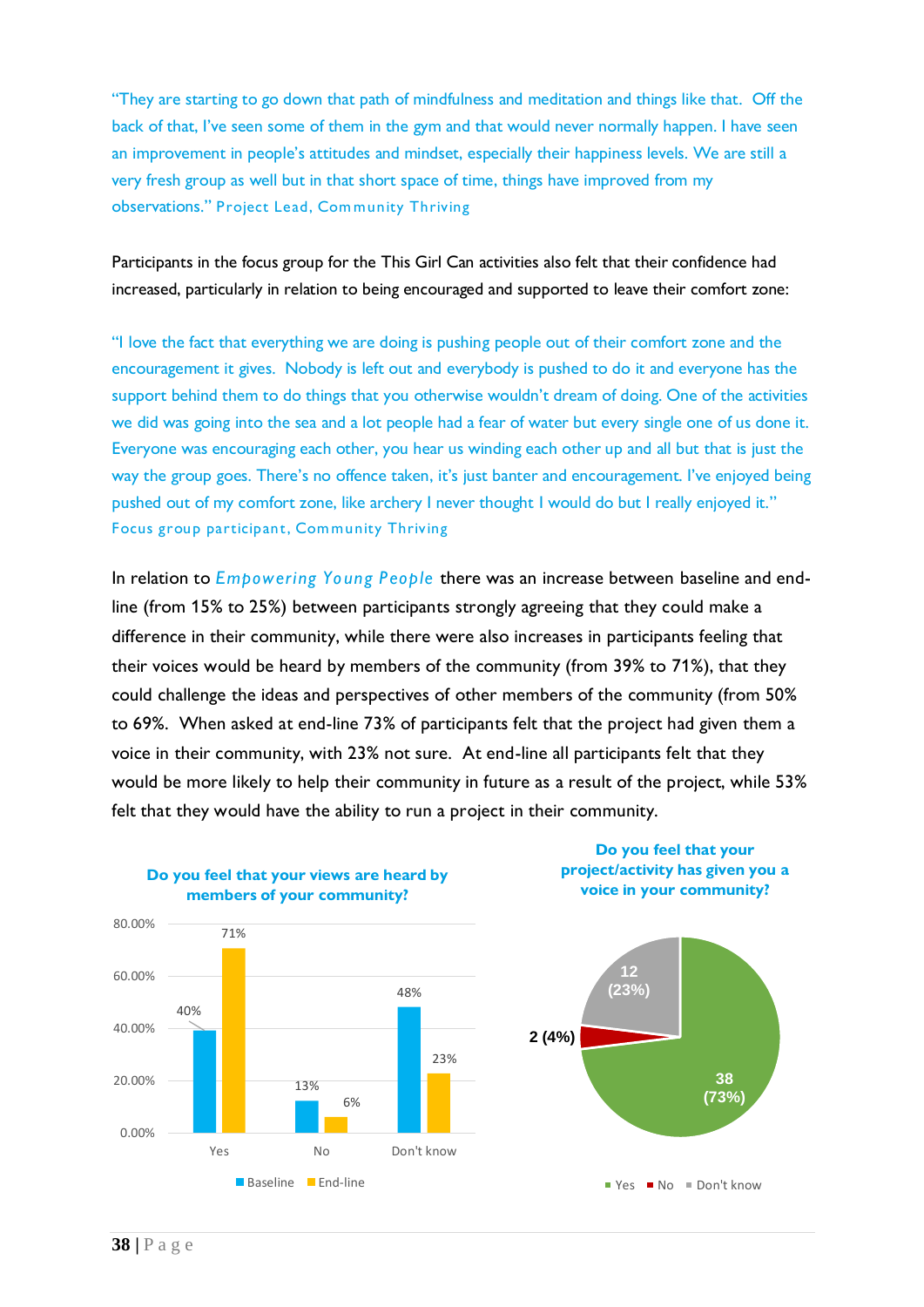

There was multiple feedback from both interviews with project leads and focus groups with participants describing how young people had taken a more active role in the community as a result of the project. Participants in the HERizon & imMENse project supported with the packaging and delivery of support parcels during Covid-19, while others made wreaths for pensioners at Christmas, and they felt this made them feel more positive and improved the videw of young people in the community. One of the project leads also observed participants feeling more comfortable in the community as a result of the project: "The young people were more confident, so they were able to challenge their peers whenever they went out on the streets. They were able to signpost if someone was drinking too much and so they are looking out for each other. They have started to have a positive outlook on their community. To the community I think they are seen as positive young people now, helping with the clean ups and food parcels. It really has changed the perception of others in the community in a positive manner." Project Lead, Com m unity Thriving

Another project lead also described that their intention is always to upskill and empower the young people to become successful contributors to their community, particularly through team building activities, where they focused on team building and time management:

"I know during the clean-up you could see that they felt proud in what they were doing, there was a group of young people drinking in an underpass and they left loads of mess, the girls were fuming. They do have more pride in their area I would say, I haven't always been at Monkstown and I feel coming out of COVID-19 as a community, we have worked so well together and I'm proud of that, and I know the young people feel that too. They feel acknowledged and that their efforts in the community are getting recognised." Project Lead, Com munity Thriving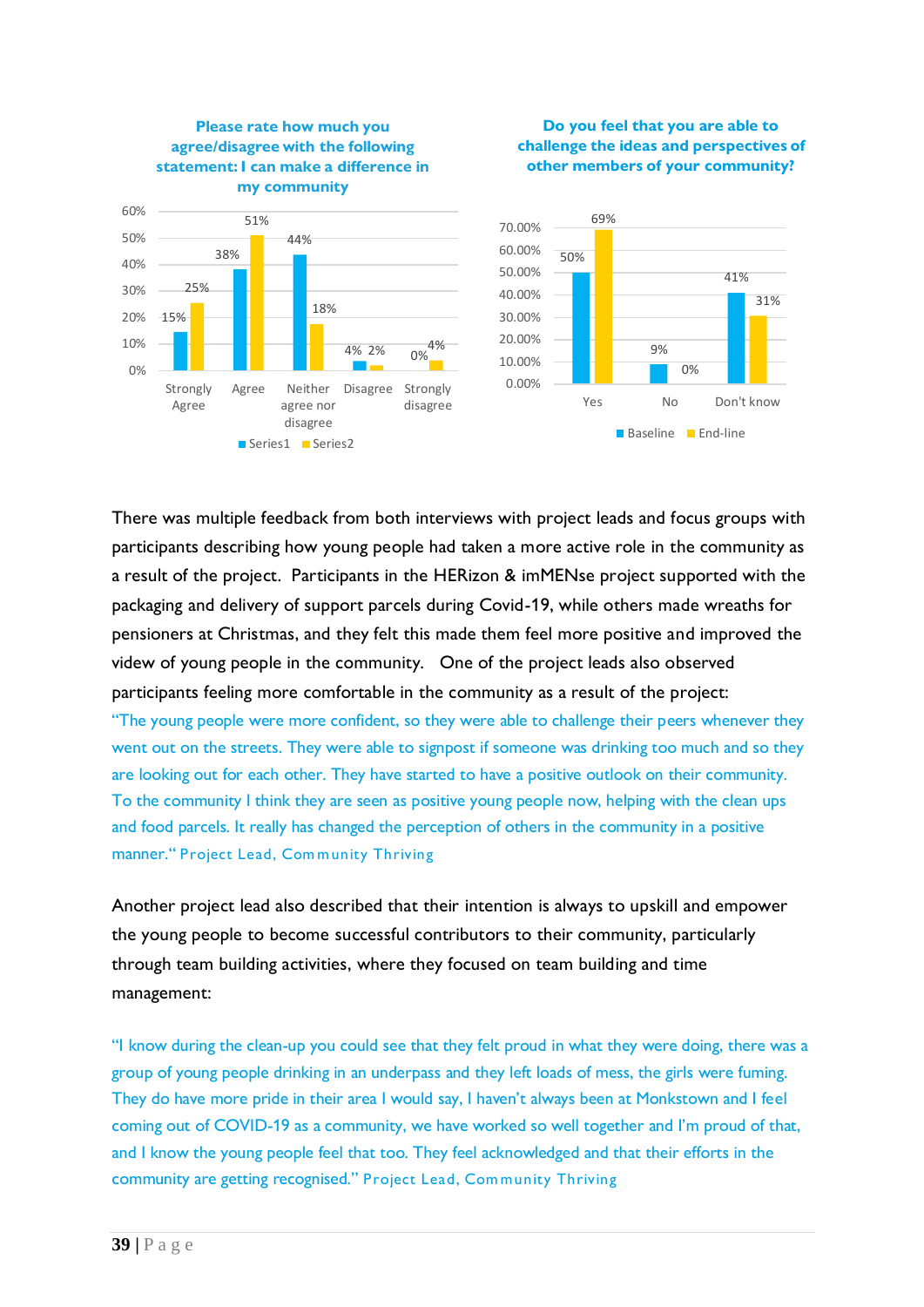The In Your Corner project lead also described how young people delivering food parcels helped to change perceptions in the wider community:

"I think young people are often misunderstood by the older generations of the community, and that's something we've really changed this year and COVID was the main reason for that because we had young people volunteering delivering food parcels, making soup, cutting pensioners gardens and mending fences and walking peoples dogs. It really just changed perceptions and some of those young people were from our education programme. The young people love it, sometimes they'll sit there and pretend they are too cool and have no interest but when it comes down to getting involved they just love it. They are doing something good for the community and I think a lot of the young people have soft spots for the older generations in the community. The one positive out of the COVID-19 pandemic has been the possibility to build that relationship with the older and younger generations. There's been a new positive connection between the community. I had a young person who came into the club and said he was painting one of the pensioners fences at the weekend because they had asked him and they had that connection from over COVID. It's built new relationships and new social cohesion. It's been special in that sense." Project Lead, Com munity Thriving

While social connectedness was not a focus of the project, evidence of this outcome did emerge from project lead interviews and participant focus groups, particularly in relation to This Girl Can, where the project lead described how participants came together from different communities came together and supported each other:

"Well some of them knew each other before they joined, I would say 40% of them were friends. A lot of them had no idea and didn't know each other and that's why it is so special. They aren't all from Monkstown, they are all from different communities and now they are sharing personal experiences with each other and that just shows how amazing this project can be." Project Lead, Com munity Thriving

This was echoed by the focus group participants who described that meeting new people, and being able to share with other people, was one of the main outcomes from the project, particularly because of the impact of Covid-19:

"I have 3 children and I went to the boxing club because during lockdown it was madness not being able see or talk to anyone. It really did help to get out of the house and being amongst other mums who were going through the same thing. My oldest girl, she attends the summer schemes and the girls groups and I've been using the gym there myself for years." Focus group participant, Com munity Thriving

"I joined the group because I work with all men in a factory, I'm coming home, I'm a single parent and I also care for my mum who is waiting on a heart transplant. So I wasn't getting anytime to myself. When I see the post about the mums group I thought I'm going to give that a try and give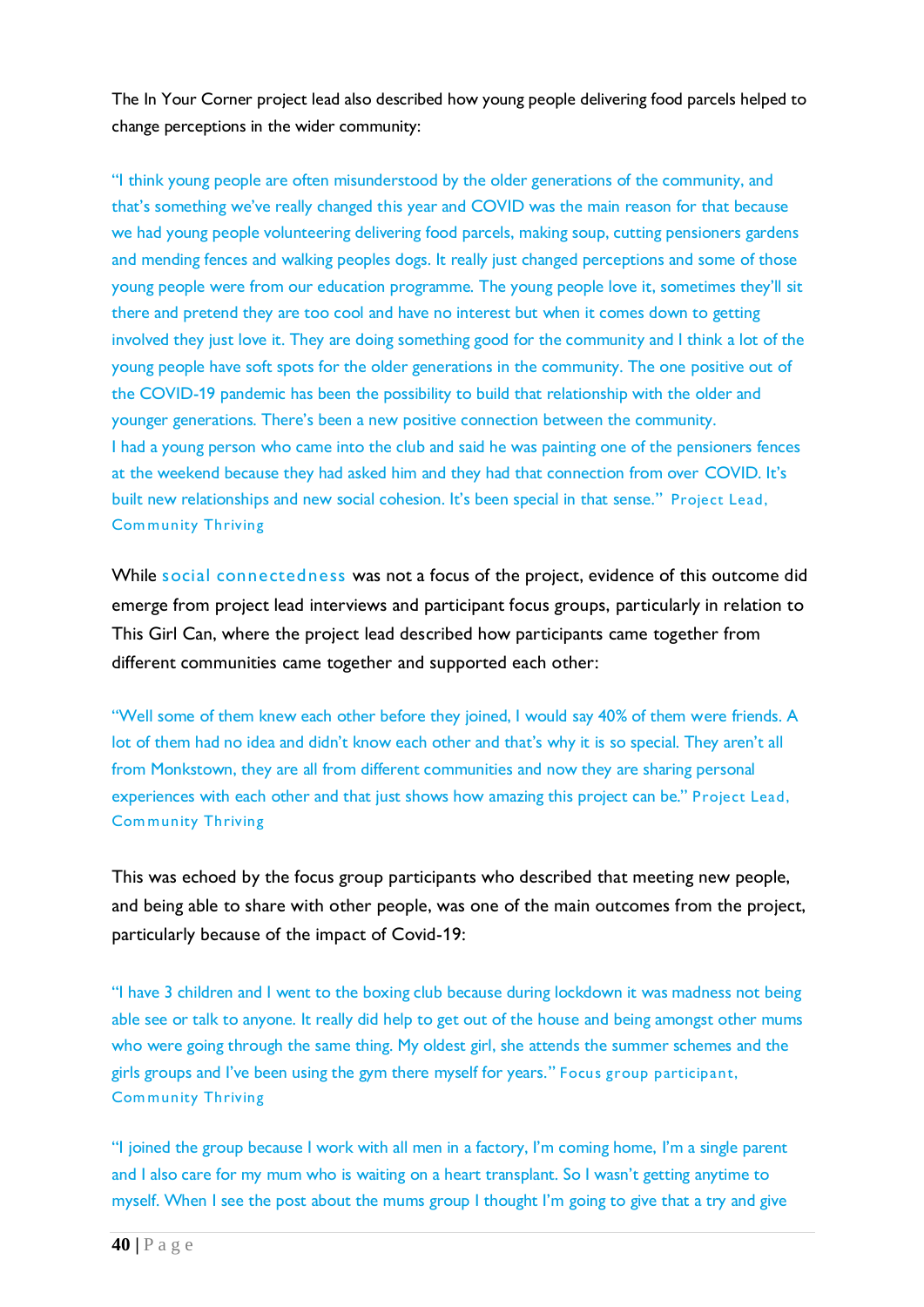myself an hour a week, just to give it a crack and for some female company. I already knew about the boxing club because my son had been to the summer schemes and the Easter camp and he had done a young men's project. We've really fell on our feet because there is a great bunch of people and everyone gets on so well. It's amazing the fun we have, all the projects we've done so far have made me aware of other people's circumstances and realise you are not on your own, everyone has their own battles they are dealing with." Focus group participant, Com munity Thriving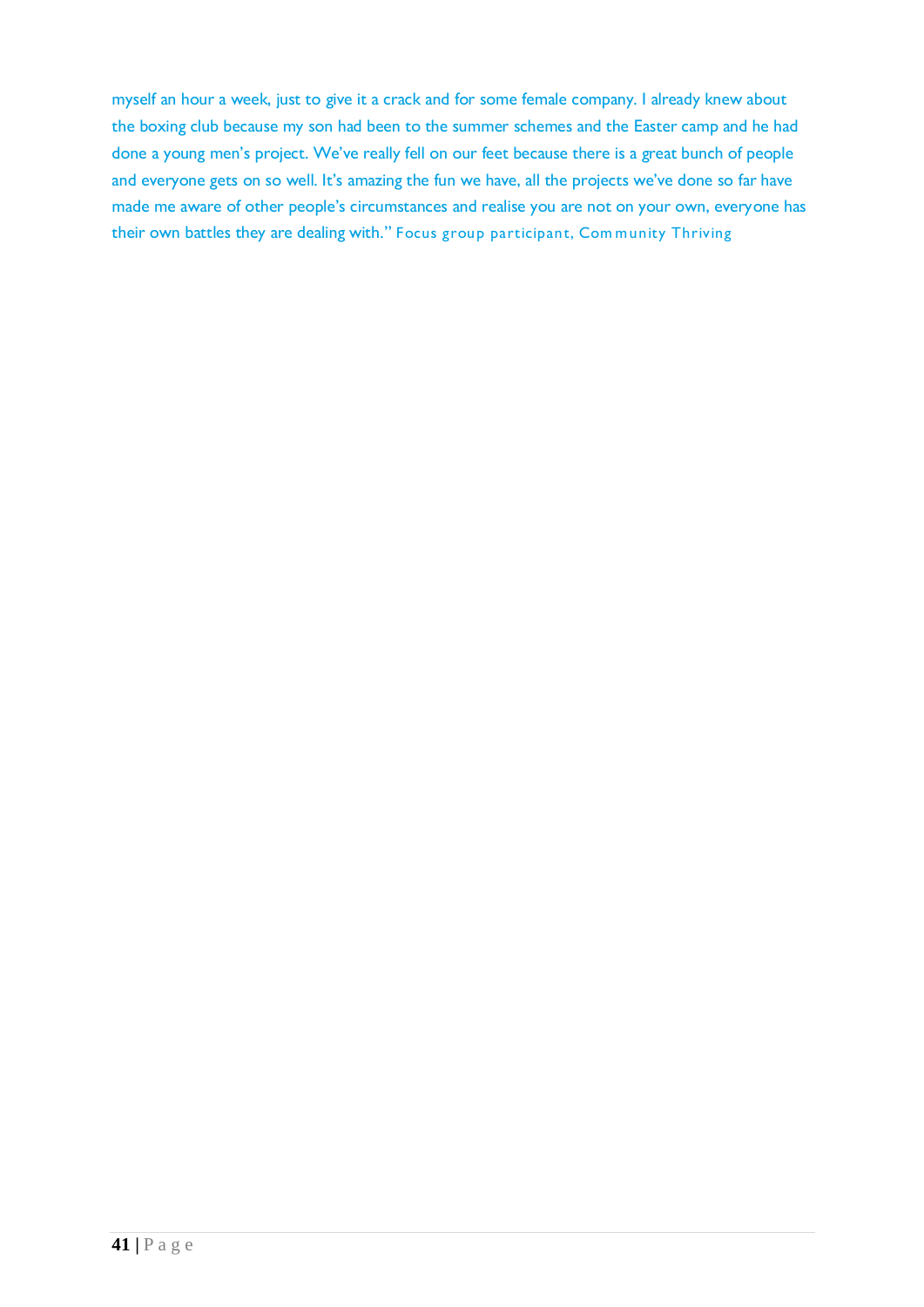# 5 Conclusions

In this second year of the 14-NOW programme, Springboard has worked with over 1,600 community members, in communities with high levels of deprivation in Northern Ireland. This final section explores the overall results across all five 14-NOW projects across Limavady, Creggan and Monkstown/New Mosley.

## Wellbeing

Wellbeing increased across all 14-NOW projects in 2020 in each of the four ONS wellbeing areas; *Life Satisfaction, Life is Worthwhile, Current Happiness* and *Current Anxiety.* In relation to the first three areas, the baseline average for 14-NOW started lower than the national average, and increased to above the national average, with an average increase of 1.4 percentage points across the programme. In relation to the final thematic area, of anxiety, there was an average decrease in anxiety of 1.3 percentage points, starting with levels of anxiety higher than the national average and finishing with levels lower than the national average. The only anomaly was in relation to the Play to Grey project, where anxiety levels slightly increased. Further exploration of this figure could be helpful going forward but in a year in which Covid-19 had a significant impact on the wellbeing of the UK population, this aspect may have been a contributory factor.

| Project                                                                   | <b>Life Satisfaction</b><br>$0 = not satisfied at all/10$<br>= completely satisfied |                 |                              | Life is Worthwhile<br>$0 = not at all$<br>worthwhile/10 =<br>completely worthwhile |                 |                              |                 | <b>Current Happiness</b><br>$0 = not happy at all/10 =$<br>completely happy |                              | <b>Current Anxiety</b><br>$0 = not$ anxious/10 =<br>completely anxious |                 |                              |
|---------------------------------------------------------------------------|-------------------------------------------------------------------------------------|-----------------|------------------------------|------------------------------------------------------------------------------------|-----------------|------------------------------|-----------------|-----------------------------------------------------------------------------|------------------------------|------------------------------------------------------------------------|-----------------|------------------------------|
|                                                                           | <b>Baseline</b>                                                                     | <b>End-line</b> | Increase/<br><b>Decrease</b> | <b>Baseline</b>                                                                    | <b>End-line</b> | Increase/<br><b>Decrease</b> | <b>Baseline</b> | <b>End-line</b>                                                             | Increase/<br><b>Decrease</b> | <b>Baseline</b>                                                        | <b>End-line</b> | Increase/<br><b>Decrease</b> |
| <b>Halloween</b><br><b>Lantern Parade</b><br>(Limavady)                   | 5.7                                                                                 | 8.5             | $+2.8$                       | 5.8                                                                                | 8.5             | $+2.7$                       | 5.8             | 8.6                                                                         | $+2.8$                       | 5.8                                                                    | 2.8             | $-3$                         |
| <b>Play to Grey</b><br>(Limavady)                                         | 6.4                                                                                 | 7.5             | $+1.1$                       | 6.4                                                                                | 7.6             | $+1.2$                       | 6.2             | 7.5                                                                         | $+1.3$                       | 4.6                                                                    | 5.4             | $+0.8$                       |
| <b>Community Builder</b><br>(Creggan)                                     | 7.7                                                                                 | 8.6             | $+0.9$                       | 7.7                                                                                | 8.7             | $+1.0$                       | 7.8             | 8.6                                                                         | $+0.8$                       | 2.6                                                                    | 1.1             | $-1.5$                       |
| <b>Step Forward</b><br>(Creggan)                                          | 6.5                                                                                 | 8.2             | $+1.7$                       | 6.7                                                                                | 8.3             | $+1.6$                       | 6.6             | 8.4                                                                         | $+1.8$                       | 3.3                                                                    | 1.1             | $-2.2$                       |
| <b>Community</b><br><b>Thriving</b><br>(Monkstown/<br><b>New Mossley)</b> | 7.7                                                                                 | 8.2             | $+0.5$                       | 7.8                                                                                | 8.0             | $+0.2$                       | 7.2             | 7.8                                                                         | $+0.6$                       | $\overline{\mathbf{3}}$                                                | 2.3             | $-0.7$                       |
| 14-NOW Average                                                            | 6.8                                                                                 | 8.2             | $+1.4$                       | 6.9                                                                                | 8.2             | $+1.3$                       | 6.7             | 8.2                                                                         | $+1.5$                       | 3.9                                                                    | 2.5             | $-1.3$                       |
| <b>National Average</b>                                                   |                                                                                     | 7.7             |                              |                                                                                    | 7.9             |                              |                 | 7.5                                                                         |                              |                                                                        | 2.9             |                              |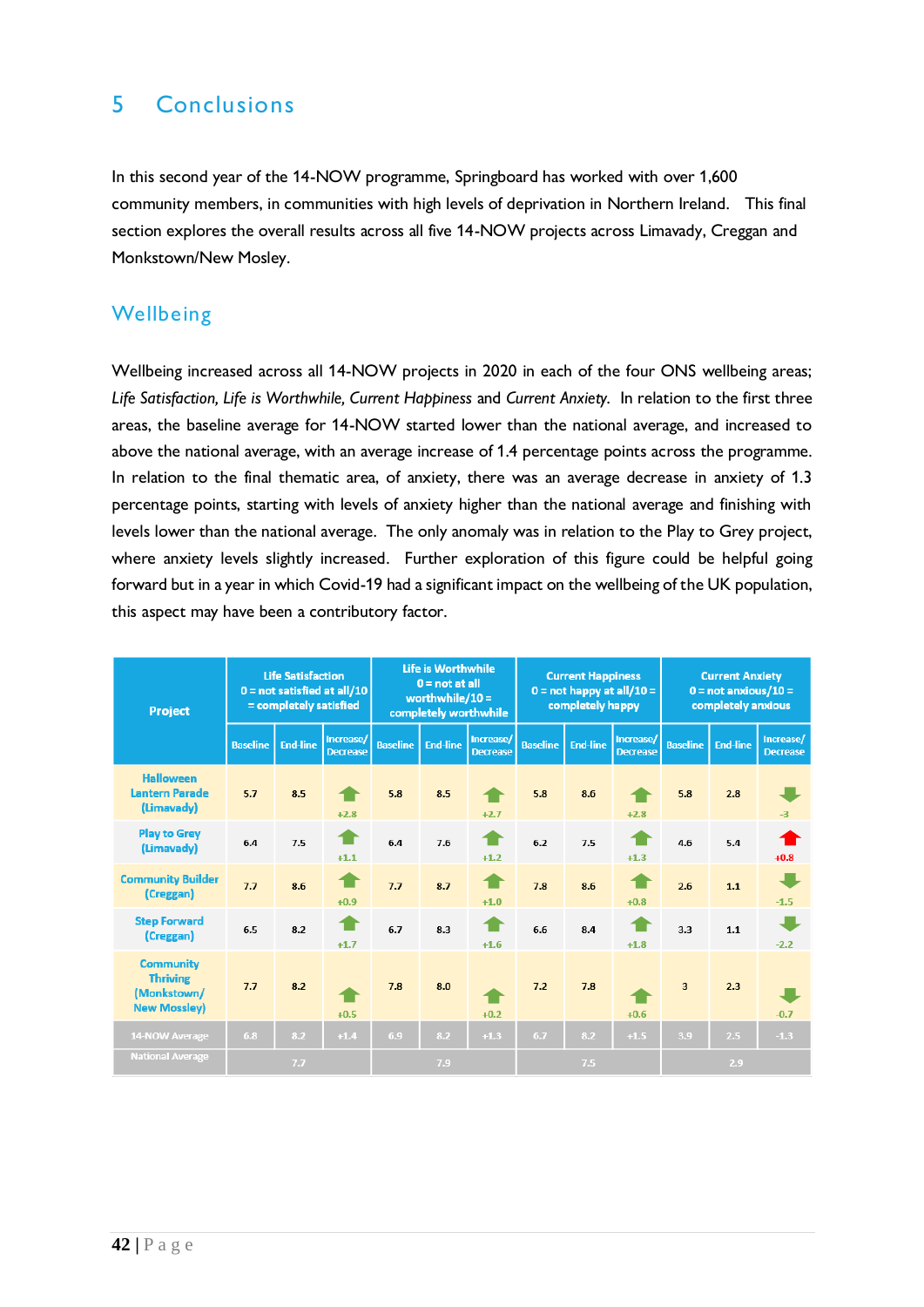Overall, looking across all five projects, over 81% of participants advised that they felt better, or a lot better, as a result of being engaged in the project, and participants across three projects that collected end-line data in relation to confidence and self-esteem identified that they had increased in both areas as a result of their project (79% in selfesteem and 76% in confidence). This was also indicated in the results from interviews with project leads and focus groups with participants across four of the projects where this data was collected, including an increase



in physical health (e.g. improvements in exercise and nutrition), mental health (e.g. improving coping mechanisms, feeling less isolated – particularly during lockdown) and increases in self-esteem and confidence (including gaining a more positive outlook on life and feeling supported to leave their comfort zone).

## Social Connectedness

Overall projects collecting quantitative data in relation to social connectedness recorded increases between baseline and end-line, as shown to the right with the survey question relating to how often participants felt lonely. While, generally, the Play to Grey project recorded small increases in most cases, there were bigger increases in the other projects and there



**How often do you feel lonely?**

was generally an increase between baseline and end-line positions in outcomes for the four questions. These are to what extent participants felt lonely, agreement as to whether people from different backgrounds got on well in the community, how proud participants felt of their contribution to the community, and how engaged they generally felt with the local community. Across all four projects, where qualitative data was collected, social connectedness was one of the main outcomes to emerge, even when this was not a outcome area that the project was planned to focus on (Community Thriving). This took a number of forms across the four projects, including participants finding mutual support and understanding from other participants (particularly during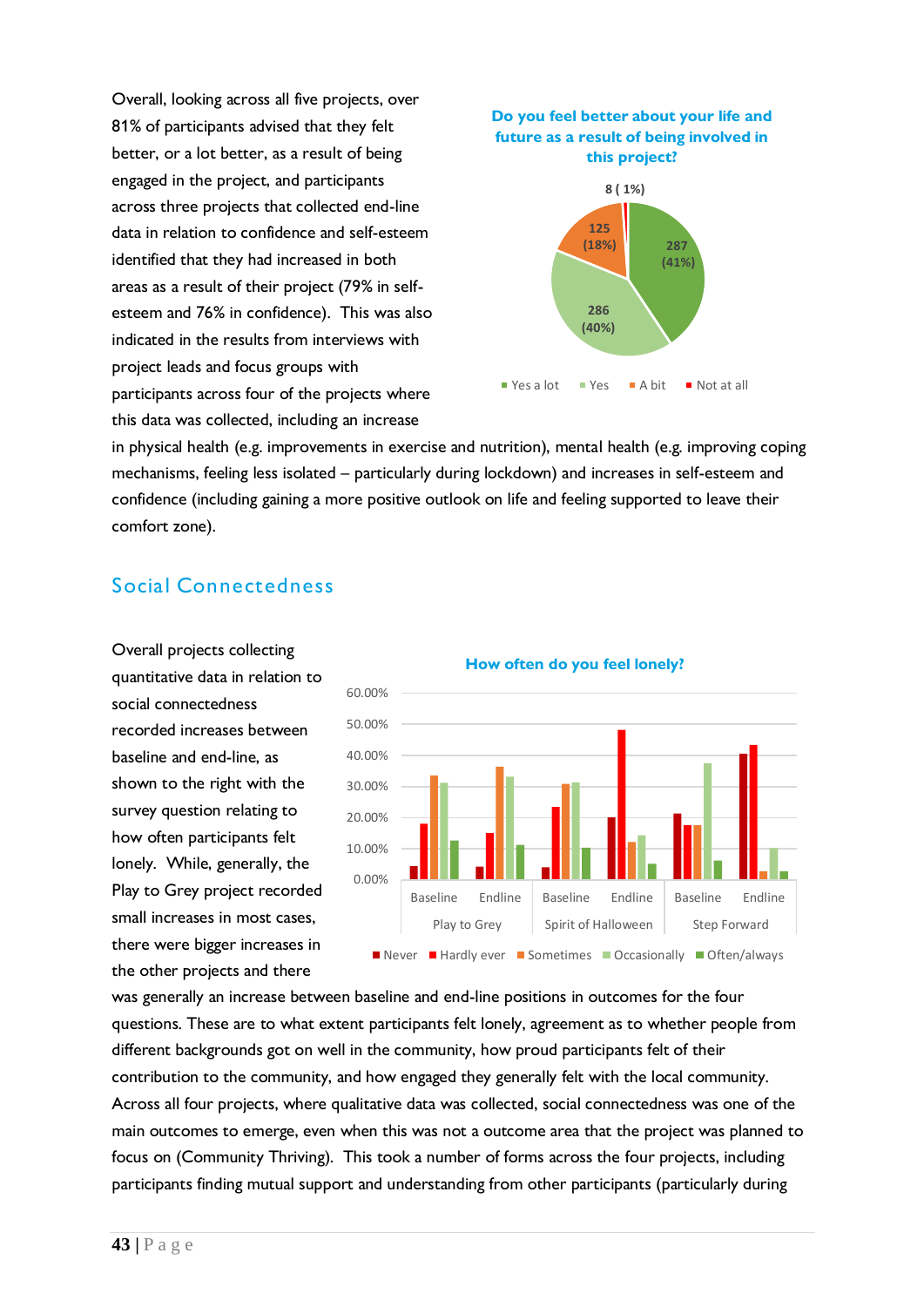the Covid-19 lockdowns), getting 'out of the house', meeting new people from their community/other communities and developing friendships, and improving social interaction.

# Em powering Young People



Both projects collecting quantitative data in relation to empowering young people, saw increases across participants that felt their views were heard by members of the community. This was also true in respect of feeling able to challenge the ideas and perspectives of other members of their community. In this respect, Play to Grey also saw an increase in participants who felt they could make a difference in the community. The combined end-line data for both projects shown to the right, also indicated that participants would be more likely to help their community in future. Interviews and focus groups with both projects highlighted different

ways in which young people became more impowered as a result of the project, for example, in both the Play to Grey and Community Thriving projects young people helped to provide packages to older people in the community during Covid-19, and they and the project leads noticed a change in perception of the young people in the community as a result.

## Engaging Volunteers

While not specifically focusing on the volunteering outcome area in relation to 14-NOW, the three projects collecting data in relation to social connectedness all identified that participants felt more confident in volunteering. This is clearly demonstrated by significant changes between baseline and end-line data. The Play to Grey project, specifically



focused on volunteering as one of their outcome areas for 14-NOW, also observed that there was an increased enthusiasm for volunteering from existing volunteers, and increased interest in volunteering in the community, as a result of their project.